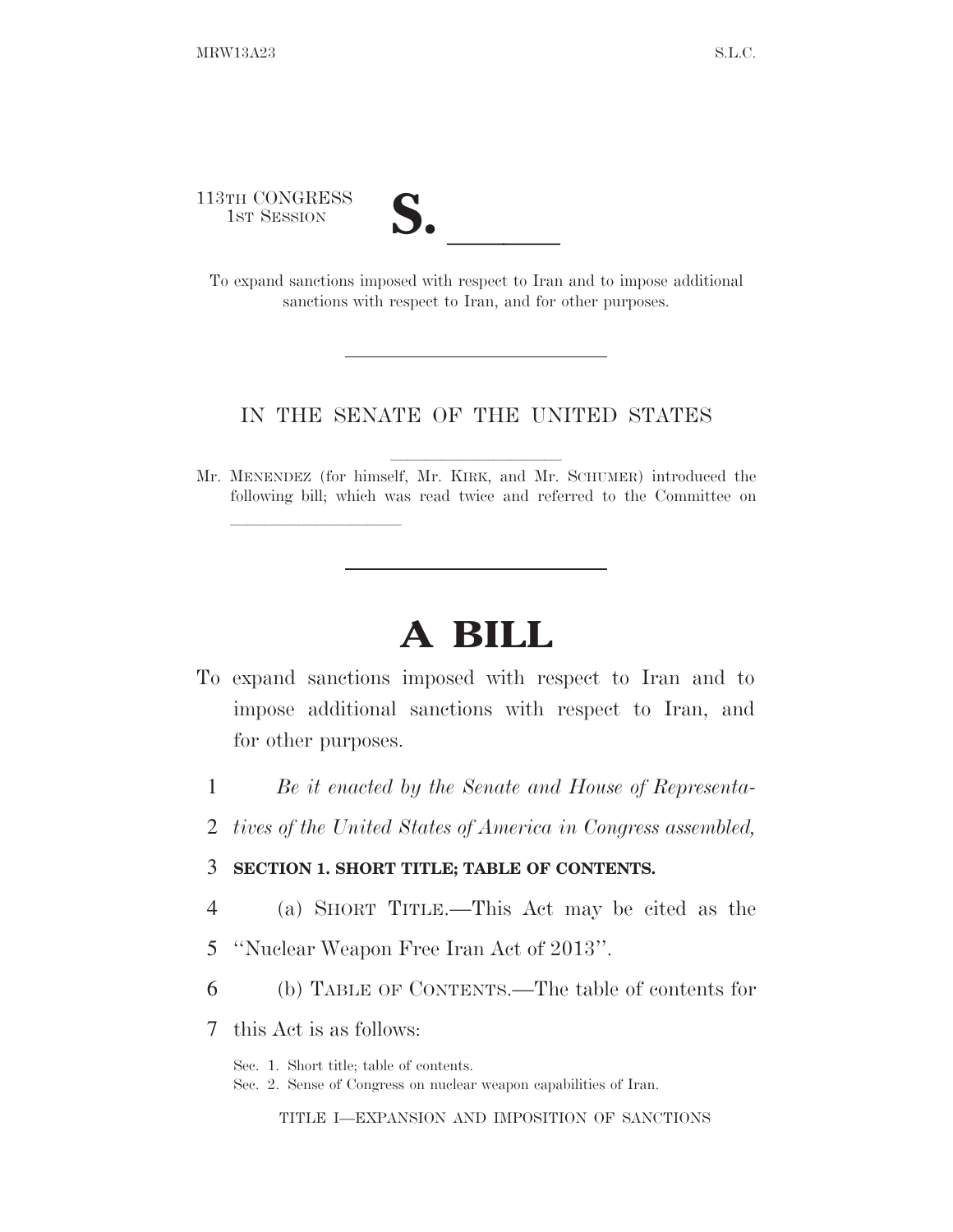- Sec. 101. Applicability of sanctions with respect to petroleum transactions.
- Sec. 102. Ineligibility for exception to certain sanctions for countries that do not reduce purchases of petroleum from Iran or of Iranian origin to a de minimis level.
- Sec. 103. Imposition of sanctions with respect to ports, special economic zones, and strategic sectors of Iran.
- Sec. 104. Identification of, and imposition of sanctions with respect to, certain Iranian individuals.
- Sec. 105. Imposition of sanctions with respect to transactions in foreign currencies with or for certain sanctioned persons.
- Sec. 106. Sense of Congress on prospective sanctions.

#### TITLE II—ENFORCEMENT OF SANCTIONS

- Sec. 201. Sense of Congress on the provision of specialized financial messaging services to the Central Bank of Iran and other sanctioned Iranian financial institutions.
- Sec. 202. Inclusion of transfers of goods, services, and technologies to strategic sectors of Iran for purposes of identifying Destinations of Diversion Concern.
- Sec. 203. Authorization of additional measures with respect to Destinations of Diversion Concern.
- Sec. 204. Sense of Congress on increased staffing for agencies involved in the implementation and enforcement of sanctions against Iran.

#### TITLE III—IMPLEMENTATION OF SANCTIONS

Sec. 301. Suspension of sanctions to facilitate a diplomatic solution.

#### TITLE IV—GENERAL PROVISIONS

- Sec. 401. Exception for Afghanistan reconstruction.
- Sec. 402. Exception for import restrictions.
- Sec. 403. Applicability to certain intelligence activities.
- Sec. 404. Applicability to certain natural gas projects.
- Sec. 405. Rule of construction with respect to the use of force against Iran.

#### TITLE V—MISCELLANEOUS

Sec. 501. Categories of aliens for purposes of refugee determinations.

#### 1 **SEC. 2. SENSE OF CONGRESS ON NUCLEAR WEAPON CAPA-**

2 **BILITIES OF IRAN.** 

3 (a) FINDINGS.—Congress makes the following find-4 ings:

 (1) The Government of Iran continues to ex- pand the nuclear and missile programs of Iran in violation of multiple United Nations Security Coun-cil resolutions.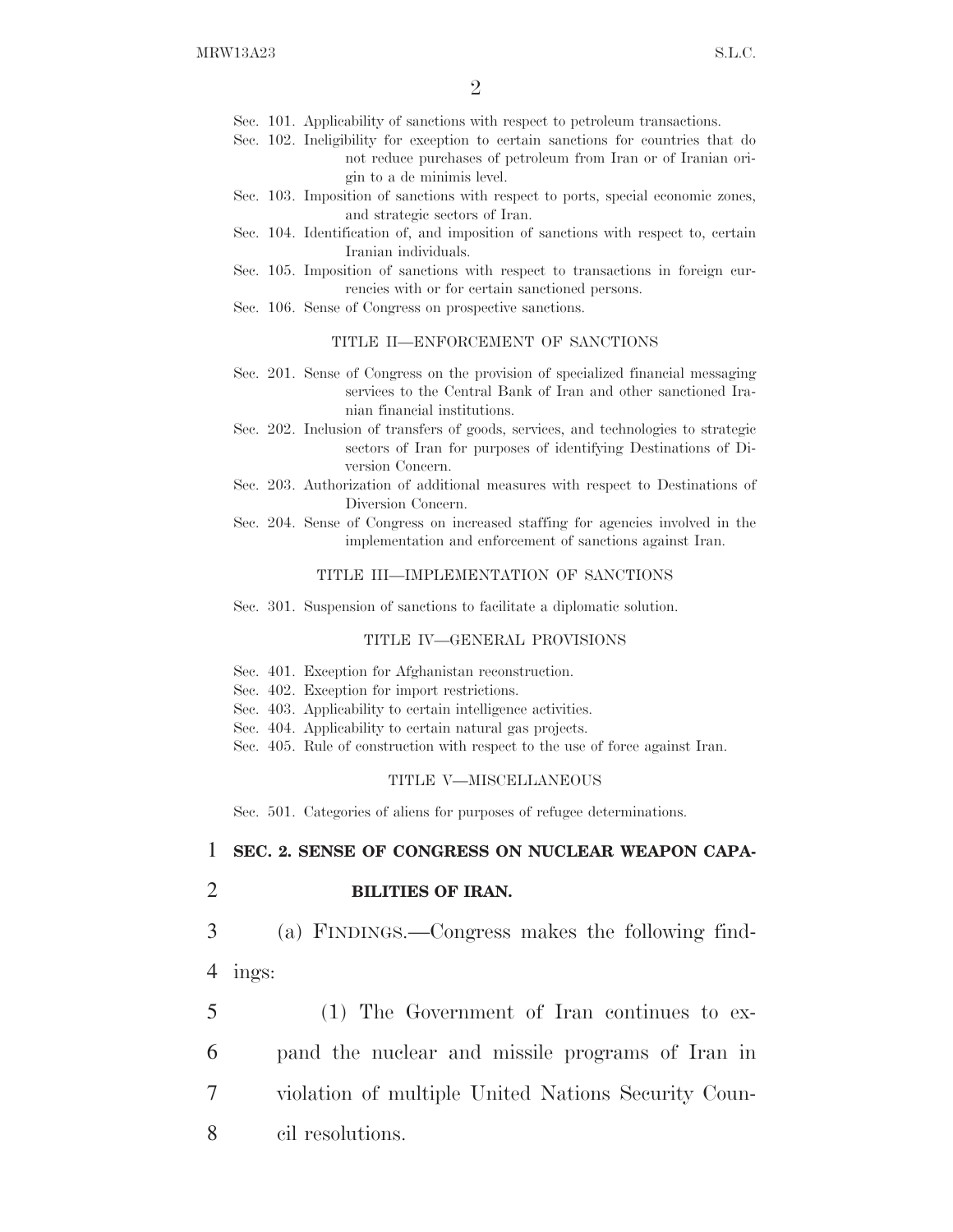(2) The Government of Iran has a decades-long track record of violating commitments regarding the nuclear program of Iran and has used diplomatic ne- gotiations as a subterfuge to advance its nuclear weapons program.

 (3) Iran remains the world's foremost state sponsor of terrorism, having directed, supported, and financed acts of terrorism against the United States and its allies that have resulted in the thou- sands of deaths, including the deaths of United States citizens and members of the Armed Forces of the United States.

 (4) The Government of Iran and its terrorist proxies, particularly Lebanese Hezbollah, continue to provide military and financial support to the regime of Bashar al-Assad in Syria, aiding that regime in the mass killing of the people of Syria.

 (5) The Government of Iran continues to sow instability in the Middle East and threaten its neigh- bors, including allies of the United States, such as Israel.

 (6) The Government of Iran denies its people fundamental freedoms, including freedom of the press, freedom of assembly, freedom of religion, and freedom of conscience.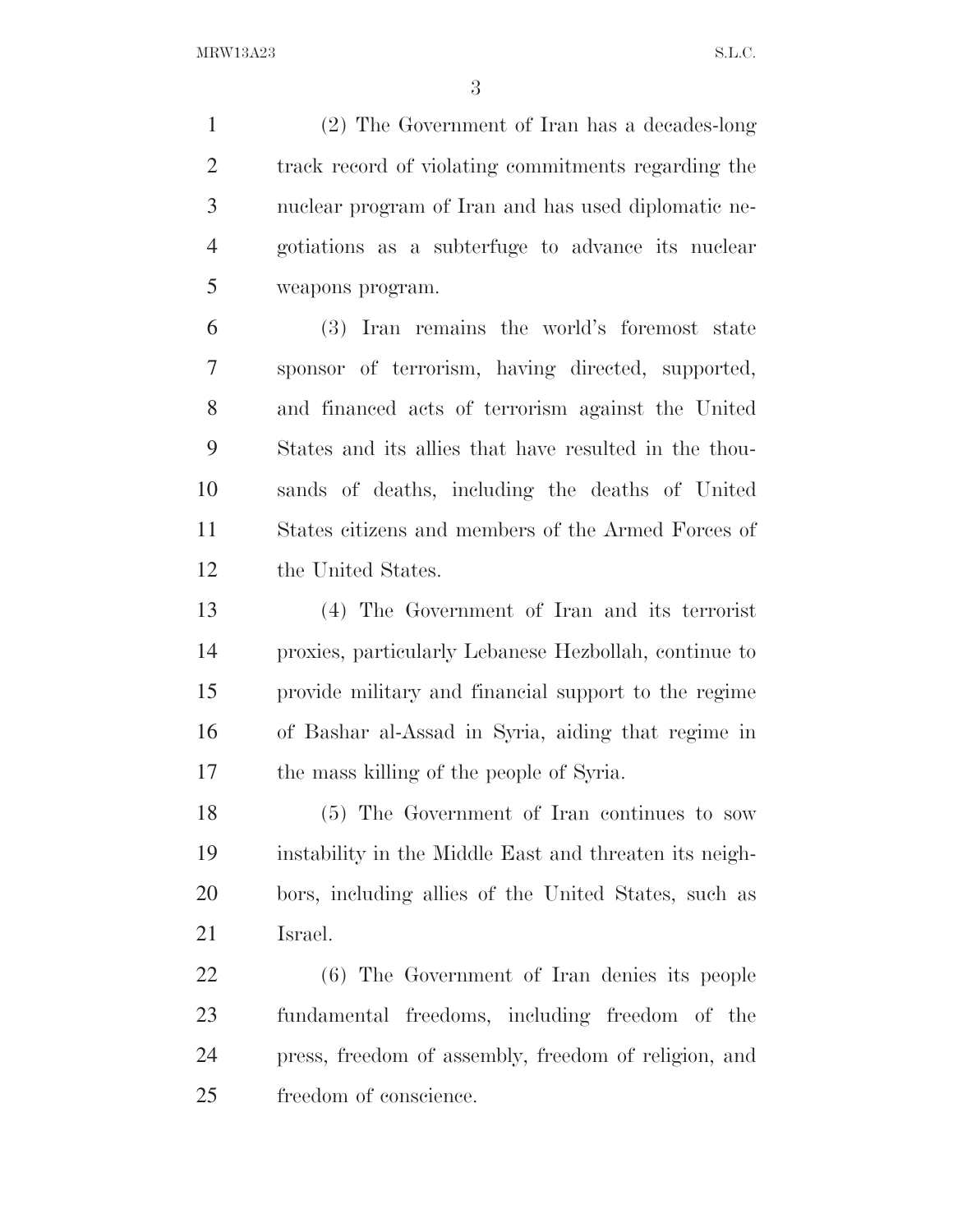(7) Strict sanctions on Iran, imposed by the United States and the international community, are responsible for bringing Iran to the negotiating table. (8) President Hassan Rouhani of Iran has in

 the past admitted to using diplomatic negotiations to buy time for Iran to make nuclear advances.

 (9) Based on Iran's current stockpile of ura- nium enriched to 3.5 percent and 20 percent and its current centrifuge capacity, Iran could produce a sufficient quantity of weapons-grade uranium for a bomb in one to 2 months' time.

 (10) If the Government of Iran commences the operation of its heavy water reactor in Arak, it could establish an alternate pathway to a nuclear weapon through the production of plutonium.

 (11) As of the date of the enactment of this Act, 19 countries access nuclear energy for peaceful purposes without conducting any enrichment or re-processing activities within those countries.

 (12) The Government of Iran could likewise ac- cess nuclear energy for peaceful purposes without conducting any enrichment or reprocessing activities within Iran.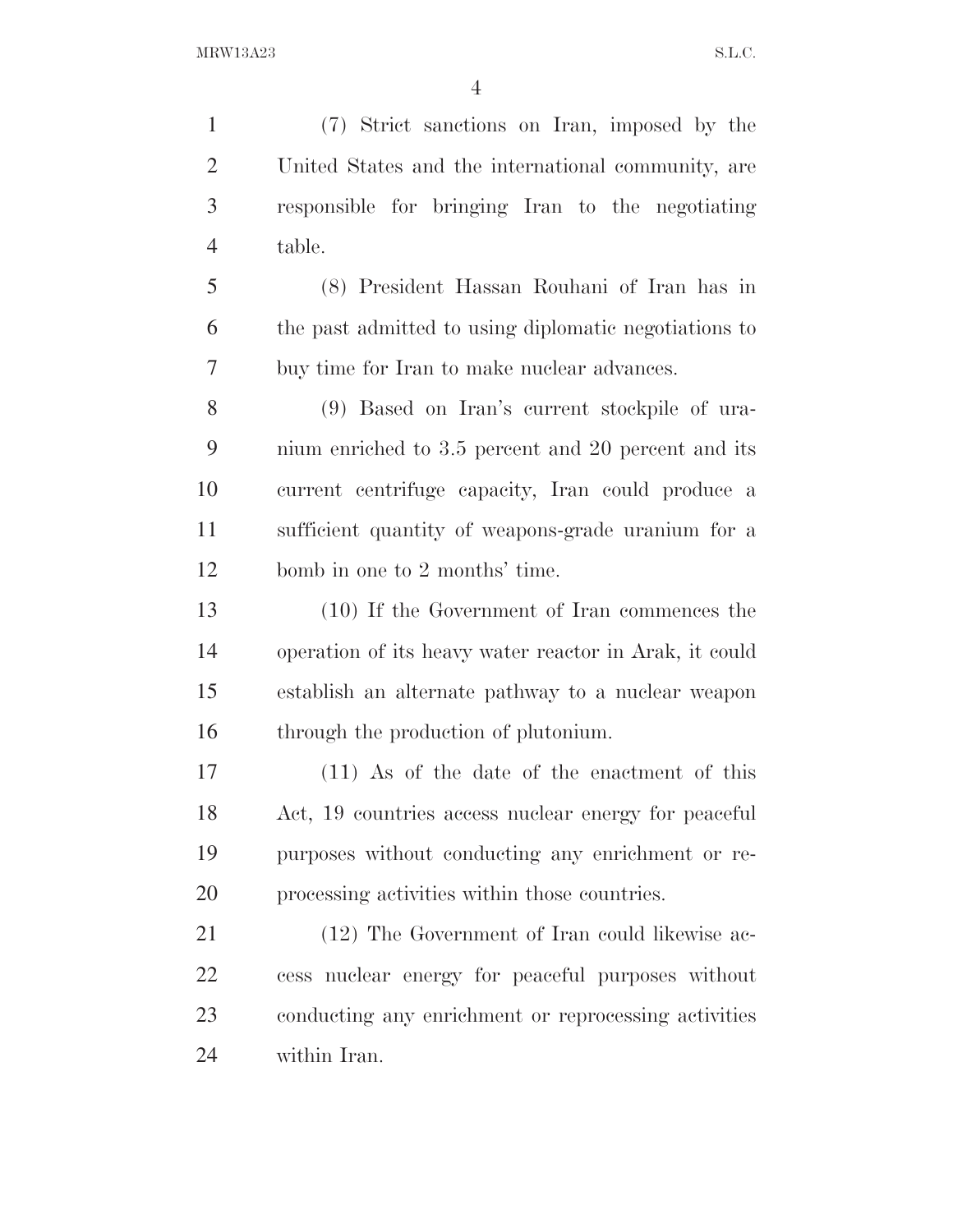(b) SENSE OF CONGRESS.—It is the sense of Con-gress that—

 (1) the Government of Iran must not be allowed to develop or maintain nuclear weapon capabilities; (2) all instruments of power and influence of the United States should remain on the table to pre- vent the Government of Iran from developing nu-clear weapon capabilities;

 (3) the Government of Iran does not have an absolute or inherent right to enrichment and reproc- essing capabilities and technologies under the Treaty on the Non-Proliferation of Nuclear Weapons, done at Washington, London, and Moscow July 1, 1968, and entered into force March 5, 1970 (commonly known as the ''Nuclear Non-Proliferation Treaty'');

 (4) a violation by Iran of any interim or final agreement with respect to the nuclear program of Iran should result in the immediate imposition of economic sanctions, including on petroleum-related exports from Iran;

 (5) if the Government of Israel is compelled to take military action in legitimate self-defense against Iran's nuclear weapon program, the United States Government should stand with Israel and provide, in accordance with the law of the United States and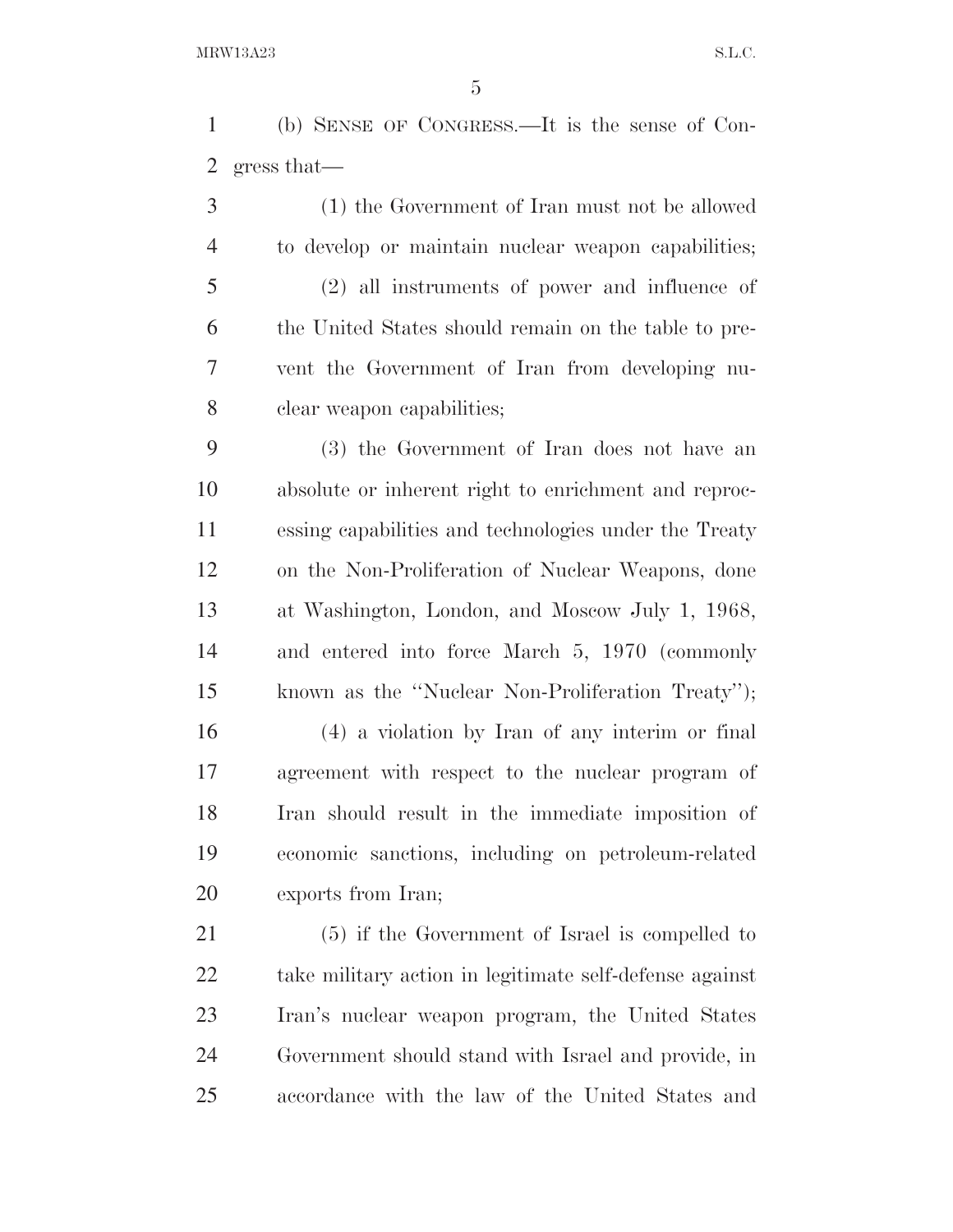| $\mathbf{1}$   | the constitutional responsibility of Congress to au-     |
|----------------|----------------------------------------------------------|
| $\overline{2}$ | thorize the use of military force, diplomatic, military, |
| 3              | and economic support to the Government of Israel in      |
| $\overline{4}$ | its defense of its territory, people, and existence;     |
| 5              | (6) the United States should continue to impose          |
| 6              | sanctions on the Government of Iran and its ter-         |
| 7              | rorist proxies for their continuing sponsorship of ter-  |
| 8              | rorism; and                                              |
| 9              | (7) the United States should continue to impose          |
| 10             | sanctions on the Government of Iran for-                 |
| 11             | (A) its ongoing abuses of human rights;                  |
| 12             | and                                                      |
| 13             | (B) its actions in support of Bashar al-                 |
| 14             | Assad in Syria.                                          |
| 15             | <b>TITLE I-EXPANSION AND</b>                             |
| 16             | <b>IMPOSITION OF SANCTIONS</b>                           |
| 17             | SEC. 101. APPLICABILITY OF SANCTIONS WITH RESPECT TO     |
| 18             | PETROLEUM TRANSACTIONS.                                  |
| 19             | (a) IN GENERAL.—Section $1245(d)(4)(D)(i)$ of the        |
| 20             | National Defense Authorization Act for Fiscal Year 2012  |
| 21             | $(22 \text{ U.S.C. } 8513a(d)(4)(D)(i))$ is amended—     |
| 22             | $(1)$ in subclause $(I)$ , by striking "reduced re-      |
| 23             | duced its volume of crude oil purchases from Iran"       |
| 24             | and inserting "reduced the volume of its purchases       |
| 25             | of petroleum from Iran or of Iranian origin"; and        |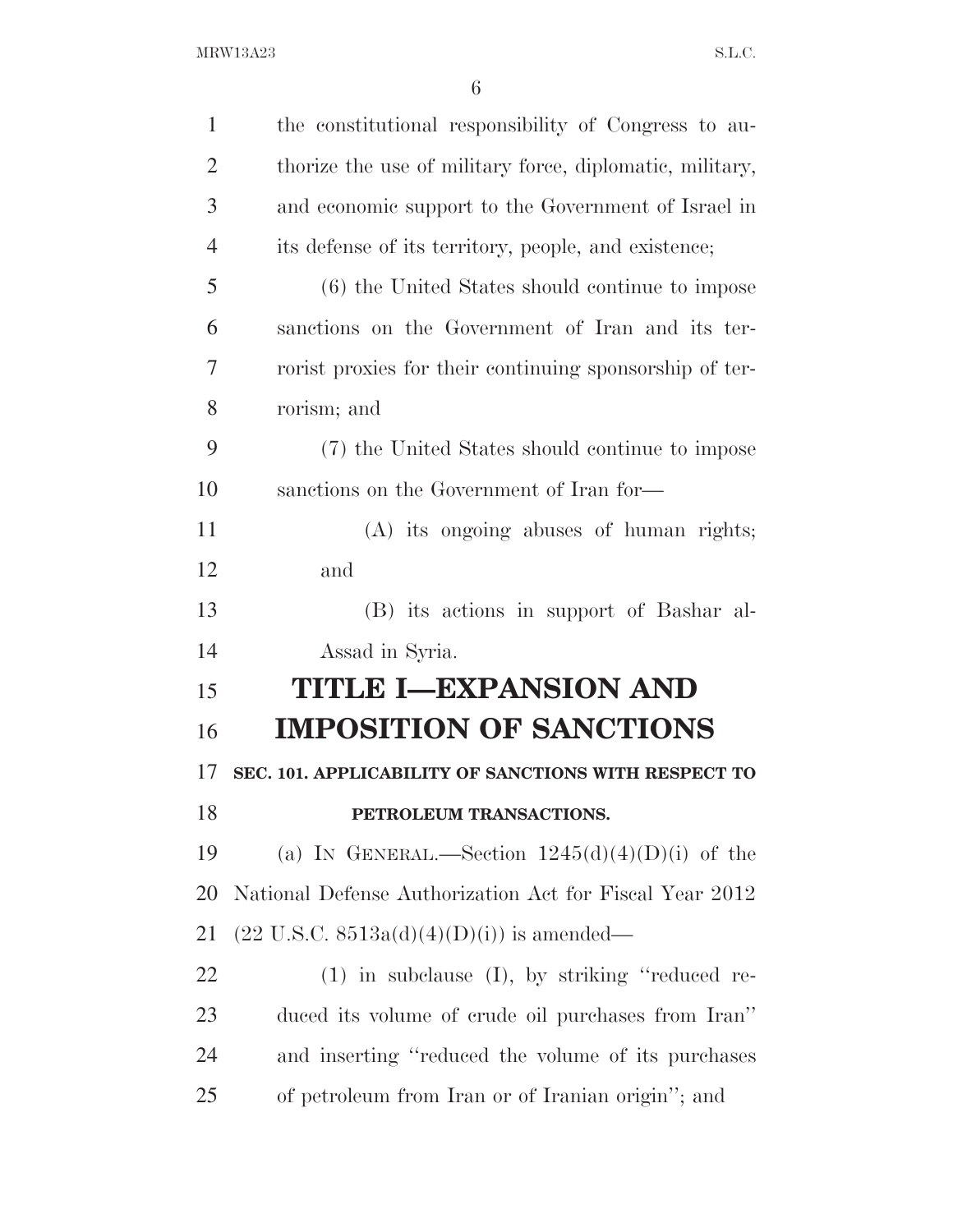| $\mathbf{1}$   | $(2)$ in subclause $(II)$ , by striking "crude oil pur- |
|----------------|---------------------------------------------------------|
| $\overline{2}$ | chases from Iran" and inserting "purchases of pe-       |
| 3              | troleum from Iran or of Iranian origin".                |
| $\overline{4}$ | (b) DEFINITIONS.—Section $1245(h)$ of the National      |
| 5              | Defense Authorization Act for Fiscal Year 2012 (22)     |
| 6              | U.S.C. $8513a(h)$ is amended—                           |
| $\overline{7}$ | $(1)$ by redesignating paragraphs $(3)$ and $(4)$ as    |
| 8              | paragraphs $(5)$ and $(6)$ , respectively; and          |
| 9              | $(2)$ by inserting after paragraph $(2)$ the fol-       |
| 10             | lowing:                                                 |
| 11             | "(3) IRANIAN ORIGIN.—The term 'Iranian ori-             |
| 12             | gin', with respect to petroleum, means extracted,       |
| 13             | produced, or refined in Iran.                           |
| 14             | "(4) PETROLEUM.—The term 'petroleum' in-                |
| 15             | cludes crude oil, lease condensates, fuel oils, and     |
| 16             | other unfinished oils.".                                |
| 17             | (c) CONFORMING AMENDMENTS.—Section $102(b)$ of          |
|                | 18 the Iran Threat Reduction and Syria Human Rights Act |
| 19             | of 2012 (22 U.S.C. 8712(b)) is amended—                 |
| <b>20</b>      | $(1)$ in paragraph $(3)$ —                              |
| 21             | (A) by striking "crude oil purchases from               |
| 22             | Iran" and inserting "purchases of petroleum             |
| 23             | from Iran or of Iranian origin"; and                    |
| 24             | (B) by striking "as amended by section                  |
| 25             | $504,$ "; and                                           |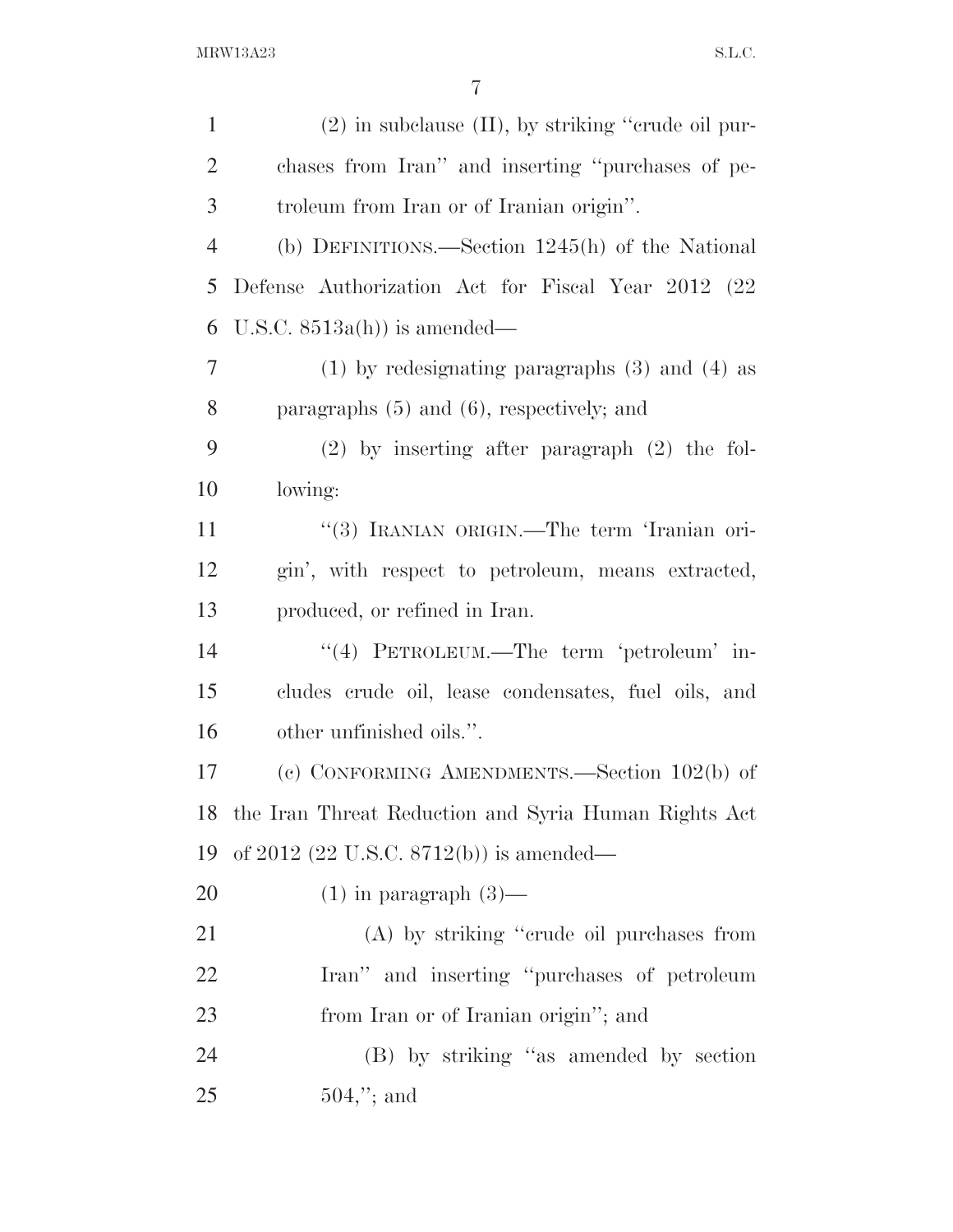(2) in paragraph (4), by striking ''crude oil pur- chases'' and inserting ''purchases of petroleum from Iran or of Iranian origin''.

 (d) EFFECTIVE DATE.—The amendments made by this section shall apply with respect to determinations 6 under section  $1245(d)(4)(D)(i)$  of the National Defense Authorization Act for Fiscal Year 2012 (22 U.S.C. 8 8513a(d)(4)(D)(i)) on or after the date that is 90 days after the date of the enactment of this Act.

 **SEC. 102. INELIGIBILITY FOR EXCEPTION TO CERTAIN SANCTIONS FOR COUNTRIES THAT DO NOT REDUCE PURCHASES OF PETROLEUM FROM IRAN OR OF IRANIAN ORIGIN TO A DE MINI-MIS LEVEL.** 

 (a) STATEMENT OF POLICY.—It is the policy of the United States to seek to ensure that all countries reduce their purchases of crude oil, lease condensates, fuel oils, and other unfinished oils from Iran or of Iranian origin to a de minimis level by the end of the 1-year period begin-ning on the date of the enactment of this Act.

 (b) INELIGIBILITY FOR EXCEPTIONS TO SANC-22 TIONS.—Section  $1245(d)(4)(D)$  of the National Defense Authorization Act for Fiscal Year 2012 (22 U.S.C. 24  $8513a(d)(4)(D)$  is amended by adding at the end the fol-lowing: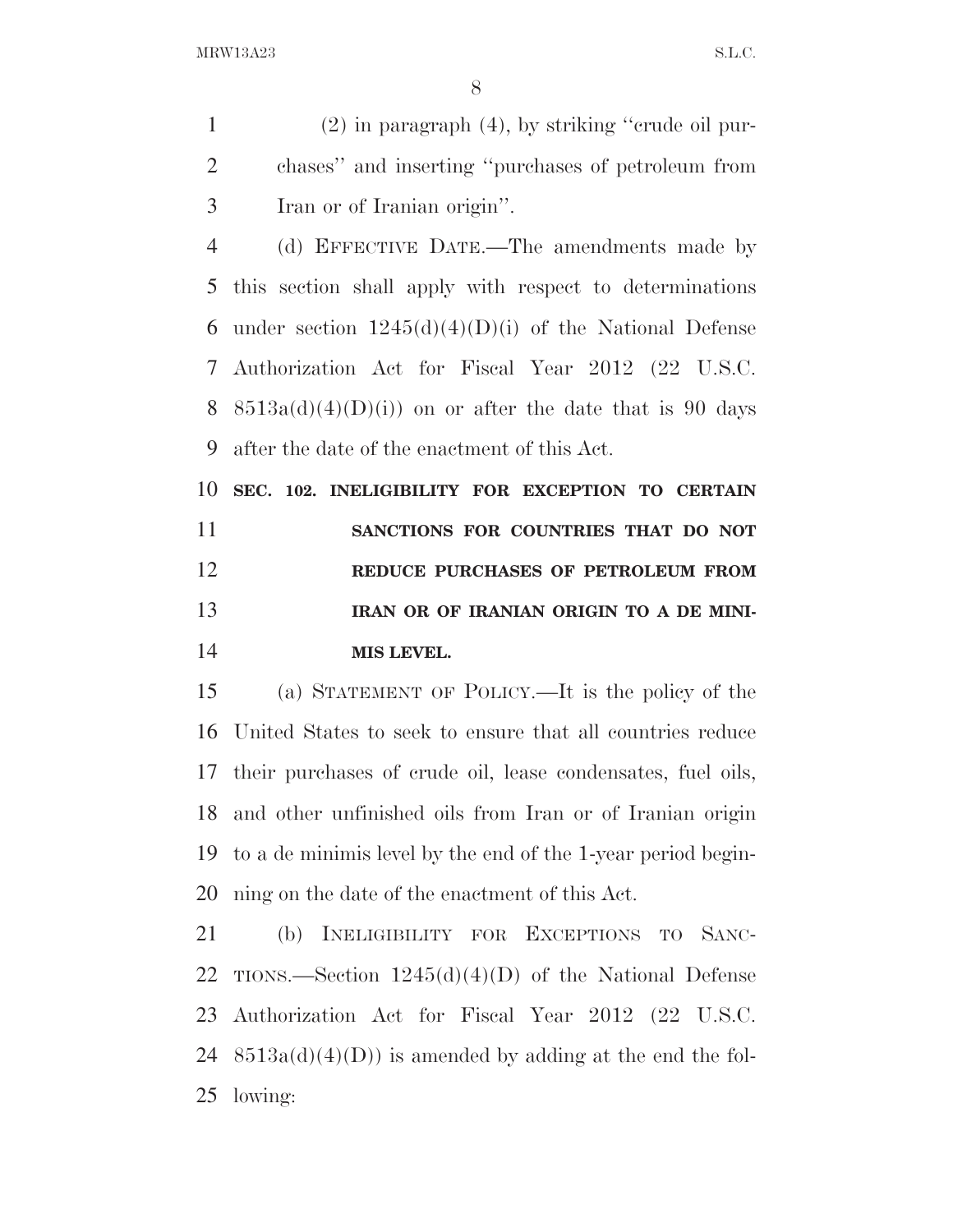| $\mathbf{1}$   | ``(iii)<br>INELIGIBILITY FOR EXCEP-   |
|----------------|---------------------------------------|
| $\overline{2}$ | TION.                                 |
| 3              | $``(I)$ IN GENERAL.—A country         |
| $\overline{4}$ | that purchased petroleum from Iran    |
| 5              | or of Iranian origin during the one-  |
| 6              | year period preceding the date of the |
| 7              | enactment of the Nuclear Weapon       |
| 8              | Free Iran Act of 2013 may continue    |
| 9              | to receive an exception under clause  |
| 10             | (i) on or after the date that is one  |
| 11             | year after such date of enactment     |
| 12             | only—                                 |
| 13             | "(aa) if the country reduces          |
| 14             | its purchases of petroleum from       |
| 15             | Iran or of Iranian origin to a de     |
| 16             | minimis level by the end of the       |
| 17             | one-year period beginning on          |
| 18             | such date of enactment; or            |
| 19             | "(bb) as provided in sub-             |
| 20             | clause $(II)$ or $(III)$ .            |
| 21             | "(II) COUNTRIES THAT DRA-             |
| 22             | MATICALLY REDUCE PURCHASES.-          |
| 23             | $\lq(aa)$ IN GENERAL.—A               |
| 24             | country that would otherwise be       |
| 25             | ineligible pursuant to subclause      |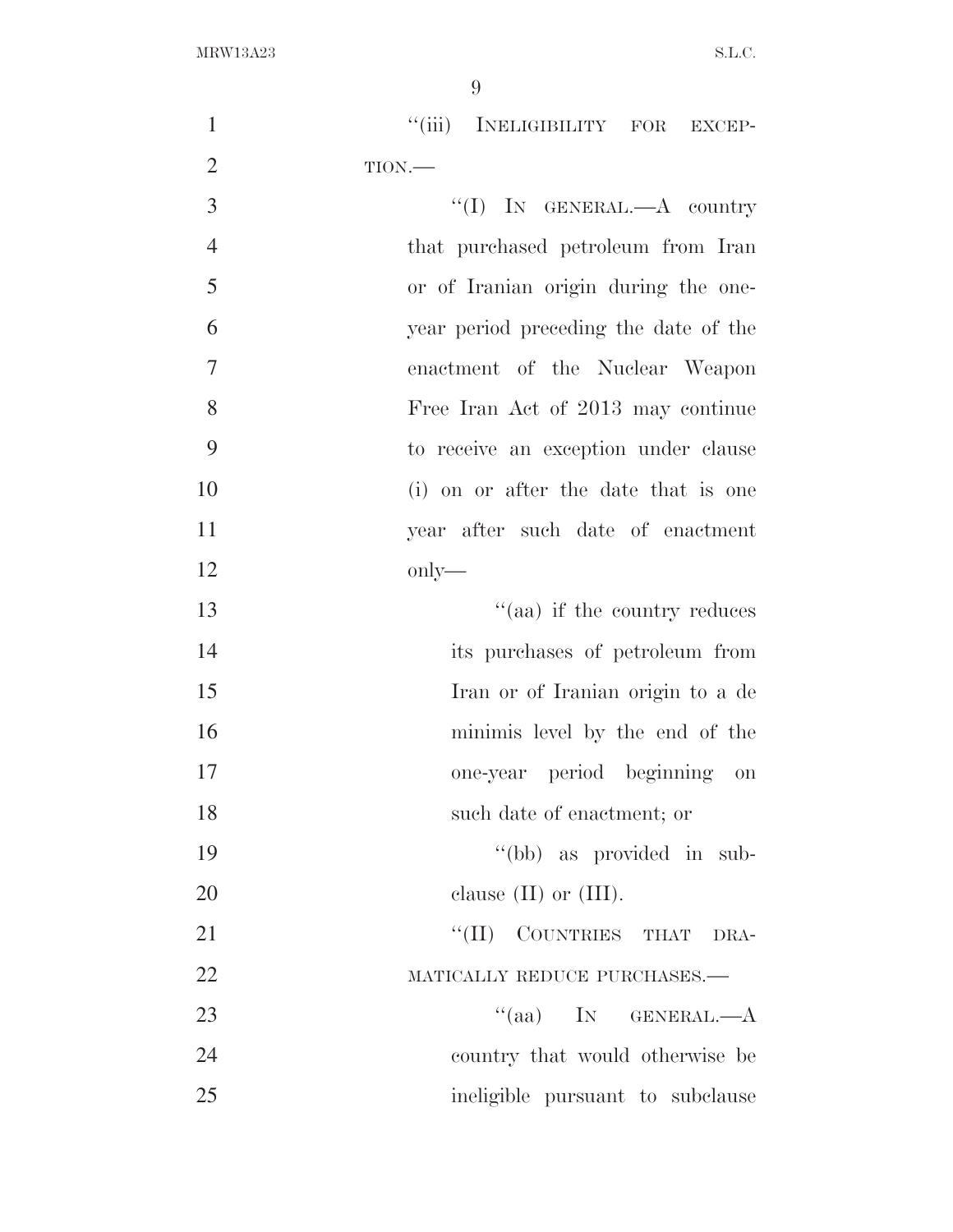| $(I)(aa)$ to receive an exception | $\mathbf{1}$     |
|-----------------------------------|------------------|
| under clause (i) may continue to  | $\overline{2}$   |
| receive such an exception during  | 3                |
| the one-year period beginning on  | $\overline{4}$   |
| the date that is one year after   | 5                |
| the date of the enactment of the  | 6                |
| Nuclear Weapon Free Iran Act      | $\boldsymbol{7}$ |
| of $2013$ if the country—         | 8                |
| "(AA) dramatically re-            | 9                |
| duces by at least 30 percent      | 10               |
| its purchases of petroleum        | 11               |
| from Iran or of Iranian ori-      | 12               |
| gin during the one-year pe-       | 13               |
| riod beginning on such date       | 14               |
| of enactment; and                 | 15               |
| $\lq\lq$ (BB) is expected to      | 16               |
| reduce its purchases of pe-       | 17               |
| troleum from Iran or of Ira-      | 18               |
| nian origin to a de minimis       | 19               |
| level within a defined period     | 20               |
| of time that is not longer        | 21               |
| than 2 years after such date      | 22               |
| of enactment.                     | 23               |
| "(bb) TERMINATION OF EX-          | 24               |
| CEPTION.—If a country that con-   | 25               |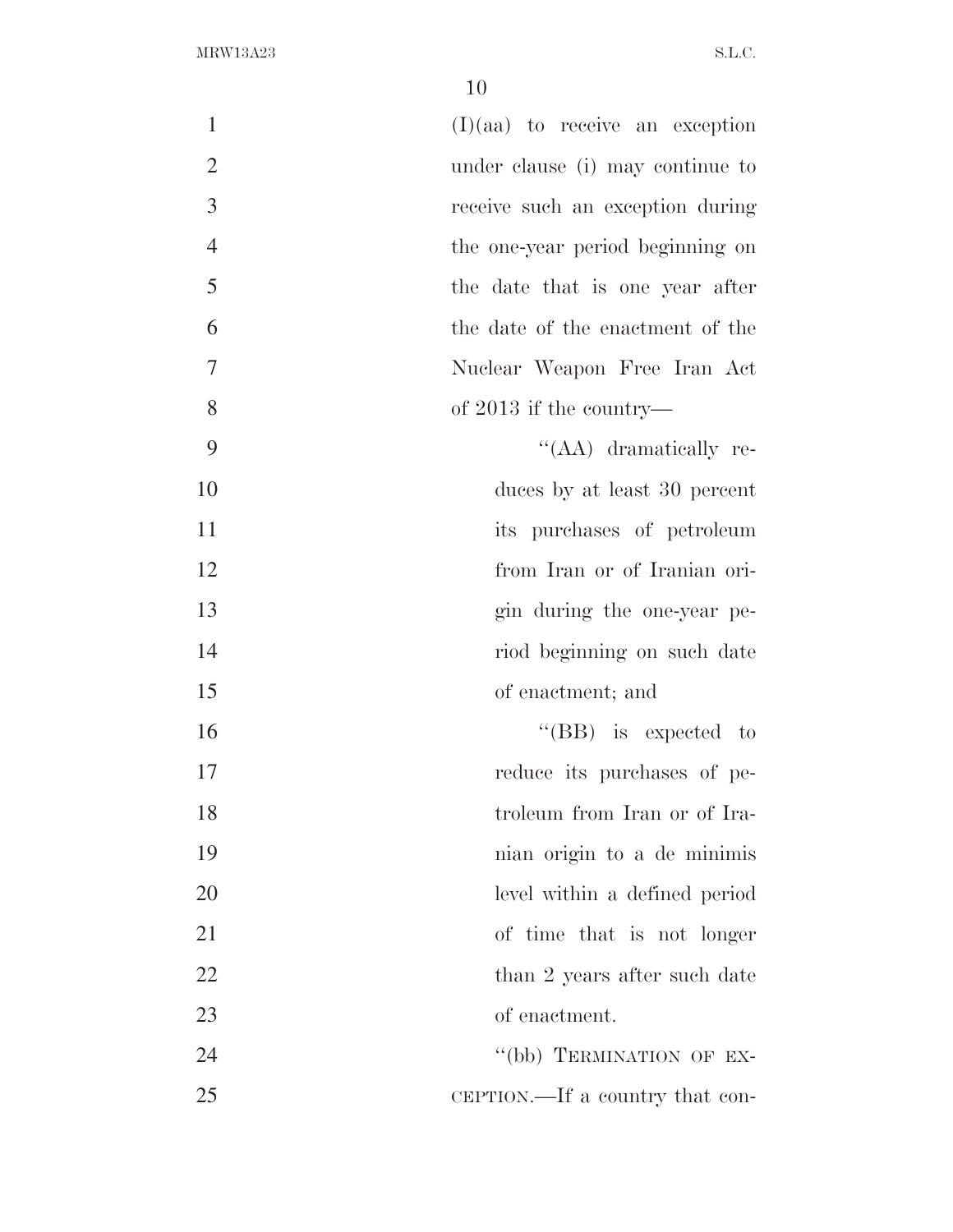| $\mathbf{1}$   | tinues to receive an exception               |
|----------------|----------------------------------------------|
| $\overline{2}$ | under clause (i) pursuant to item            |
| 3              | (aa) does not reduce its pur-                |
| $\overline{4}$ | chases of petroleum from Iran or             |
| 5              | of Iranian origin to a de minimis            |
| 6              | level by the date that is 2 years            |
| 7              | after the date of the enactment              |
| 8              | of the Nuclear Weapon Free Iran              |
| 9              | Act of 2013, that country shall              |
| 10             | not be eligible for such an excep-           |
| 11             | tion on or after the date that is            |
| 12             | 2 years after such date of enact-            |
| 13             | ment.                                        |
| 14             | "(III) REINSTATEMENT OF ELI-                 |
| 15             | GIBILITY FOR EXCEPTION.—A country            |
| 16             | that becomes ineligible for an excep-        |
| 17             | tion under clause (i) pursuant to sub-       |
| 18             | clause $(I)$ or $(II)$ shall be eligible for |
| 19             | such an exception in accordance with         |
| 20             | the provisions of clause (i) on and          |
| 21             | after the date on which the President        |
| 22             | determines the country has reduced           |
| 23             | its purchases of petroleum from Iran         |
| 24             | or of Iranian origin to a de minimis         |
| 25             | $level."$ .                                  |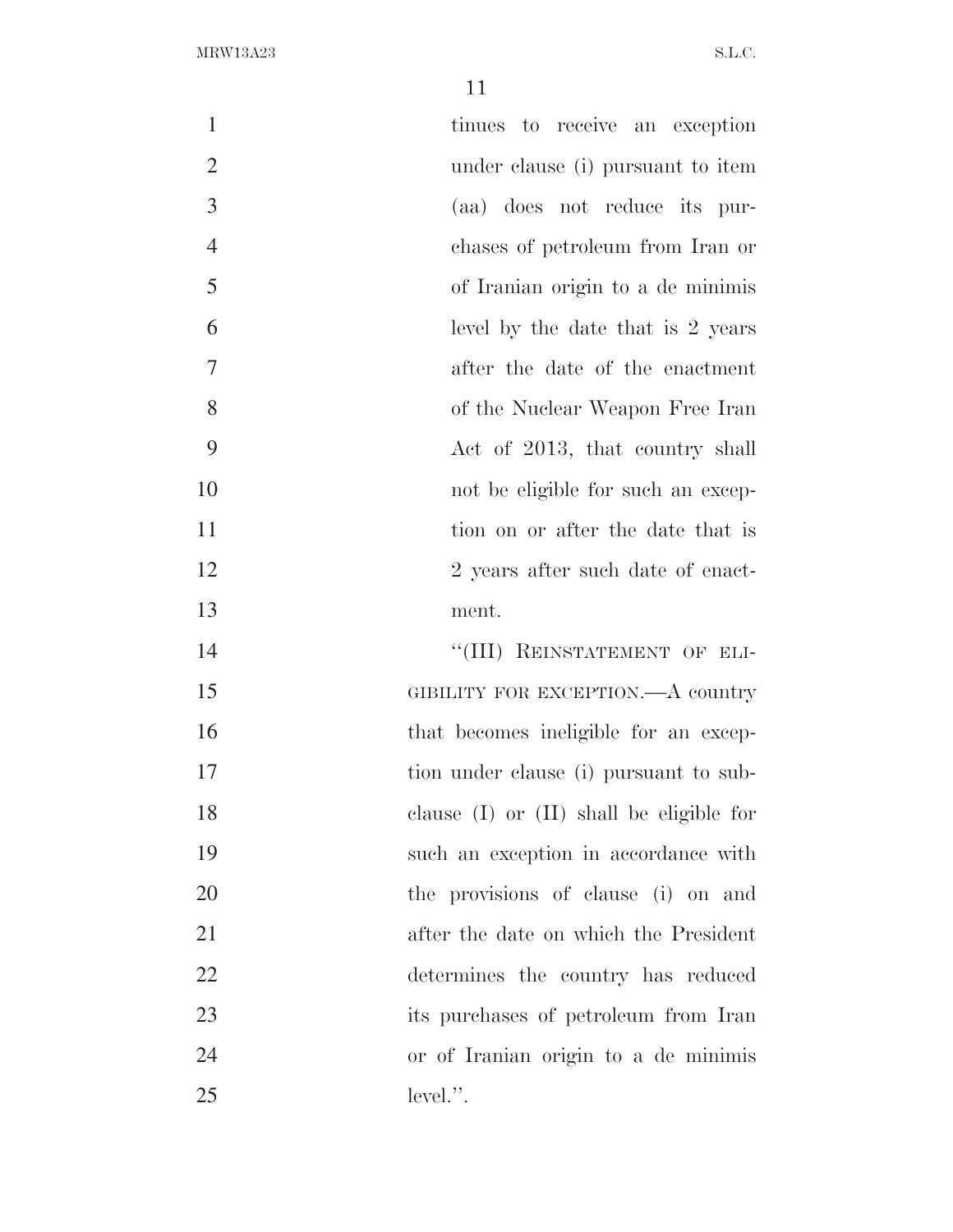(c) CONFORMING AMENDMENT.—Section  $1245(d)(4)(D)(i)$  of the National Defense Authorization Act for Fiscal Year 2012 (22 U.S.C. 8513a(d)(4)(D)(i)) is amended in the matter preceding subclause (I) by strik- ing ''Sanctions imposed'' and inserting ''Except as pro-vided in clause (iii), sanctions imposed''.

**SEC. 103. IMPOSITION OF SANCTIONS WITH RESPECT TO** 

## **PORTS, SPECIAL ECONOMIC ZONES, AND STRATEGIC SECTORS OF IRAN.**

10 (a) FINDINGS.—Section  $1244(a)(1)$  of the Iran Free- dom and Counter-Proliferation Act of 2012 (22 U.S.C.  $8803(a)(1)$  is amended by striking "and shipbuilding" and inserting ''shipbuilding, construction, engineering, and mining''.

 (b) EXPANSION OF DESIGNATION OF ENTITIES OF PROLIFERATION CONCERN.—Section 1244(b) of the Iran Freedom and Counter-Proliferation Act of 2012 (22 U.S.C. 8803(b)) is amended by striking ''in Iran and enti- ties in the energy, shipping, and shipbuilding sectors'' and inserting '', special economic zones, or free economic zones in Iran, and entities in strategic sectors''.

 (c) EXPANSION OF ENTITIES SUBJECT TO ASSET FREEZE.—Section 1244(c) of the Iran Freedom and Counter-Proliferation Act of 2012 (22 U.S.C. 8803(c)) is amended—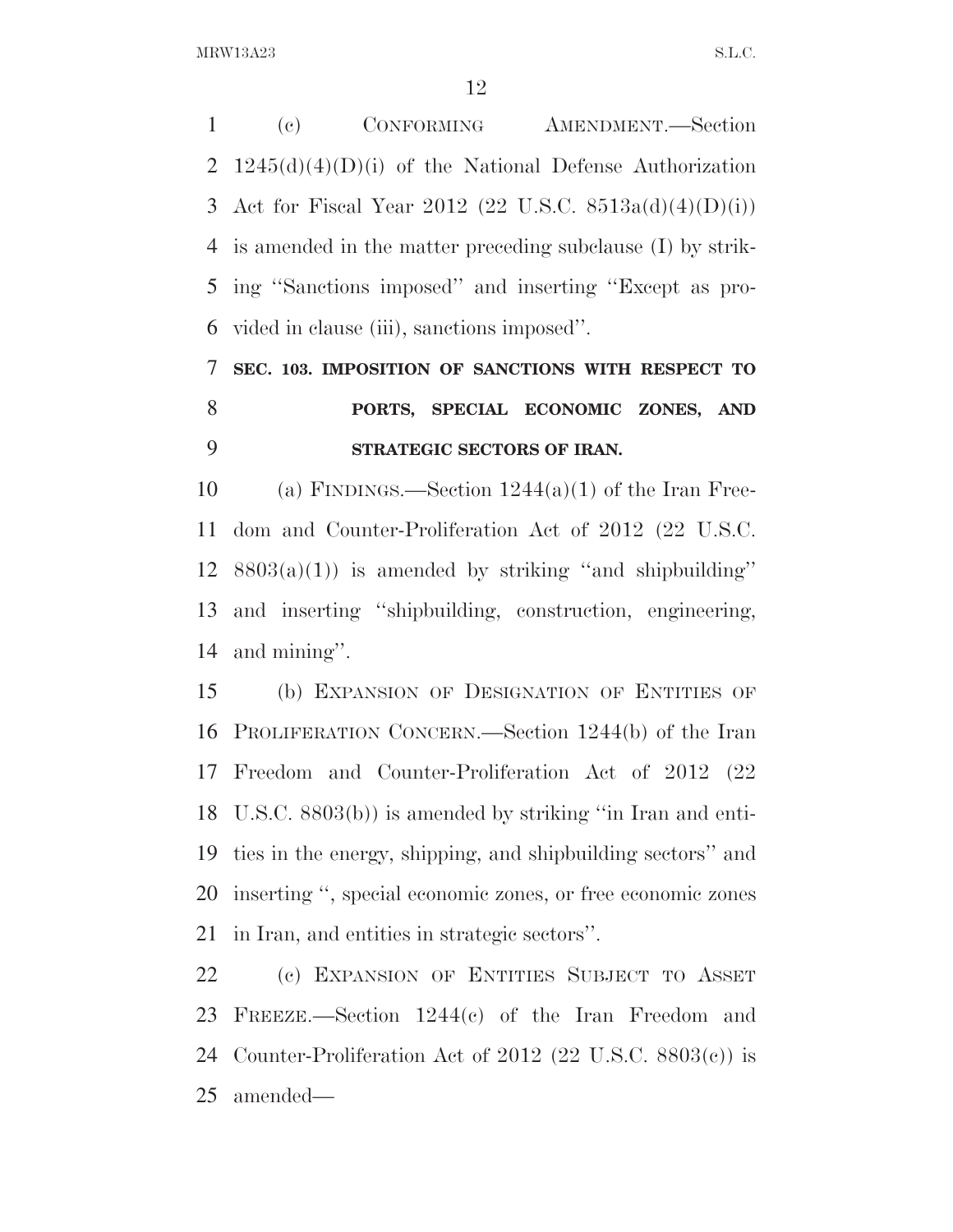| $\mathbf{1}$   | $(1)$ in paragraph $(1)(A)$ , by striking "the date  |
|----------------|------------------------------------------------------|
| $\overline{2}$ | that is 180 days after the date of the enactment of  |
| 3              | this Act" and inserting "the date that is 90 days    |
| $\overline{4}$ | after the date of the enactment of the Nuclear       |
| 5              | Weapon Free Iran Act of 2013"; and                   |
| 6              | $(2)$ in paragraph $(2)$ —                           |
| $\overline{7}$ | (A) in the matter preceding subparagraph             |
| 8              | $(A)$ , by striking "the date that is 180 days after |
| 9              | the date of the enactment of this Act" and in-       |
| 10             | serting "the date that is 90 days after the date     |
| 11             | of the enactment of the Nuclear Weapon Free          |
| 12             | Iran Act of $2013$ ";                                |
| 13             | (B) by striking "the energy, shipping, or            |
| 14             | shipbuilding sectors" each place it appears and      |
| 15             | inserting "a strategic sector"; and                  |
| 16             | (C) by inserting ", special economic zone,           |
| 17             | or free economic zone" after "port" each place       |
| 18             | it appears; and                                      |
| 19             | (3) by adding at the end the following:              |
| 20             | "(4) STRATEGIC SECTOR DEFINED.—                      |
| 21             | "(A) IN GENERAL.—In this section, the                |
| 22             | term 'strategic sector' means—                       |
| 23             | ``(i)<br>the energy, shipping, ship-                 |
| 24             | building, and mining sectors of Iran;                |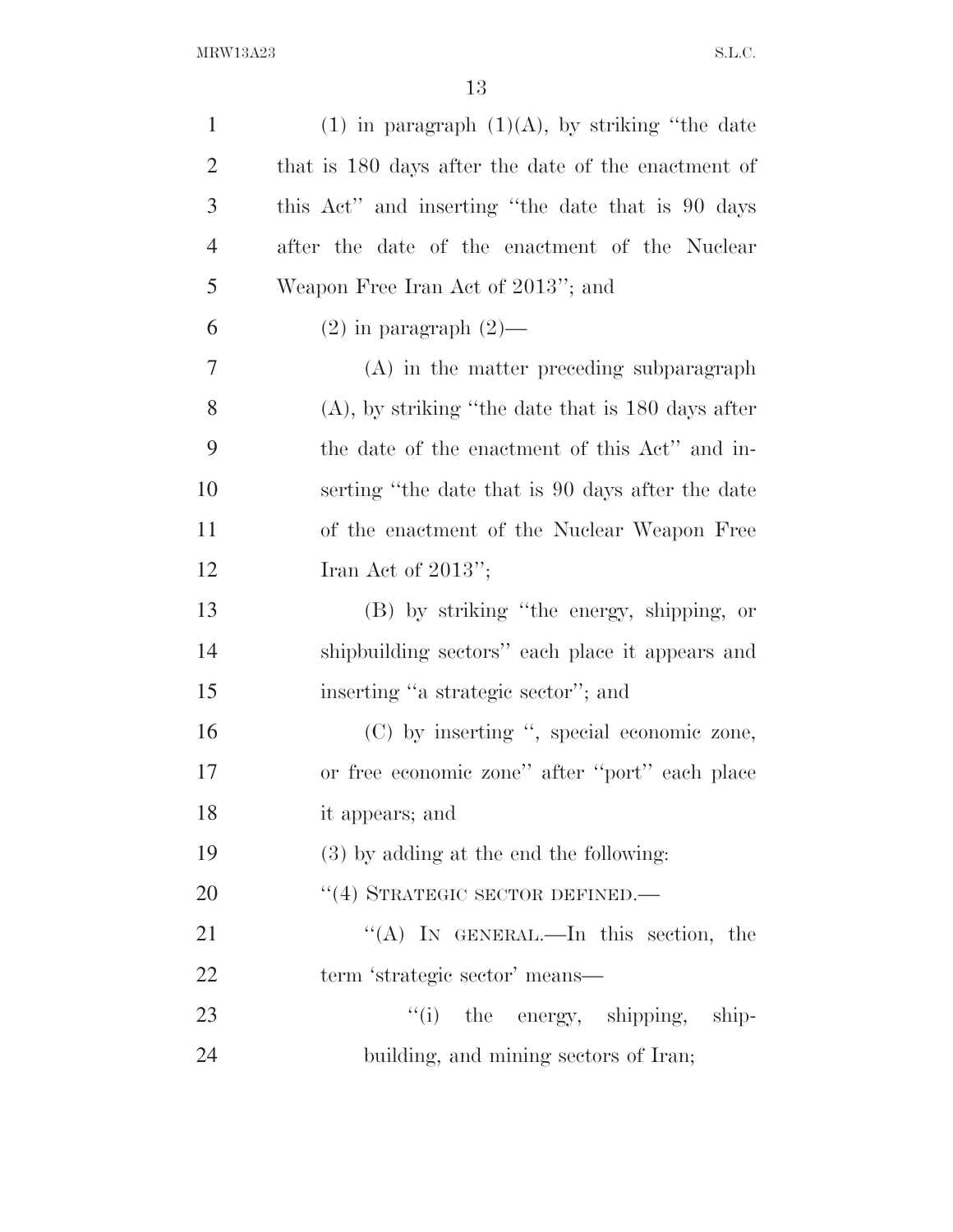| $\mathbf{1}$   | "(ii) except as provided in subpara-                 |
|----------------|------------------------------------------------------|
| $\overline{2}$ | graph (B), the construction and engineer-            |
| 3              | ing sectors of Iran; and                             |
| $\overline{4}$ | "(iii) any other sector the President                |
| 5              | designates as of strategic importance to             |
| 6              | Iran.                                                |
| $\overline{7}$ | "(B) EXCEPTION FOR CONSTRUCTION AND                  |
| 8              | ENGINEERING OF SCHOOLS, HOSPITALS, AND               |
| 9              | SIMILAR FACILITIES.—For purposes of this sec-        |
| 10             | tion, a person engaged in the construction or        |
| 11             | engineering of schools, hospitals, or similar fa-    |
| 12             | cilities (as determined by the President) shall      |
| 13             | not be considered part of a strategic sector of      |
| 14             | Iran.                                                |
| 15             | "(C) NOTIFICATION OF STRATEGIC SEC-                  |
| 16             | TOR DESIGNATION.—The President shall sub-            |
| 17             | mit to Congress a notification of the designa-       |
| 18             | tion of a sector as a strategic sector of Iran for   |
| 19             | purposes of subparagraph $(A)(iii)$ not later than   |
| 20             | 5 days after the date on which the President         |
| 21             | makes the designation.".                             |
| 22             | (d) ADDITIONAL SANCTIONS WITH RESPECT<br><b>TO</b>   |
| 23             | STRATEGIC SECTORS.—Section 1244(d) of the Iran Free- |
| 24             | dom and Counter-Proliferation Act of 2012 (22 U.S.C. |
|                |                                                      |

8803(d)) is amended—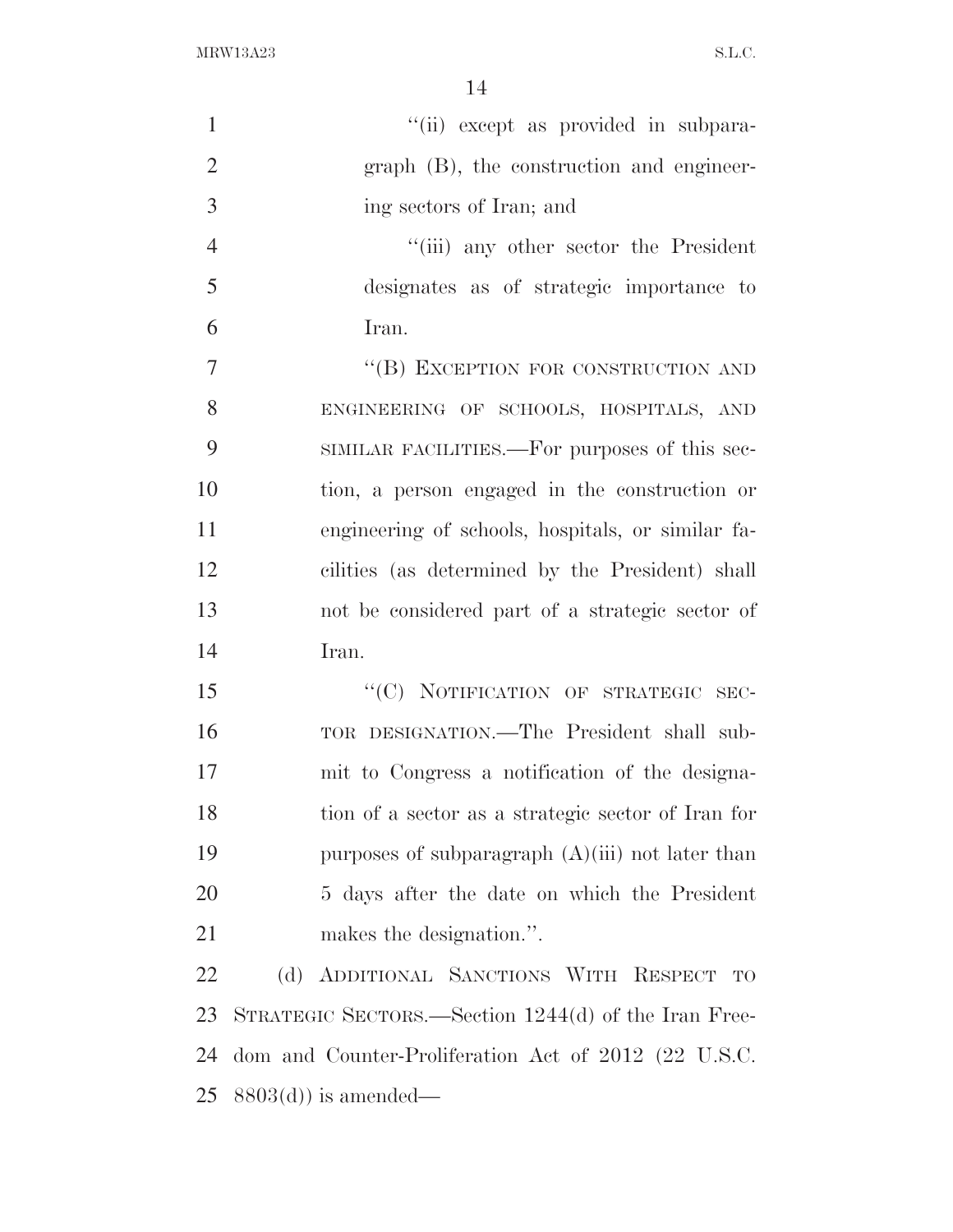1 (1) in paragraph  $(1)(A)$ , by striking "the date that is 180 days after the date of the enactment of this Act'' and inserting ''the date that is 90 days after the date of the enactment of the Nuclear Weapon Free Iran Act of 2013''; (2) in paragraph (2), by striking ''the date that is 180 days after the date of the enactment of this Act'' and inserting ''the date that is 90 days after the date of the enactment of the Nuclear Weapon Free Iran Act of 2013''; and (3) in paragraph (3), by striking ''the energy, shipping, or shipbuilding sectors'' and inserting ''a strategic sector''. (e) SALE, SUPPLY, OR TRANSFER OF CERTAIN MA- TERIALS TO OR FROM IRAN.—Section 1245 of the Iran Freedom and Counter-Proliferation Act of 2012 (22 U.S.C. 8804) is amended— 18 (1) in subsection  $(a)(1)$ — (A) in the matter preceding subparagraph (A), by striking ''the date that is 180 days after the date of the enactment of this Act'' and in- serting ''the date that is 90 days after the date of the enactment of the Nuclear Weapon Free Iran Act of 2013''; and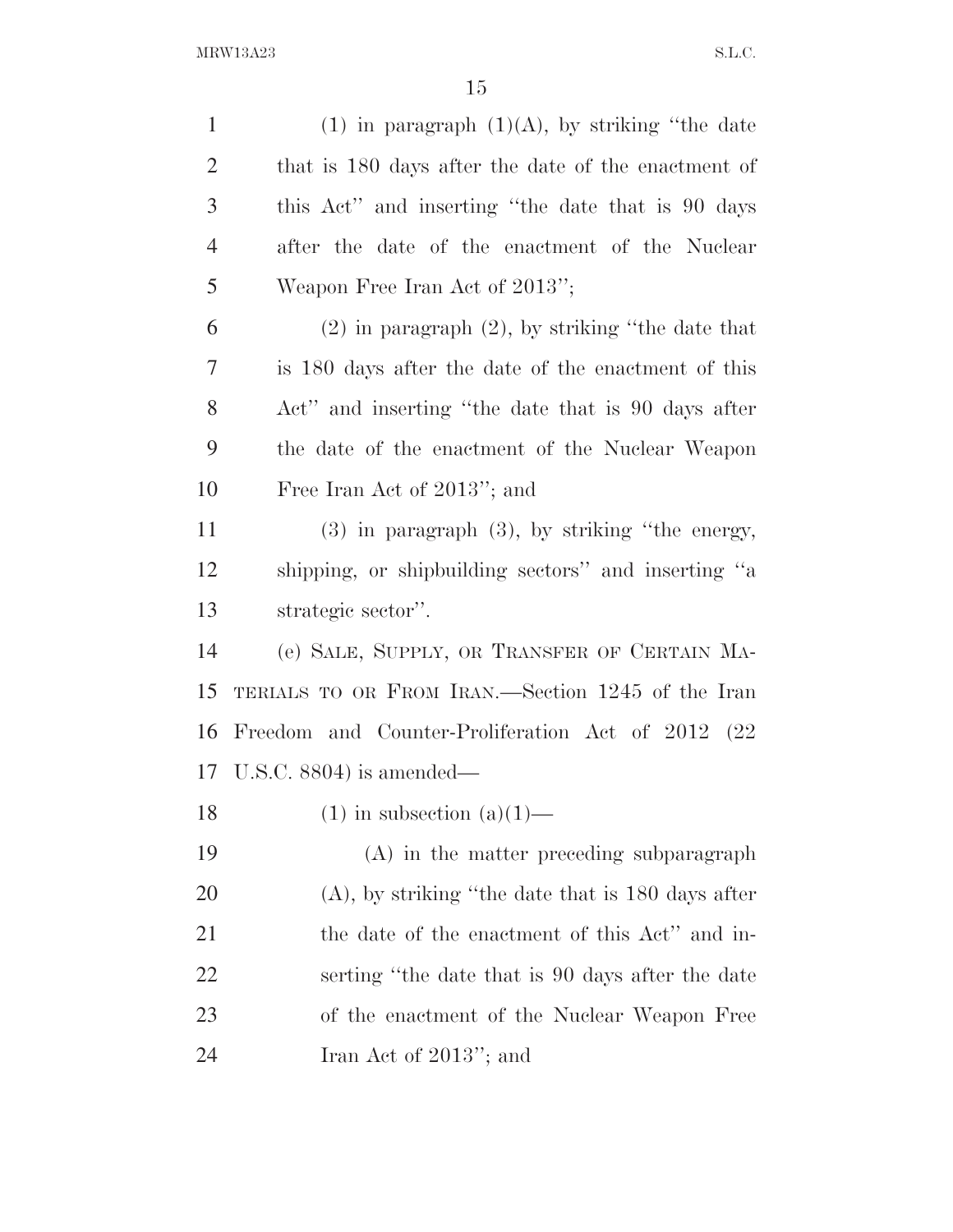1 (B) in subparagraph  $(C)(i)(I)$ , by striking 2 "the energy, shipping, or shipbuilding sectors" and inserting ''a strategic sector (as defined in 4 section  $1244(c)(4)$ "; and (2) in subsection (c), by striking ''the date that is 180 days after the date of the enactment of this Act'' and inserting ''the date that is 90 days after the date of the enactment of the Nuclear Weapon Free Iran Act of 2013''. (f) PROVISION OF INSURANCE TO SANCTIONED PER- SONS.—Section 1246(a)(1) of the Iran Freedom and Counter-Proliferation Act of 2012 (22 U.S.C. 8805(a)(1)) is amended— (1) in the matter preceding subparagraph (A), by striking ''the date that is 180 days after the date of the enactment of this Act'' and inserting ''the date that is 90 days after the date of the enactment of the Nuclear Weapon Free Iran Act of 2013''; and 19 (2) in subparagraph  $(B)(i)$ , by striking "the en- ergy, shipping, or shipbuilding sectors'' and insert- ing ''a strategic sector (as defined in section  $1244(e)(4)$ ". (g) CONFORMING AMENDMENTS.—Section 1244 of the Iran Freedom and Counter-Proliferation Act of 2012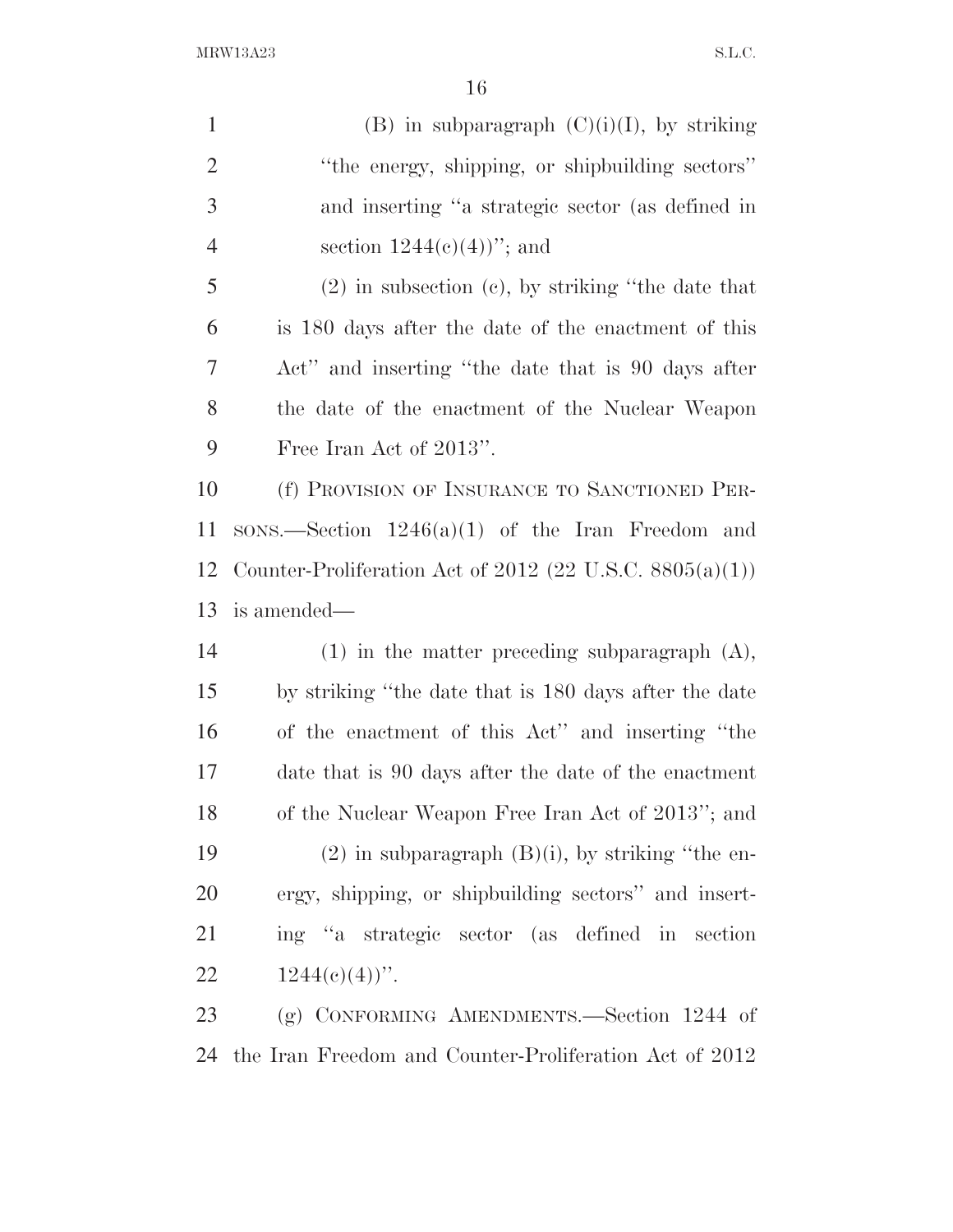(22 U.S.C. 8803), as amended by subsections (a), (b), (c), and (d), is further amended— (1) in the section heading, by striking ''**THE ENERGY, SHIPPING, AND SHIPBUILDING**'' and inserting ''**CERTAIN PORTS, ECONOMIC ZONES, AND**''; (2) in subsection (b), in the subsection heading, 8 by striking "PORTS AND ENTITIES IN THE ENERGY, SHIPPING, AND SHIPBUILDING SECTORS OF IRAN'' 10 and inserting "CERTAIN ENTITIES"; (3) in subsection (c), in the subsection heading, by striking ''ENTITIES IN ENERGY, SHIPPING, AND SHIPBUILDING SECTORS'' and inserting ''CERTAIN ENTITIES''; and (4) in subsection (d), in the subsection heading, by striking ''THE ENERGY, SHIPPING, AND SHIP- BUILDING'' and inserting ''STRATEGIC''. **SEC. 104. IDENTIFICATION OF, AND IMPOSITION OF SANC- TIONS WITH RESPECT TO, CERTAIN IRANIAN INDIVIDUALS.**  (a) EXPANSION OF INDIVIDUALS IDENTIFIED.—Sec- tion 221(a) of the Iran Threat Reduction and Syria Human Rights Act of 2012 (22 U.S.C. 8727(a)) is amend-ed—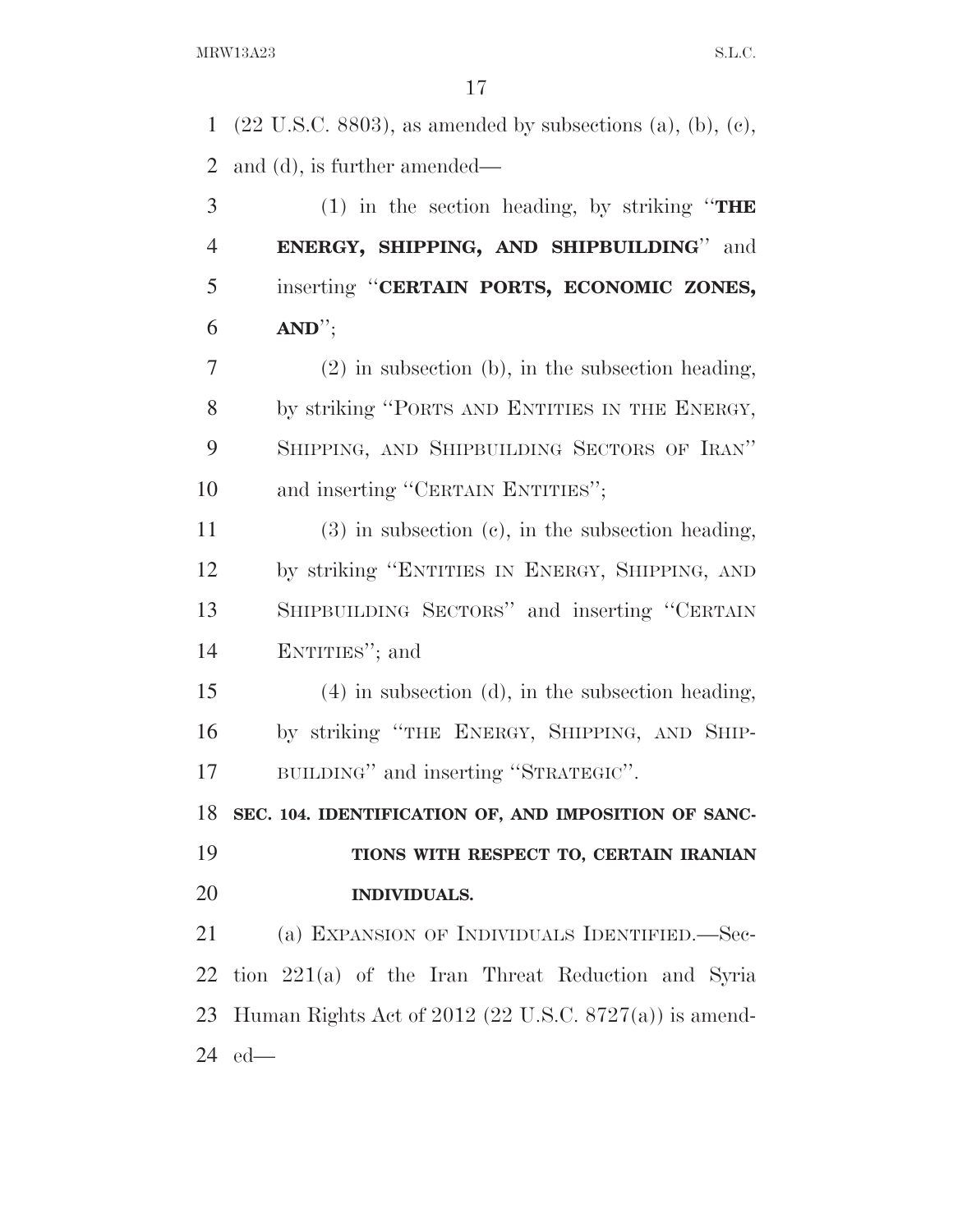| $\mathbf{1}$   | (1) in paragraph $(1)(C)$ , by striking "; or" and    |
|----------------|-------------------------------------------------------|
| $\overline{2}$ | inserting a semicolon;                                |
| 3              | $(2)$ in paragraph $(2)$ , by striking the period at  |
| $\overline{4}$ | the end and inserting a semicolon; and                |
| 5              | (3) by adding at the end the following:               |
| 6              | $(3)$ an individual who engages in activities for     |
| 7              | or on behalf of the Government of Iran that enables   |
| 8              | Iran to evade sanctions imposed by the United         |
| 9              | States with respect to Iran;                          |
| 10             | "(4) an individual acting on behalf of the Gov-       |
| 11             | ernment of Iran who is involved in corrupt activities |
| 12             | of that Government or the diversion of humanitarian   |
| 13             | goods, including agricultural commodities,<br>food,   |
| 14             | medicine, and medical devices, intended for the peo-  |
| 15             | ple of Iran; or                                       |
| 16             | $\lq(5)$ a senior official—                           |
| 17             | $\lq\lq$ of an entity designated for the impo-        |
| 18             | sition of sanctions pursuant to the International     |
| 19             | Emergency Economic Powers Act (50 U.S.C.              |
| 20             | 1701 et seq.) in connection with—                     |
| 21             | "(i) Iran's proliferation of weapons of               |
| 22             | mass destruction or delivery systems for              |
| 23             | weapons of mass destruction; or                       |
| 24             | "(ii) Iran's support for acts of inter-               |
| 25             | national terrorism; and                               |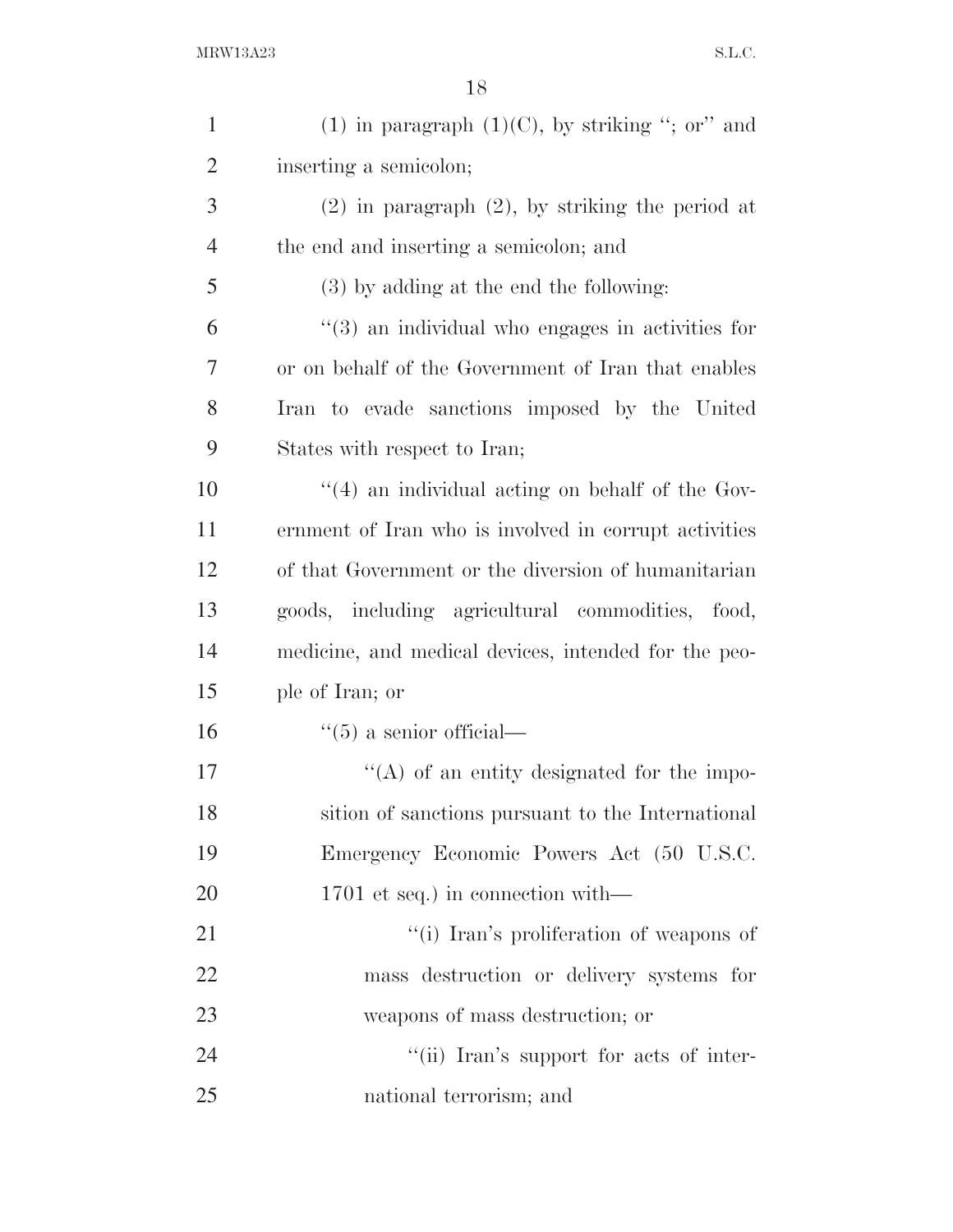| $\mathbf{1}$   | "(B) who was involved in the activity for                         |
|----------------|-------------------------------------------------------------------|
| $\overline{2}$ | which the entity was designated for the imposi-                   |
| 3              | tion of sanctions.".                                              |
| $\overline{4}$ | EXPANSION OF<br><b>SENIOR</b><br><b>OFFICIALS</b><br>(b)<br>$DE-$ |
| 5              | $SCRIBED$ . Section 221(b) of the Iran Threat Reduction           |
| 6              | and Syria Human Rights Act of $2012$ (22 U.S.C. $8727(b)$ )       |
| 7              | is amended—                                                       |
| 8              | $(1)$ in paragraph $(5)$ , by striking "; or" and in-             |
| 9              | serting a semicolon;                                              |
| 10             | $(2)$ in paragraph $(6)$ , by striking the period at              |
| 11             | the end and inserting "; or"; and                                 |
| 12             | (3) by adding at the end the following:                           |
| 13             | $\lq(7)$ a senior official of-                                    |
| 14             | $\lq\lq$ the Office of the Supreme Leader of                      |
| 15             | Iran;                                                             |
| 16             | "(B) the Atomic Energy Organization of                            |
| 17             | Iran;                                                             |
| 18             | "(C) the Islamic Consultative Assembly of                         |
| 19             | Iran;                                                             |
| 20             | $\lq\lq$ the Council of Ministers of Iran;                        |
| 21             | $\lq\lq(E)$ the Ministry of Defense and Armed                     |
| 22             | Forces Logistics of Iran;                                         |
| 23             | "(F) the Ministry of Justice of Iran;                             |
| 24             | $\lq\lq(G)$ the Ministry of Interior of Iran;                     |
| 25             | $\lq\lq(H)$ the prison system of Iran; or                         |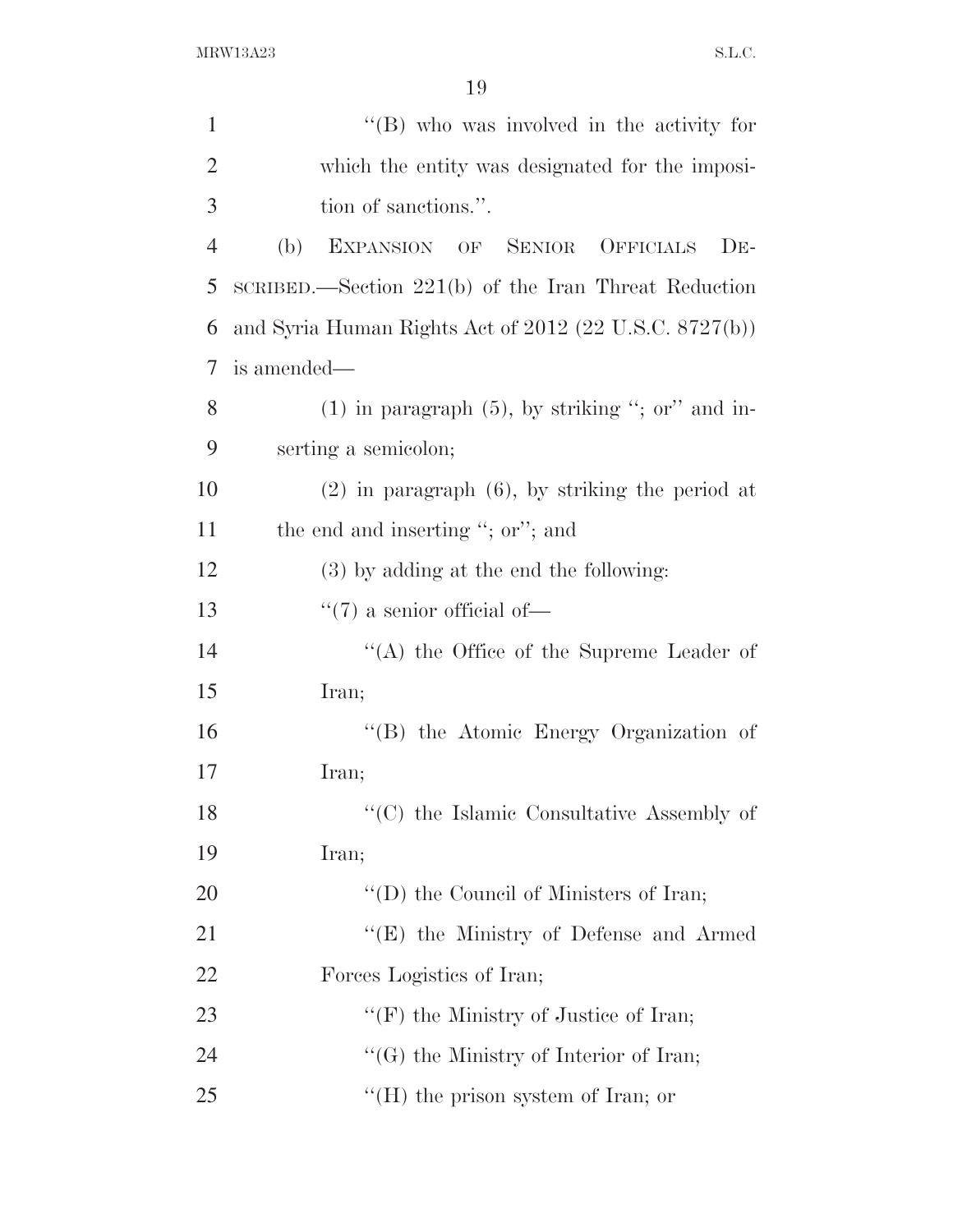$\langle (I)$  the judicial system of Iran.". (c) BLOCKING OF PROPERTY.—Section 221 of the Iran Threat Reduction and Syria Human Rights Act of 2012 (22 U.S.C. 8727) is amended— (1) by redesignating subsections (d) and (e) as subsections (e) and (f), respectively; and (2) by inserting after subsection (c) the fol- lowing: 9 "(d) BLOCKING OF PROPERTY.— 10 "(1) OFFICIALS AND OTHER ACTORS.—In the case of an individual described in paragraph (1), (3), (4), or (5) of subsection (a) who is on the list re- quired by that subsection, the President shall block and prohibit all transactions in all property and in- terests in property of that individual if such property or interests in property are in the United States, come within the United States, or are or come with- in the possession or control of a United States per- son.  $(2)$  FAMILY MEMBERS.—In the case of an in- dividual described in paragraph (2) of subsection (a) who is on the list required by that subsection, the President shall block and prohibit a transaction in property or an interest in property of that individual if the property or interest in property—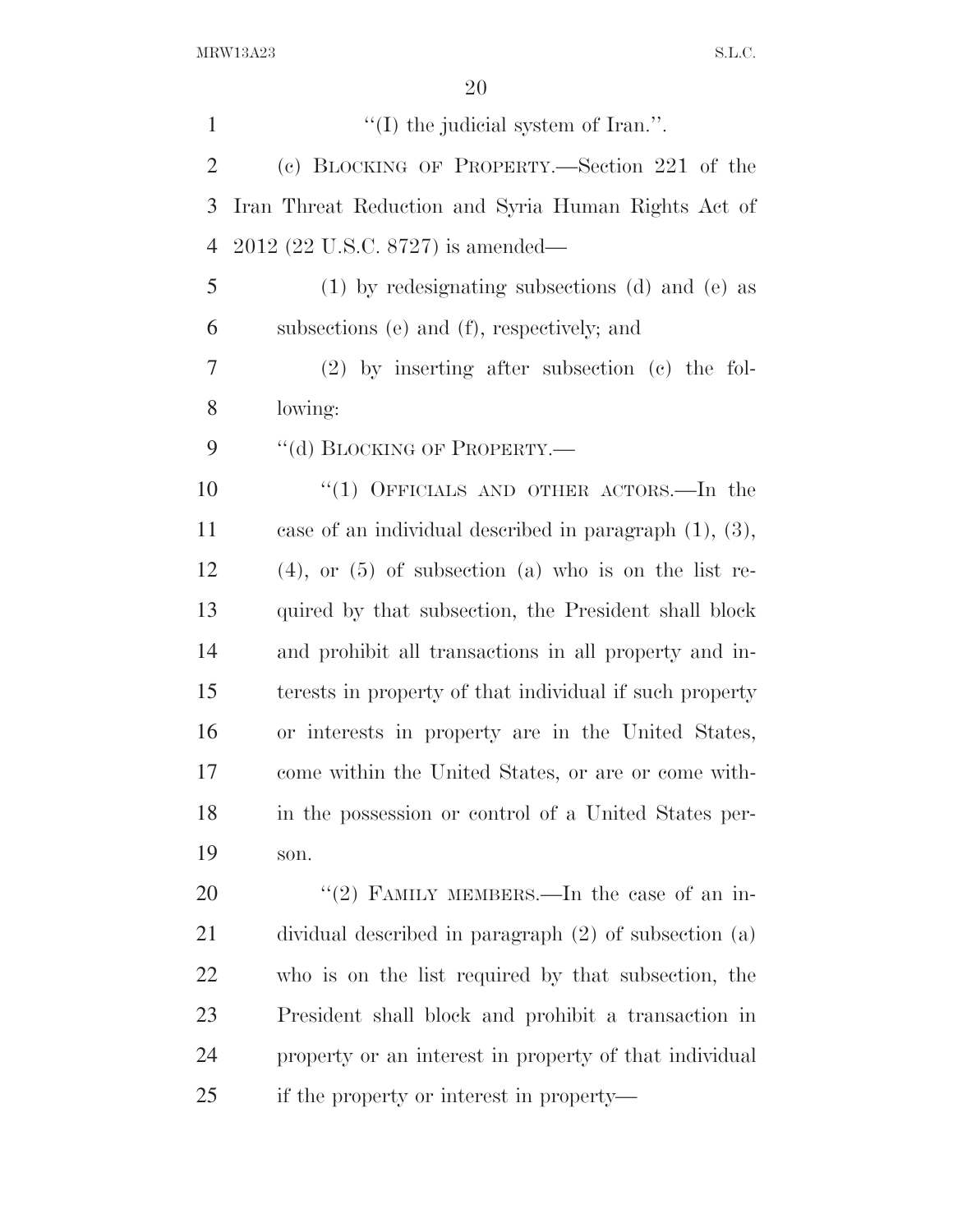| $\mathbf{1}$   | $\lq\lq$ was transferred to that individual               |
|----------------|-----------------------------------------------------------|
| $\overline{2}$ | from an individual described in paragraph (1)             |
| 3              | of subsection (a) who is on the list required by          |
| $\overline{4}$ | that subsection; and                                      |
| 5              | $\lq\lq$ (B) is in the United States, comes within        |
| 6              | the United States, or is or comes within the              |
| $\overline{7}$ | possession or control of a United States per-             |
| 8              | son.".                                                    |
| 9              | (d) CONFORMING AMENDMENTS.—Section 221 of the             |
| 10             | Iran Threat Reduction and Syria Human Rights Act of       |
| 11             | $2012$ (22 U.S.C. 8727), as amended by subsections (a),   |
| 12             | $(b)$ , and $(c)$ , is further amended—                   |
| 13             | (1) by striking the section heading and insert-           |
| 14             | ing "IDENTIFICATION OF, AND IMPOSITION OF                 |
| 15             | SANCTIONS WITH RESPECT TO, CERTAIN IRA-                   |
| 16             | NIAN INDIVIDUALS";                                        |
| 17             | $(2)$ in subsection $(a)$ , by striking "the date of      |
| 18             | the enactment of this Act" and inserting "the date"       |
| 19             | of the enactment of the Nuclear Weapon Free Iran          |
| 20             | Act of $2013$ "; and                                      |
| 21             | $(3)$ in subsection $(e)$ , by striking "subsection       |
| 22             | $(d)$ " and inserting "subsection $(e)$ ".                |
| 23             | (e) CLERICAL AMENDMENT.—The table of contents             |
| 24             | for the Iran Threat Reduction and Syria Human Rights      |
| 25             | Act of 2012 (22 U.S.C. 8701 et seq.) is amended by strik- |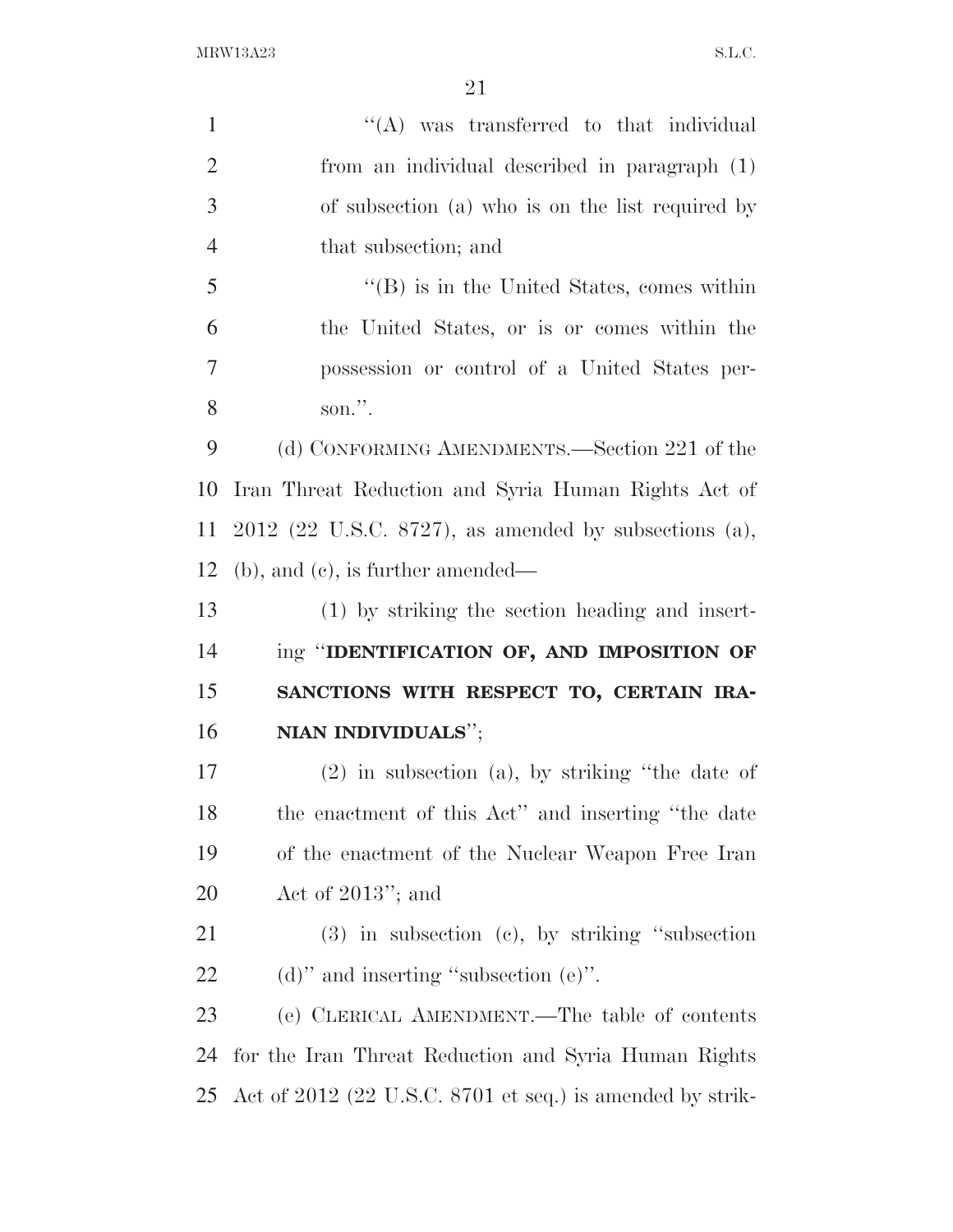| 1              | ing the item relating to section 221 and inserting the fol-                                                  |
|----------------|--------------------------------------------------------------------------------------------------------------|
| 2              | lowing:                                                                                                      |
|                | "Sec. 221. Identification of, and imposition of sanctions with respect to, certain<br>Iranian individuals.". |
| 3              | SEC. 105. IMPOSITION OF SANCTIONS WITH RESPECT TO                                                            |
| $\overline{4}$ | <b>TRANSACTIONS</b><br>IN<br><b>FOREIGN CURRENCIES</b>                                                       |
| 5              | WITH OR FOR CERTAIN SANCTIONED PER-                                                                          |
| 6              | SONS.                                                                                                        |
| 7              | (a) IN GENERAL.—Title II of the Iran Threat Reduc-                                                           |
| 8              | tion and Syria Human Rights Act of 2012 (22 U.S.C.                                                           |
| 9              | $8721$ et seq.) is amended—                                                                                  |
| 10             | $(1)$ by inserting after section 221 the following:                                                          |
| 11             | "Subtitle C—Other Matters";                                                                                  |
| 12             | $(2)$ by redesignating sections 222, 223, and 224                                                            |
| 13             | as sections $231, 232,$ and $233$ , respectively; and                                                        |
| 14             | $(3)$ by inserting after section 221 the following:                                                          |
| 15             | "SEC. 222. IMPOSITION OF SANCTIONS WITH RESPECT TO                                                           |
| 16             | <b>TRANSACTIONS</b><br>IN<br><b>FOREIGN CURRENCIES</b>                                                       |
| 17             | WITH CERTAIN SANCTIONED PERSONS.                                                                             |
| 18             | "(a) IMPOSITION OF SANCTIONS.—The President—                                                                 |
| 19             | $\lq(1)$ shall prohibit the opening, and prohibit or                                                         |
| 20             | impose strict conditions on the maintaining, in the                                                          |
| 21             | United States of a correspondent account or a pay-                                                           |
| 22             | able-through account by a foreign financial institu-                                                         |
| 23             | tion that knowingly conducts or facilitates a trans-                                                         |
| 24             | action described in subsection $(b)(1)$ ; and                                                                |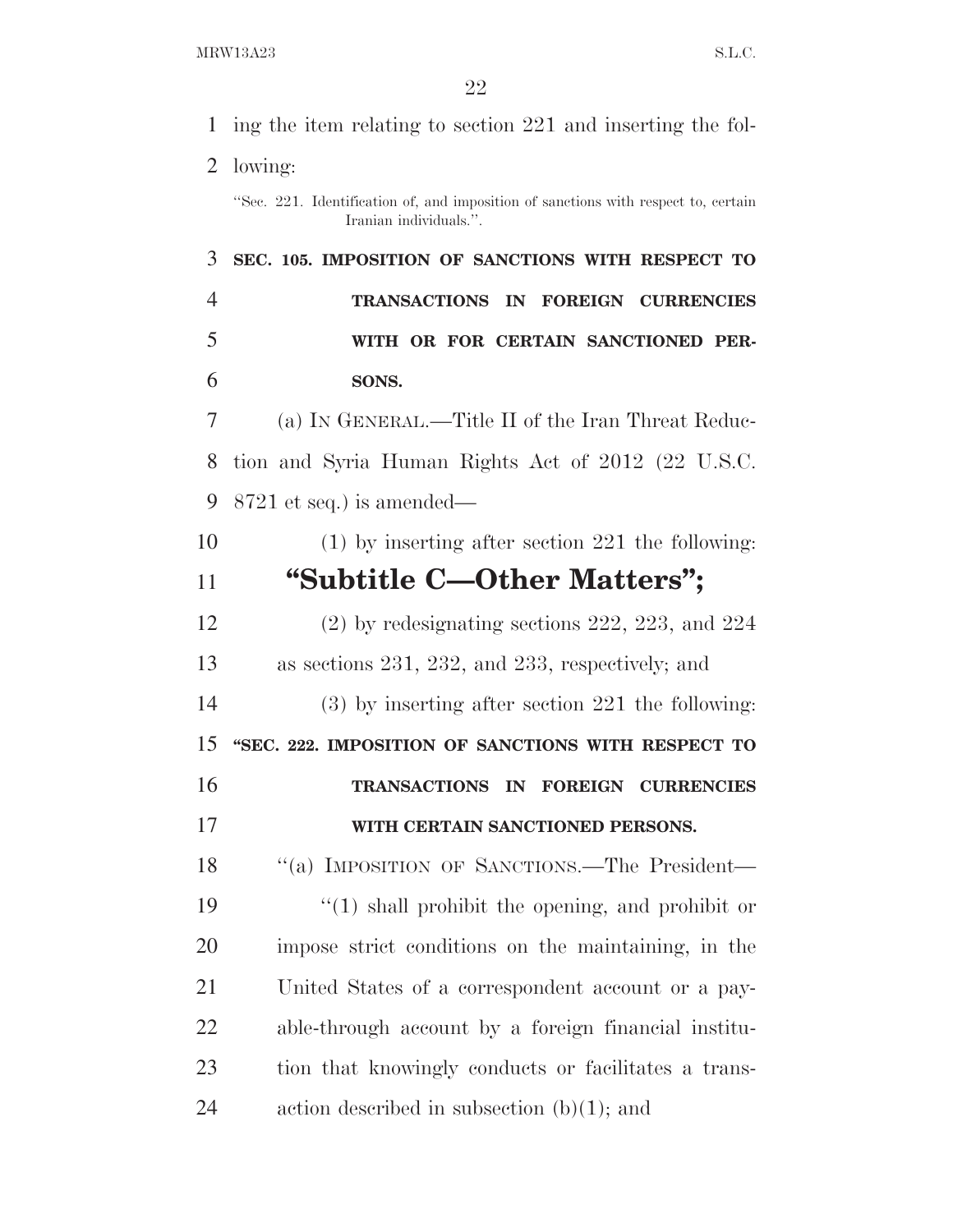| $\mathbf{1}$   | $(2)$ may impose sanctions pursuant to the             |
|----------------|--------------------------------------------------------|
| $\overline{2}$ | International Emergency Economic Powers Act (50)       |
| 3              | U.S.C. 1701 et seq.) with respect to any other per-    |
| $\overline{4}$ | son that knowingly conducts or facilitates such a      |
| 5              | transaction.                                           |
| 6              | "(b) TRANSACTIONS DESCRIBED.—                          |
| $\overline{7}$ | $``(1)$ IN GENERAL.—A transaction described in         |
| 8              | this subsection is a significant transaction conducted |
| 9              | or facilitated by a person related to the currency of  |
| 10             | a country other than the country with primary juris-   |
| 11             | diction over the person with, for, or on behalf of—    |
| 12             | "(A) the Central Bank of Iran or an Ira-               |
| 13             | nian financial institution designated by the Sec-      |
| 14             | retary of the Treasury for the imposition of           |
| 15             | sanctions pursuant to the International Emer-          |
| 16             | gency Economic Powers Act; or                          |
| 17             | ``(B)<br>a person described in<br>section              |
| 18             | $1244(e)(2)$ of the Iran Freedom and Counter-          |
| 19             | Proliferation Act of 2012 (22 U.S.C.                   |
| 20             | $8803(c)(2)$ (other than a person described in         |
| 21             | subparagraph $(C)(iii)$ of that subsection).           |
| 22             | "(2) PRIMARY JURISDICTION.—For purposes of             |
| 23             | paragraph $(1)$ , a country in which a person operates |
| 24             | shall be deemed to have primary jurisdiction over      |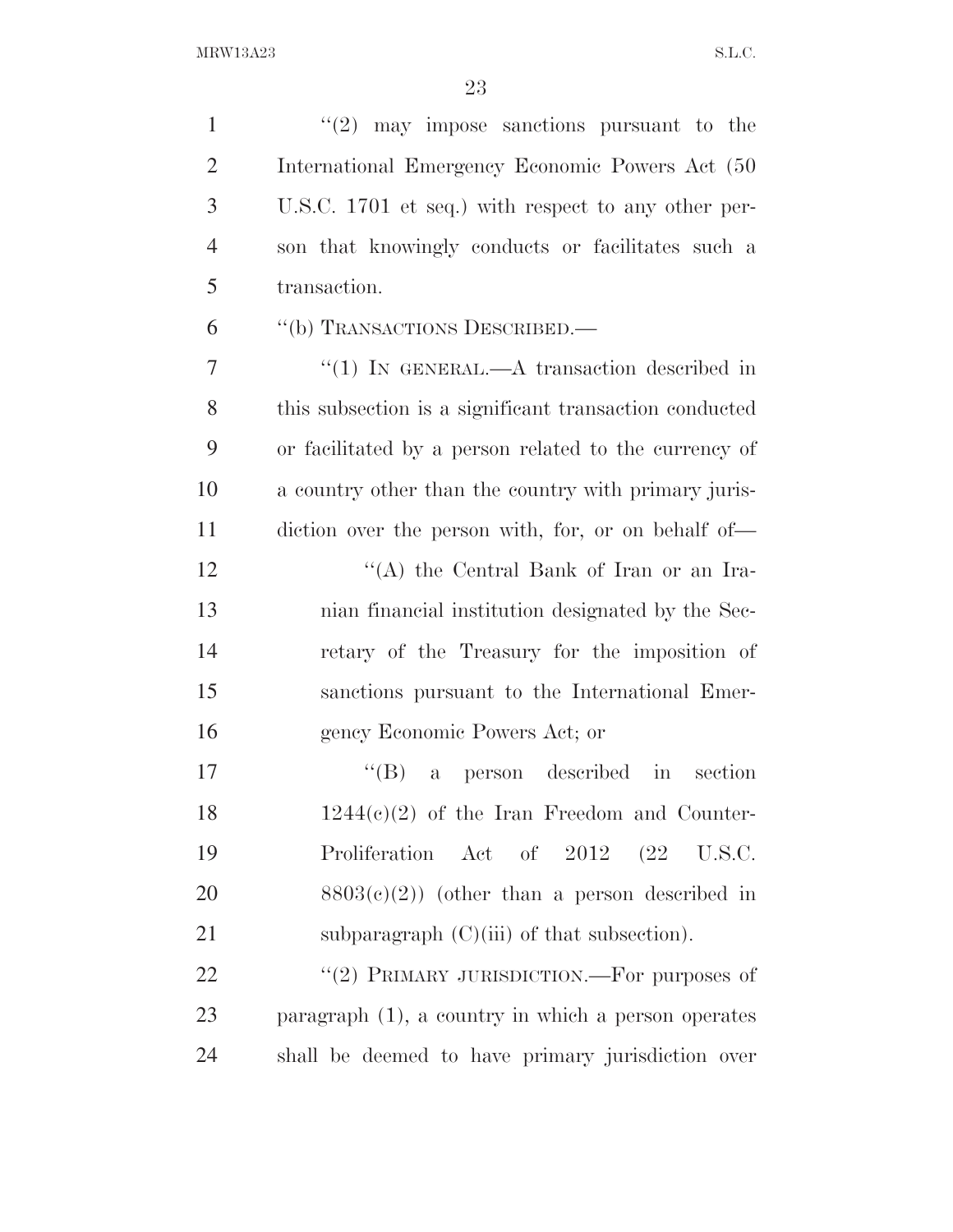the person only with respect to the operations of the person in that country.

 ''(c) APPLICABILITY.—Subsection (a) shall apply with respect to a transaction described in subsection (b)(1) conducted or facilitated—

 $\frac{6}{10}$  <sup>(1)</sup> on or after the date that is 90 days after the date of the enactment of the Nuclear Weapon Free Iran Act of 2013 pursuant to a contract en- tered into on or after such date of enactment; and  $\frac{1}{2}$  on or after the date that is 180 days after such date of enactment pursuant to a contract en-tered into before such date of enactment.

13 "(d) INAPPLICABILITY TO HUMANITARIAN TRANS- ACTIONS.—The President may not impose sanctions under subsection (a) with respect to any person for conducting or facilitating a transaction for the sale of agricultural commodities, food, medicine, or medical devices to Iran or for the provision of humanitarian assistance to the people of Iran.

 $20 \qquad$  "(e) WAIVER.

21 "(1) In GENERAL.—The President may waive the application of subsection (a) with respect to a person for a period of not more than 180 days, and may renew that waiver for additional periods of not more than 180 days, if the President—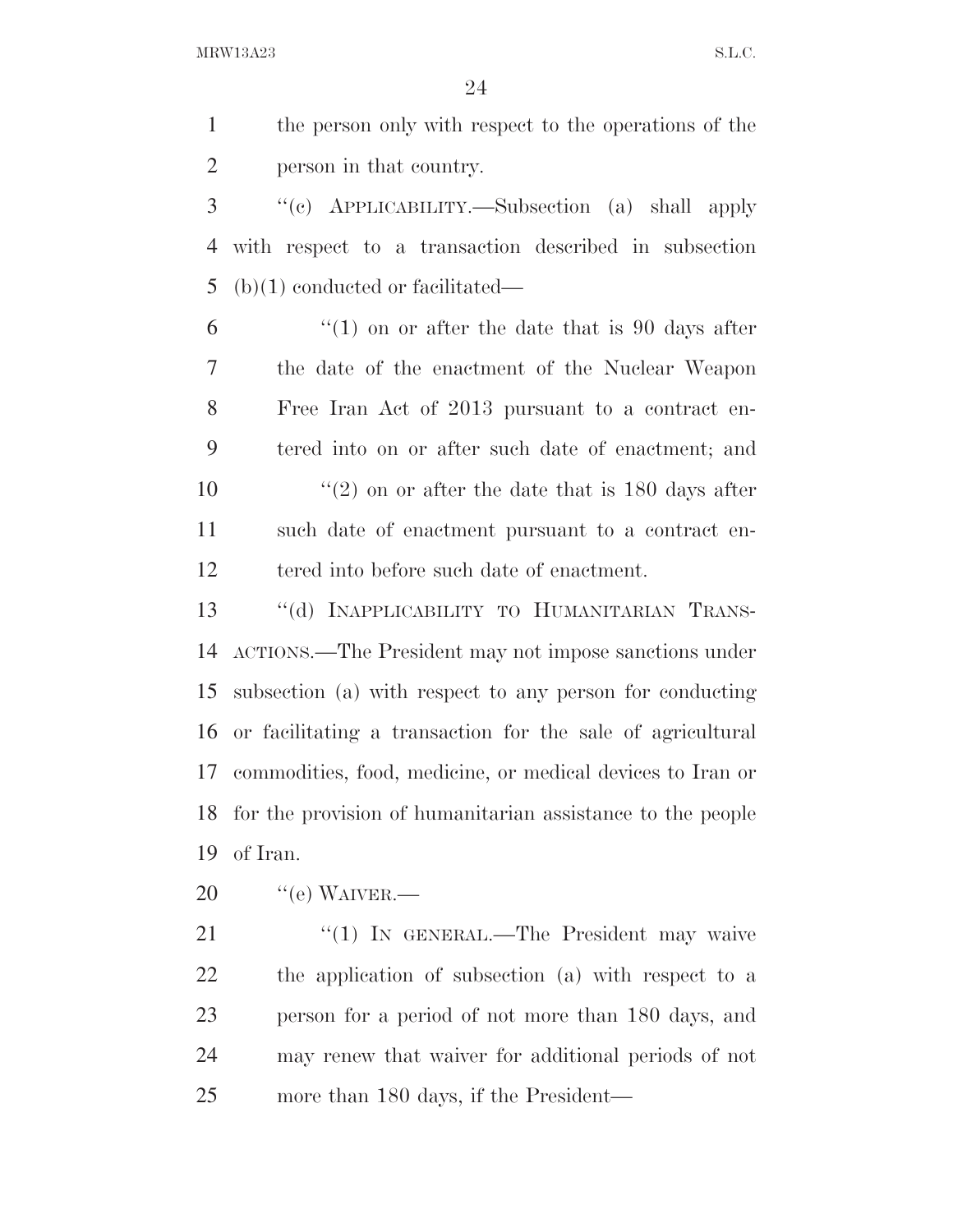| $\mathbf{1}$   | $\lq\lq$ determines that the waiver is impor-         |
|----------------|-------------------------------------------------------|
| $\overline{2}$ | tant to the national interest of the United           |
| 3              | States; and                                           |
| $\overline{4}$ | "(B) not less than 15 days after the waiver           |
| 5              | or the renewal of the waiver, as the case may         |
| 6              | be, takes effect, submits a report to the appro-      |
| 7              | priate congressional committees on the waiver         |
| 8              | and the reason for the waiver.                        |
| 9              | "(2) FORM OF REPORT.—Each report sub-                 |
| 10             | mitted under paragraph $(1)(B)$ shall be submitted in |
| 11             | unclassified form but may contain a classified annex. |
| 12             | "(f) DEFINITIONS.—In this section:                    |
| 13             | "(1) FINANCIAL INSTITUTION; IRANIAN FINAN-            |
| 14             | CIAL INSTITUTION.—The terms 'financial institution'   |
| 15             | and 'Iranian financial institution' have the meanings |
| 16             | given those terms in section $104A(d)$ of the Com-    |
| 17             | prehensive Iran Sanctions, Accountability, and Di-    |
| 18             | vestment Act of $2010$ (22 U.S.C. $8513b(d)$ ).       |
| 19             | "(2) TRANSACTION.—The term 'transaction' in-          |
| 20             | cludes a foreign exchange swap, a foreign exchange    |
| 21             | forward, and any other type of currency exchange or   |
| 22             | conversion or derivative instrument.".                |
| 23             | (b) ADDITIONAL DEFINITIONS.—Section 2 of the          |
| 24             | Iran Threat Reduction and Syria Human Rights Act (22) |
| 25             | U.S.C. $8701$ ) is amended—                           |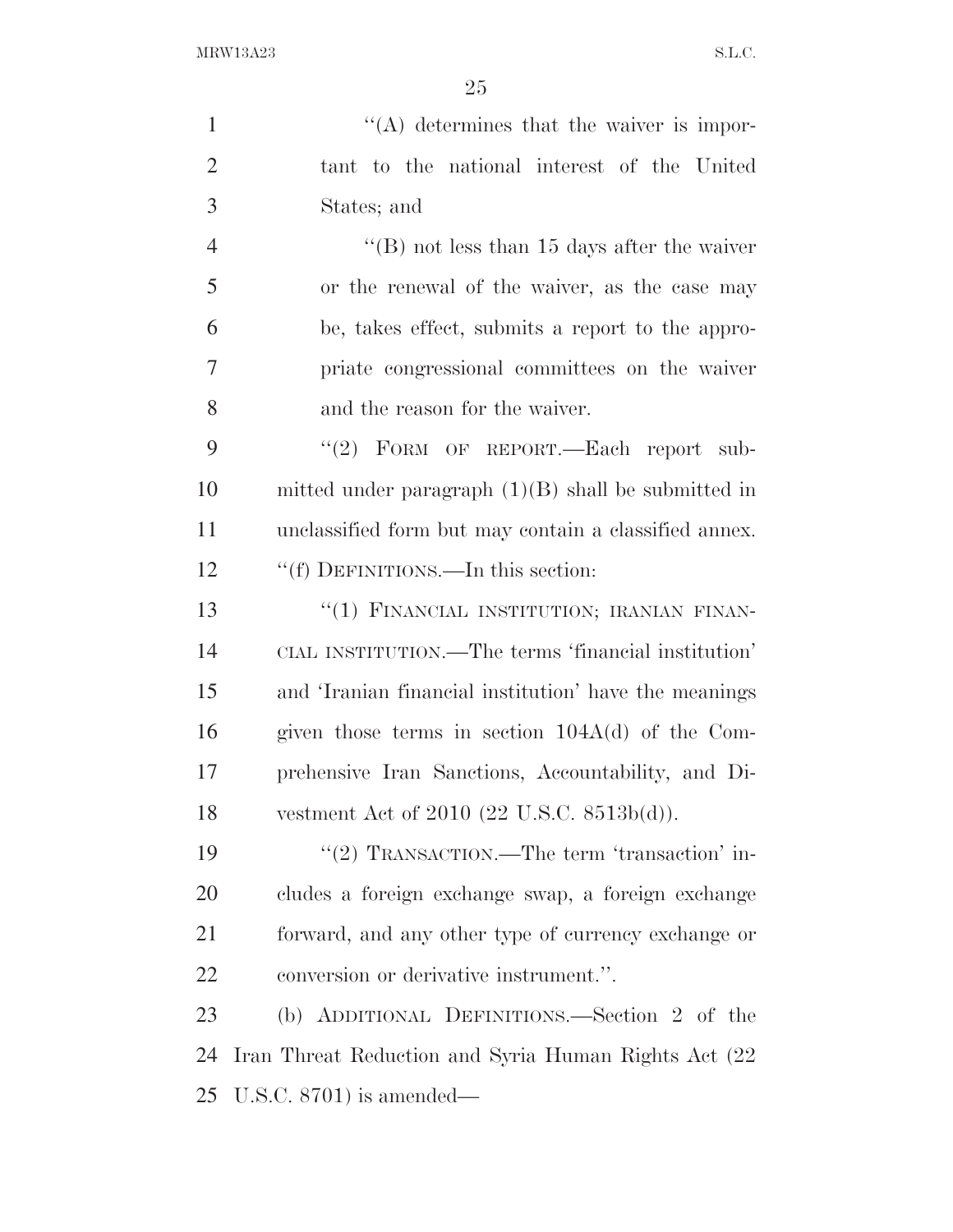| $\mathbf{1}$   | $(1)$ by redesignating paragraphs $(2)$ , $(3)$ , and         |
|----------------|---------------------------------------------------------------|
| $\overline{2}$ | $(4)$ as paragraphs $(5)$ , $(6)$ , and $(9)$ , respectively; |
| 3              | $(2)$ by striking paragraph $(1)$ and inserting the           |
| $\overline{4}$ | following:                                                    |
| 5              | "(1) ACCOUNT; CORRESPONDENT ACCOUNT;                          |
| 6              | PAYABLE-THROUGH ACCOUNT.—The terms 'ac-                       |
| 7              | count', 'correspondent account', and 'payable-                |
| 8              | through account' have the meanings given those                |
| 9              | terms in section 5318A of title 31, United States             |
| 10             | Code.                                                         |
| 11             | "(2) AGRICULTURAL COMMODITY.—The term                         |
| 12             | 'agricultural commodity' has the meaning given that           |
| 13             | term in section 102 of the Agricultural Trade Act of          |
| 14             | 1978 (7 U.S.C. 5602).                                         |
| 15             | "(3) APPROPRIATE CONGRESSIONAL COMMIT-                        |
| 16             | TEES.—The term 'appropriate congressional com-                |
| 17             | mittees' has the meaning given that term in section           |
| 18             | 14 of the Iran Sanctions Act of 1996 (Public Law              |
| 19             | 104-172; 50 U.S.C. 1701 note).                                |
| 20             | "(4) DOMESTIC FINANCIAL INSTITUTION; FOR-                     |
| 21             | EIGN FINANCIAL INSTITUTION.—The terms 'domes-                 |
| <u>22</u>      | tic financial institution' and 'foreign financial insti-      |
| 23             | tution' have the meanings determined by the Sec-              |
| 24             | retary of the Treasury pursuant to section $104(i)$ of        |
| 25             | the Comprehensive Iran Sanctions, Accountability,             |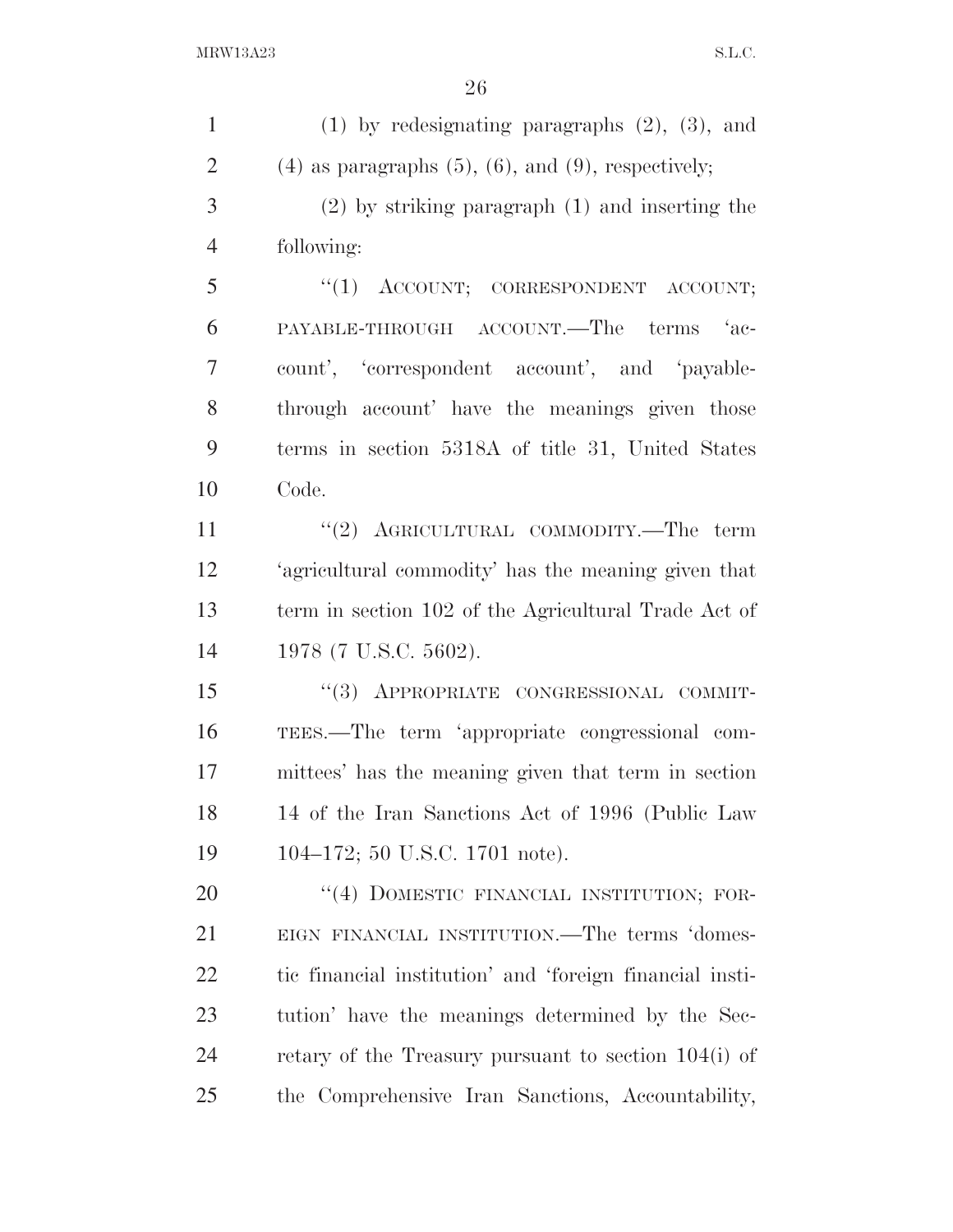| $\mathbf{1}$   | and Divestment Act of 2010 (22 U.S.C. 8513(i)).";                                                                                                                                             |
|----------------|-----------------------------------------------------------------------------------------------------------------------------------------------------------------------------------------------|
| $\overline{2}$ | and                                                                                                                                                                                           |
| 3              | $(3)$ by inserting after paragraph $(6)$ , as redesig-                                                                                                                                        |
| 4              | nated by paragraph $(1)$ , the following:                                                                                                                                                     |
| 5              | " $(7)$ MEDICAL DEVICE.—The term 'medical de-                                                                                                                                                 |
| 6              | vice' has the meaning given the term 'device' in sec-                                                                                                                                         |
| 7              | tion 201 of the Federal Food, Drug, and Cosmetic                                                                                                                                              |
| 8              | Act (21 U.S.C. 321).                                                                                                                                                                          |
| 9              | $\cdot$ (8) MEDICINE.—The term 'medicine' has the                                                                                                                                             |
| 10             | meaning given the term 'drug' in section 201 of the                                                                                                                                           |
| 11             | Federal Food, Drug, and Cosmetic Act (21 U.S.C.                                                                                                                                               |
| 12             | $321$                                                                                                                                                                                         |
| 13             | (c) CLERICAL AMENDMENT.—The table of contents                                                                                                                                                 |
| 14             | for the Iran Threat Reduction and Syria Human Rights                                                                                                                                          |
| 15             | Act of 2012 is amended by striking the items relating to                                                                                                                                      |
|                |                                                                                                                                                                                               |
| 16             | sections $222$ , $223$ , and $224$ and inserting the following:                                                                                                                               |
|                | "Sec. 222. Imposition of sanctions with respect to transactions in foreign cur-<br>rencies with certain sanctioned persons.                                                                   |
|                | "Subtitle C-Other Matters                                                                                                                                                                     |
|                | "Sec. 231. Sense of Congress and rule of construction relating to certain au-                                                                                                                 |
|                | thorities of State and local governments.<br>"Sec. 232. Government Accountability Office report on foreign entities that in-<br>vest in the energy sector of Iran or export refined petroleum |
|                | products to Iran.<br>"Sec. 233. Reporting on the importation to and exportation from Iran of crude<br>oil and refined petroleum products.".                                                   |
| 17             | SEC. 106. SENSE OF CONGRESS ON PROSPECTIVE SANC-                                                                                                                                              |
| 18             | <b>TIONS.</b>                                                                                                                                                                                 |
| 19             | It is the sense of Congress that, if additional sanc-                                                                                                                                         |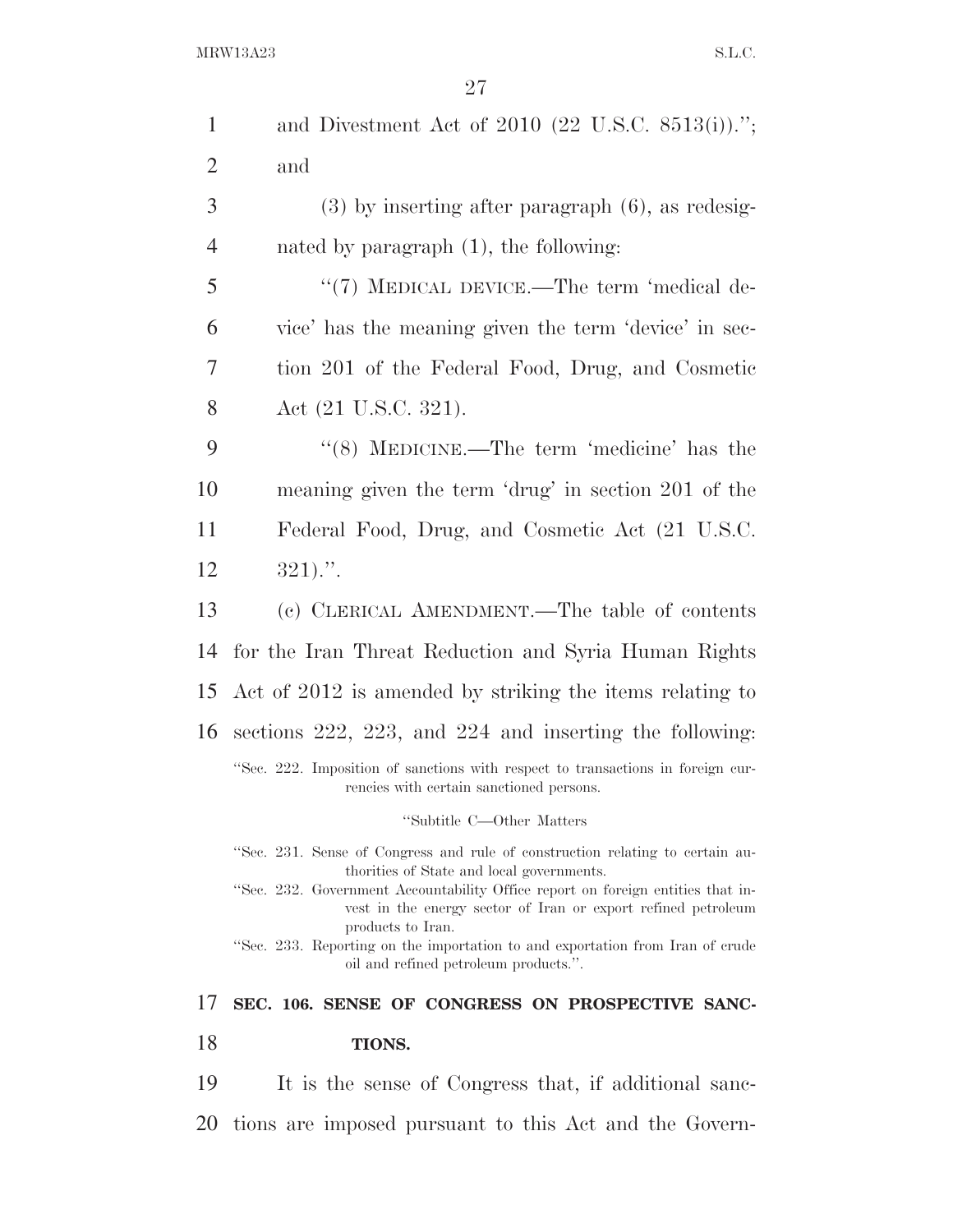ment of Iran continues to pursue an illicit nuclear weapons program, Congress should pursue additional stringent sanctions on Iran, such as sanctions on entities providing the Government of Iran access to assets of the Govern- ment of Iran held outside Iran, sanctions on Iran's energy sector, including its natural gas sector, and sanctions on entities providing certain underwriting, insurance, or rein-surance to the Government of Iran.

## **TITLE II—ENFORCEMENT OF SANCTIONS**

 **SEC. 201. SENSE OF CONGRESS ON THE PROVISION OF SPE- CIALIZED FINANCIAL MESSAGING SERVICES TO THE CENTRAL BANK OF IRAN AND OTHER** 

 **SANCTIONED IRANIAN FINANCIAL INSTITU-TIONS.** 

16 It is the sense of Congress that—

 (1) the President has been engaged in intensive diplomatic efforts to ensure that sanctions against Iran are imposed and maintained multilaterally to sharply restrict the access of the Government of 21 Iran to the global financial system;

 (2) the European Union is to be commended for strengthening the multilateral sanctions regime against Iran by prohibiting all persons subject to the jurisdiction of the European Union from providing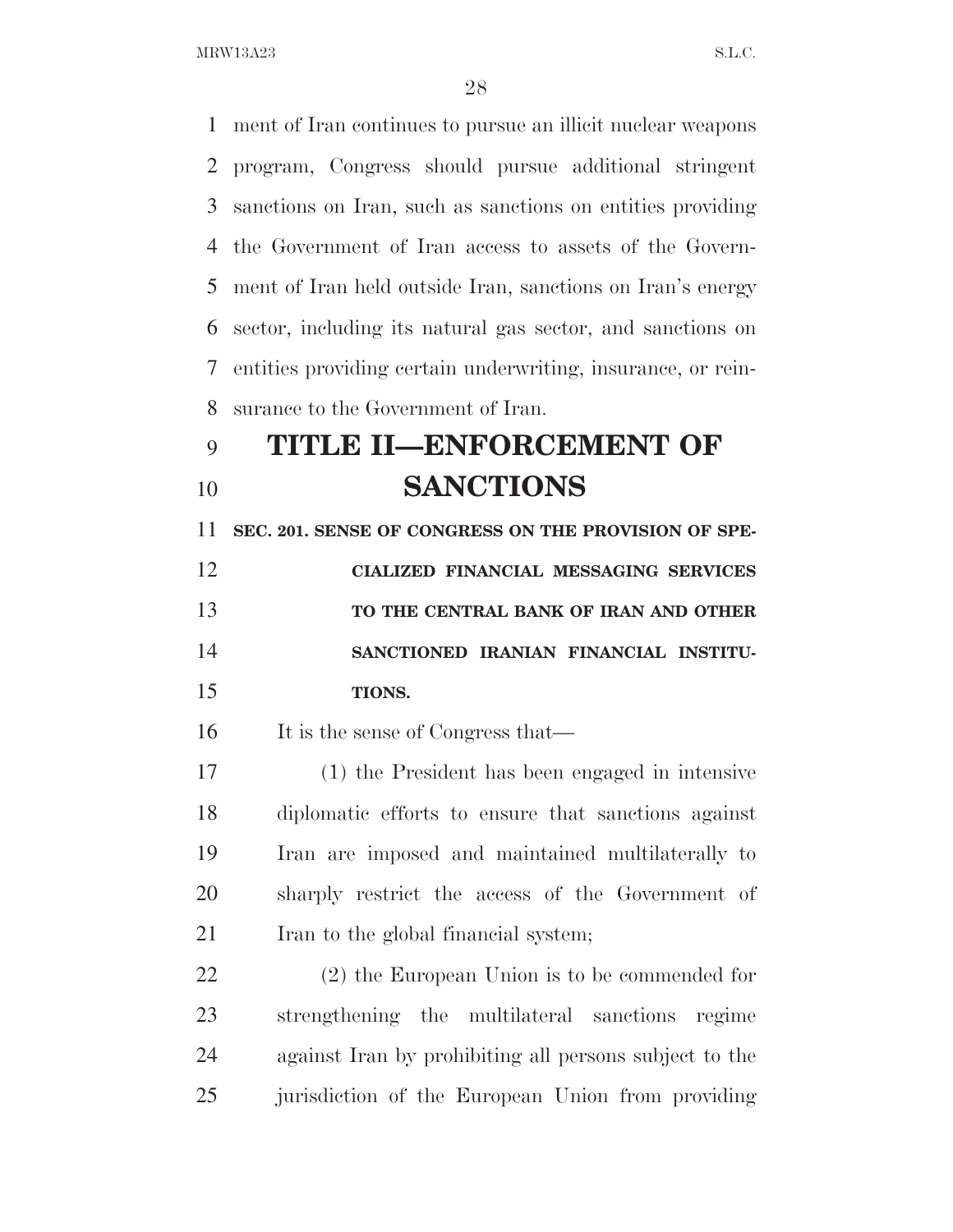specialized financial messaging services to the Cen- tral Bank of Iran and other sanctioned Iranian fi-nancial institutions;

 (3) in order to continue to sharply restrict ac- cess by Iran to the global financial system, the President and the European Union must continue to expeditiously address any judicial, administrative, or other decisions in their respective jurisdictions that might weaken the current multilateral sanctions re- gime, including decisions regarding the designation of financial institutions and global specialized finan-cial messaging service providers for sanctions; and

 (4) existing restrictions on the access of Iran to global specialized financial messaging services should be maintained.

**SEC. 202. INCLUSION OF TRANSFERS OF GOODS, SERVICES,** 

 **AND TECHNOLOGIES TO STRATEGIC SEC- TORS OF IRAN FOR PURPOSES OF IDENTI- FYING DESTINATIONS OF DIVERSION CON-CERN.** 

 (a) IN GENERAL.—Section 302(b) of the Comprehen- sive Iran Sanctions, Accountability, and Divestment Act of 2010 (22 U.S.C. 8542(b)) is amended—

24  $(1)$  in paragraph  $(1)$ —

25 (A) in subparagraph  $(B)$ —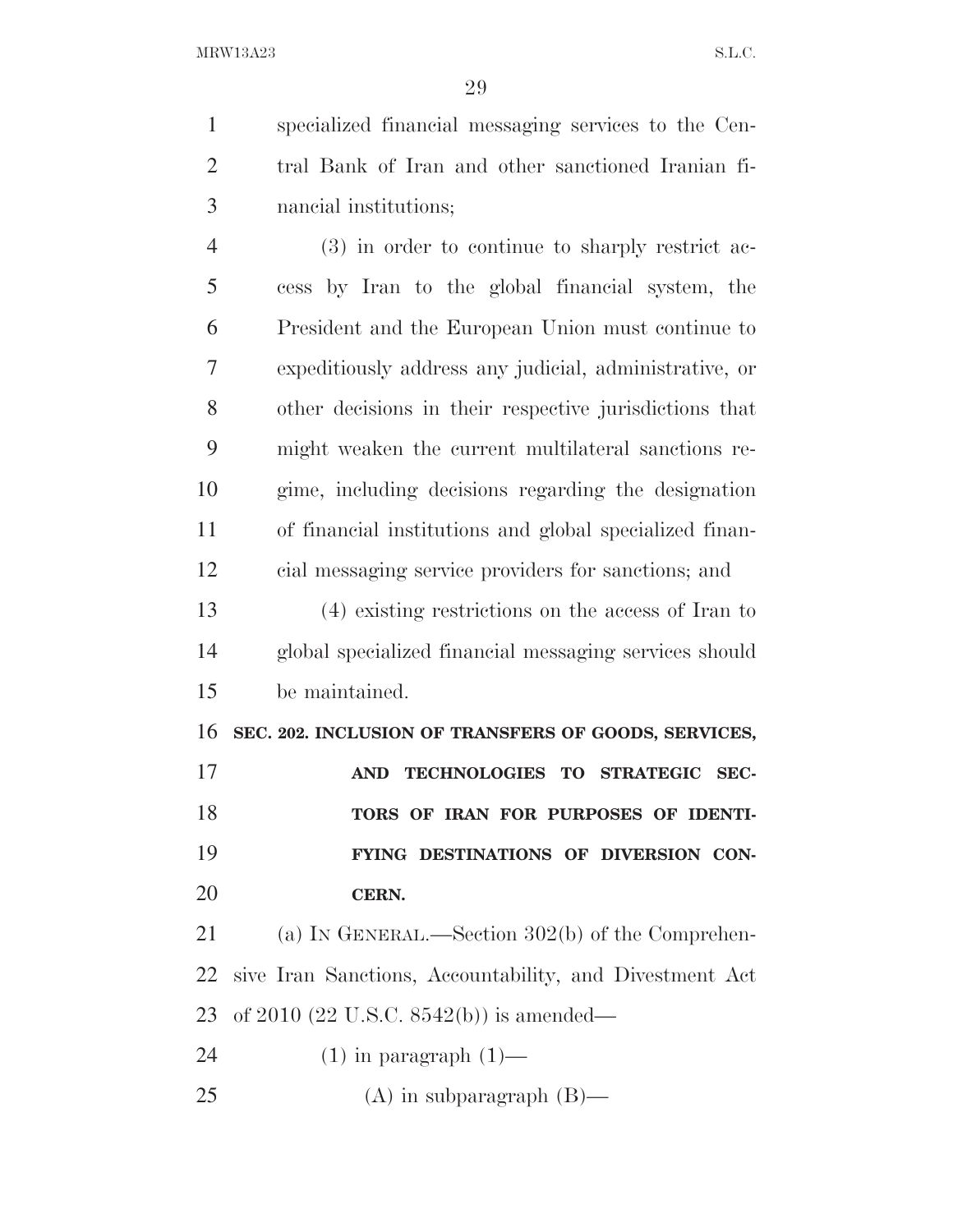| $\mathbf{1}$   | (i) in clause (ii), by striking "; or"                  |
|----------------|---------------------------------------------------------|
| $\overline{2}$ | and inserting a semicolon;                              |
| 3              | (ii) in clause (iii), by striking $\cdot$ ; and $\cdot$ |
| $\overline{4}$ | and inserting "; or"; and                               |
| 5              | (iii) by adding at the end the fol-                     |
| 6              | lowing:                                                 |
| $\overline{7}$ | "(iv) strategic sectors; and"; and                      |
| 8              | (B) in subparagraph $(C)(ii)$ , by striking ";          |
| 9              | or" and inserting a semicolon;                          |
| 10             | $(2)$ in paragraph $(2)$ , by striking the period at    |
| 11             | the end and inserting "; or"; and                       |
| 12             | (3) by adding at the end the following:                 |
| 13             | $\lq(3)$ that will be sold, transferred, or otherwise   |
| 14             | made available to a strategic sector of Iran.".         |
| 15             | (b) STRATEGIC SECTOR DEFINED.—Section 301 of            |
| 16             | the Comprehensive Iran Sanctions, Accountability, and   |
| 17             | Divestment Act of $2010$ (22 U.S.C. 8541) is amended—   |
| 18             | $(1)$ by redesignating paragraph $(14)$ as para-        |
| 19             | graph $(15)$ ; and                                      |
| 20             | $(2)$ by inserting after paragraph $(13)$ the fol-      |
| 21             | lowing:                                                 |
| <u>22</u>      | "(14) STRATEGIC SECTOR.—The term 'strategic             |
| 23             | sector' has the meaning given that term in section      |
| 24             | $1244(c)(4)$ of the Iran Freedom and Counter-Pro-       |
| 25             | liferation Act of 2012.".                               |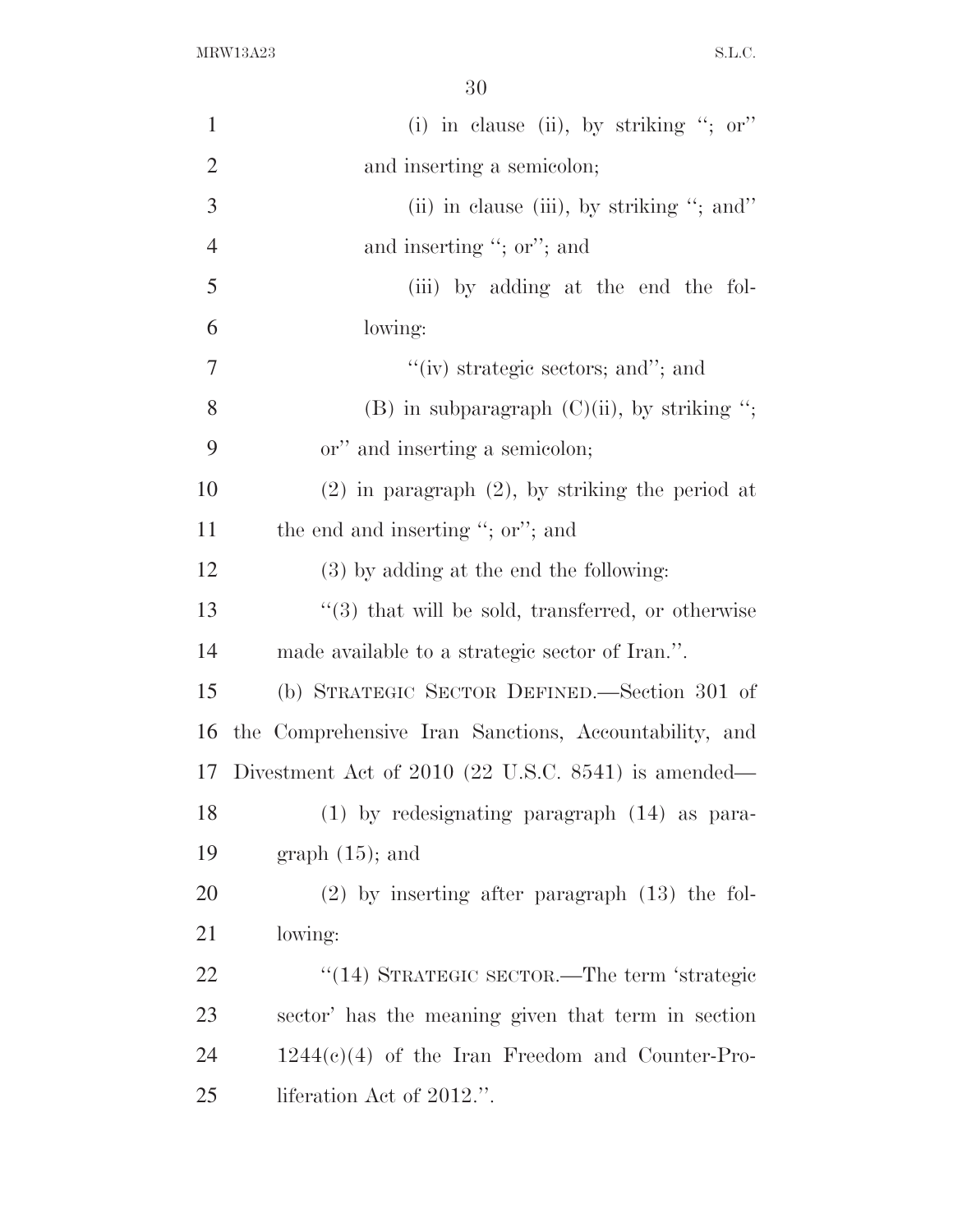| 1              | (c) SUBMISSION OF REPORT.—Section $302(a)$ of the          |
|----------------|------------------------------------------------------------|
| $\overline{2}$ | Comprehensive Iran Sanctions, Accountability, and Di-      |
| 3              | vestment Act of 2010 (22 U.S.C. $8542(a)$ ) is amended by  |
| 4              | striking "180 days after the date of the enactment of this |
| 5              | Act" and inserting "90 days after the date of the enact-   |
| 6              | ment of the Nuclear Weapon Free Iran Act of 2013".         |
| 7              | SEC. 203. AUTHORIZATION OF ADDITIONAL MEASURES             |
| 8              | WITH RESPECT TO DESTINATIONS OF DIVER-                     |
| 9              | <b>SION CONCERN.</b>                                       |
| 10             | (a) IN GENERAL.—Section $303(c)$ of the Comprehen-         |
| 11             | sive Iran Sanctions, Accountability, and Divestment Act    |
| 12             | of 2010 (22 U.S.C. $8543(e)$ ) is amended—                 |
| 13             | (1) by striking "Not later than" and inserting             |
| 14             | the following:                                             |
| 15             | ``(1)<br>LICENSING REQUIREMENT.—Not<br>later               |
| 16             | than"; and                                                 |
| 17             | $(2)$ by adding at the end the following:                  |
| 18             | "(2) ADDITIONAL MEASURES.—The President                    |
| 19             | $may$ —                                                    |
| 20             | "(A) impose restrictions on United States                  |
| 21             | foreign assistance or measures authorized under            |
| 22             | the International Emergency Economic Powers                |
| 23             | Act (50 U.S.C. 1701 et seq.) with respect to a             |
| 24             | country designated as a Destination of Diver-              |
| 25             | sion Concern under subsection (a) if the Presi-            |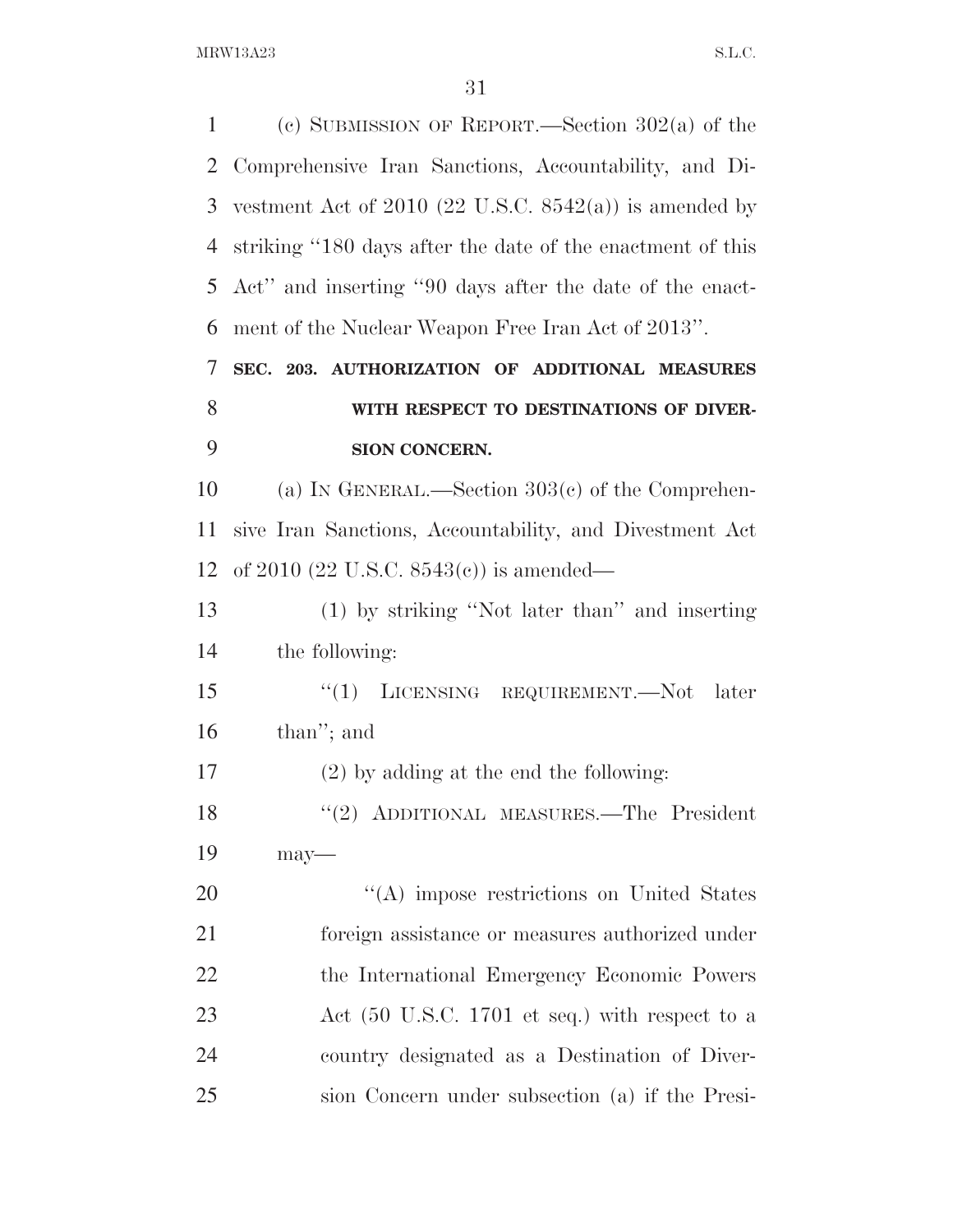| $\mathbf{1}$   | dent determines that those restrictions or meas-         |
|----------------|----------------------------------------------------------|
| $\overline{2}$ | ures would prevent the diversion of goods, serv-         |
| 3              | ices, and technologies described in section              |
| $\overline{4}$ | 302(b) to Iranian end-users or Iranian inter-            |
| 5              | mediaries; or                                            |
| 6              | $\lq\lq(B)$ prohibit the issuance of a license           |
| $\overline{7}$ | under section 38 of the Arms Export Control              |
| 8              | Act $(22 \text{ U.S.C. } 2778)$ for the export to such a |
| 9              | country of a defense article or defense service          |
| 10             | for which a notification to Congress would be            |
| 11             | required under section $36(b)$ of that Act $(22)$        |
| 12             | U.S.C. $2776(b)$ ).                                      |
| 13             | "(3) REPORT REQUIRED.—Not later than 90                  |
| 14             | days after the date of the enactment of the Nuclear      |
| 15             | Weapon Free Iran Act of 2013, and every 90 days          |
| 16             | thereafter, the President shall submit to the appro-     |
| 17             | priate congressional committees a report-                |
| 18             | "(A) identifying countries that have al-                 |
| 19             | lowed the diversion through the country of               |
| 20             | goods, services, or technologies described in sec-       |
| 21             | tion $302(b)$ to Iranian end-users or Iranian            |
| 22             | intermediaries during the 180-day period pre-            |
| 23             | eeding the submission of the report;                     |
| 24             | "(B) identifying the persons that engaged                |
| 25             | in such diversion during that period; and                |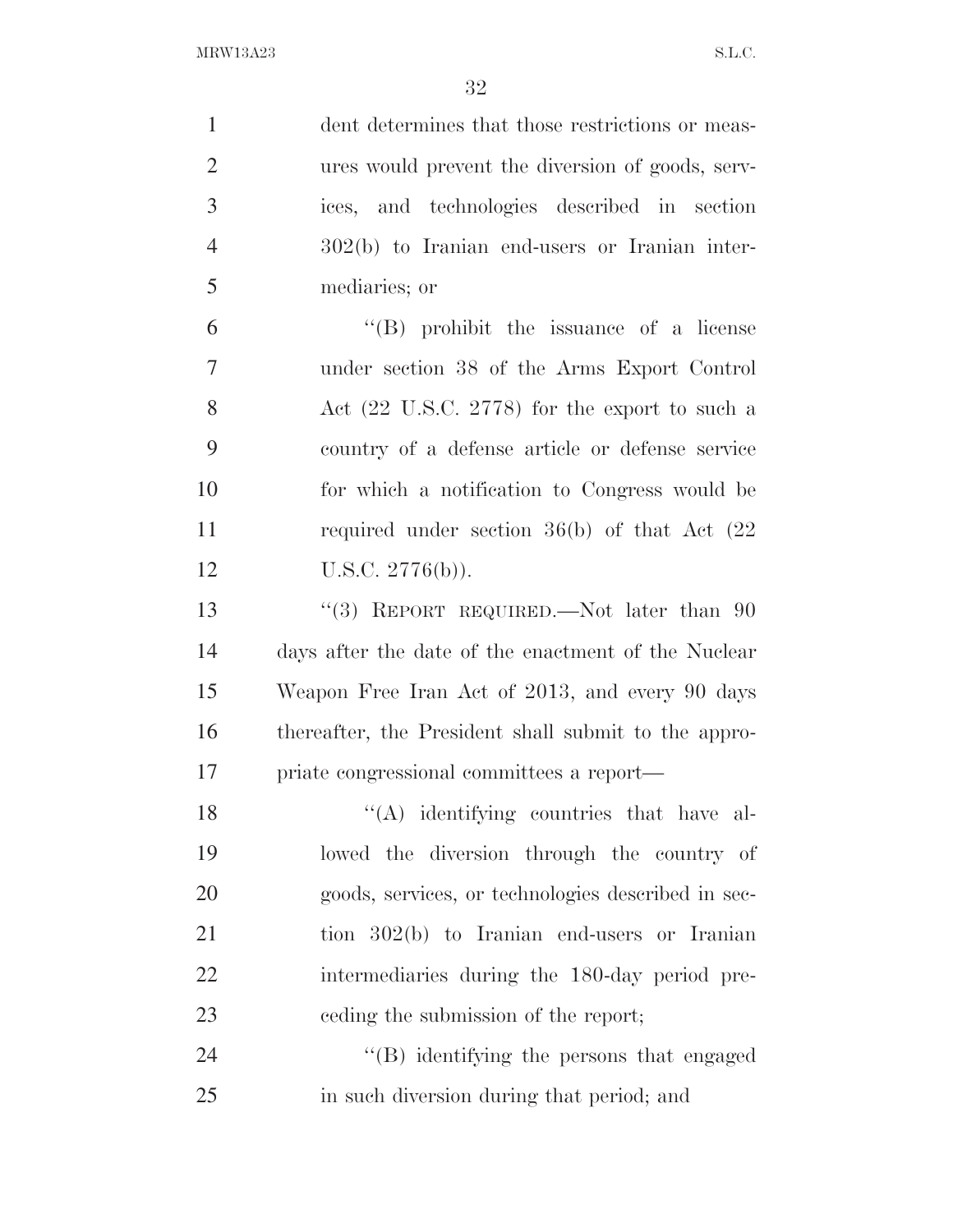| $\lq\lq$ (C) describing the activities relating to di- |
|--------------------------------------------------------|
| version in which those countries and persons           |
| engaged.".                                             |
| (b) CONFORMING AMENDMENTS.—Section 303 of the          |
| Comprehensive Iran Sanctions, Accountability, and Di-  |
| vestment Act of $2010$ (22 U.S.C. 8543) is amended—    |
| $(1)$ in subsection (c), in the subsection heading,    |
| by striking "LICENSING REQUIREMENT" and insert-        |
| ing "LICENSING AND OTHER MEASURES"; and                |
| $(2)$ in subsection $(d)$ —                            |
| $(A)$ in paragraph $(1)$ , by striking "sub-           |
| section (c)" and inserting "subsection (c) $(1)$ ";    |
| $(B)$ in paragraph $(2)$ , by striking "sub-           |
| section (c)" and inserting "subsection (c) $(1)$ ";    |
| and                                                    |
| $(C)$ in paragraph $(3)$ , by striking "is it"         |
| and inserting "it is".                                 |
| SEC. 204. SENSE OF CONGRESS ON INCREASED STAFFING      |
| FOR AGENCIES INVOLVED IN THE IMPLEMEN-                 |
| TATION AND ENFORCEMENT OF SANCTIONS                    |
| <b>AGAINST IRAN.</b>                                   |
| It is the sense of Congress that—                      |
| (1) when the President submits the President's         |
| budget for fiscal year 2015 to Congress under sec-     |
|                                                        |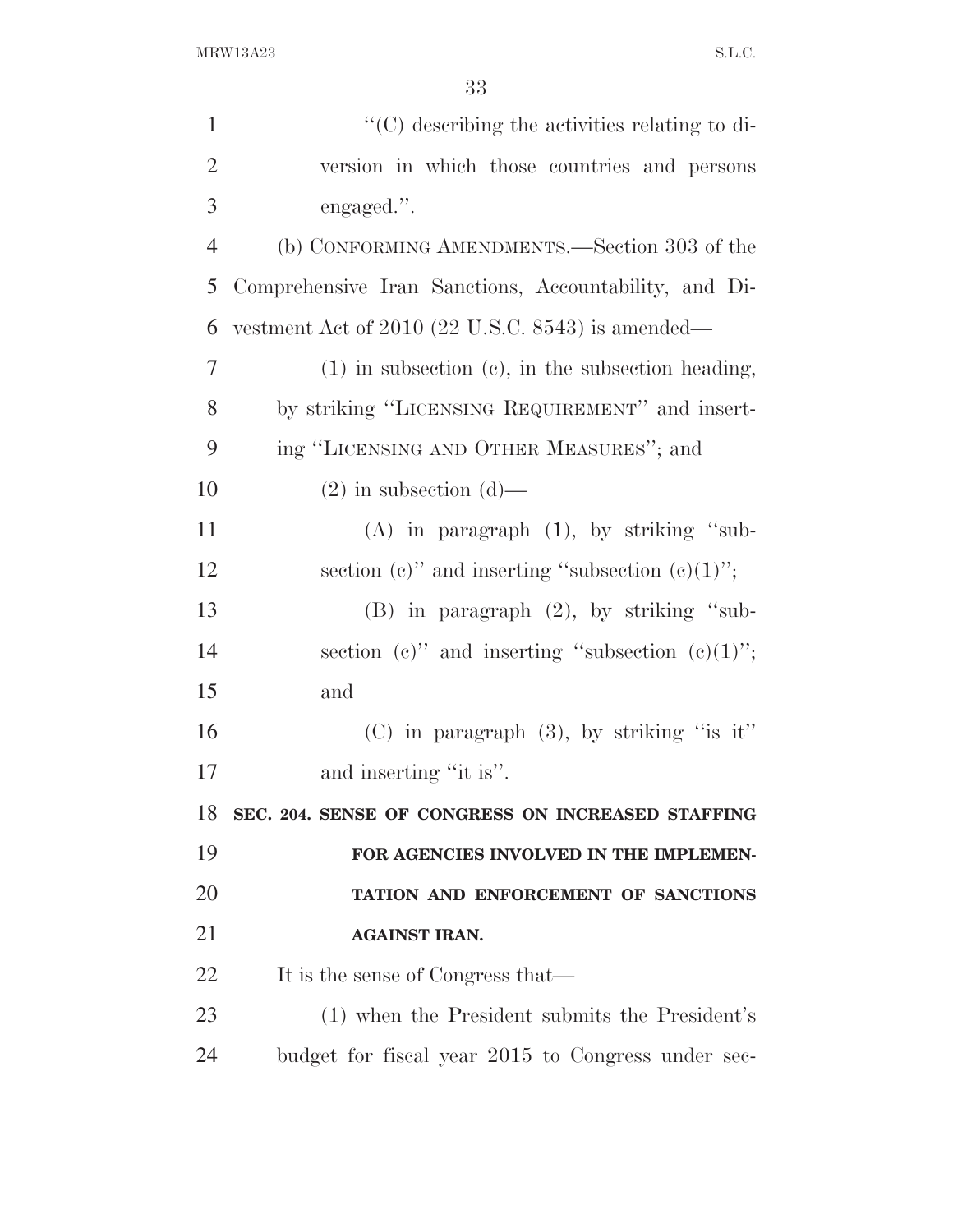| $\mathbf{1}$   | tion $1105(a)$ of title 31, United States Code, the     |
|----------------|---------------------------------------------------------|
| $\overline{2}$ | President should, in that budget, prioritize—           |
| 3              | (A) resources for the Office of Foreign As-             |
| $\overline{4}$ | sets Control for the Department of Treasury             |
| 5              | dedicated to the implementation and enforce-            |
| 6              | ment of sanctions with respect to Iran; and             |
| $\tau$         | (B) resources for the Department of State               |
| 8              | dedicated to the implementation and enforce-            |
| 9              | ment of sanctions with respect to Iran; and             |
| 10             | (2) the appropriate committees of the Senate            |
| 11             | and the House of Representatives should prioritize      |
| 12             | the resources described in subparagraphs (A) and        |
| 13             | (B) of paragraph (1) during consideration of author-    |
| 14             | ization and appropriations legislation in future fiscal |
| 15             | years.                                                  |
| 16             | TITLE III—IMPLEMENTATION OF                             |
| 17             | <b>SANCTIONS</b>                                        |
| 18             | SEC. 301. SUSPENSION OF SANCTIONS TO FACILITATE A       |
| 19             | DIPLOMATIC SOLUTION.                                    |
| 20             | (a) SUSPENSION OF NEW SANCTIONS.—                       |
| 21             | (1) IN GENERAL.—The President may suspend               |
| 22             | the application of sanctions imposed under this Act     |
| 23             | or amendments made by this Act for a 180-day pe-        |
| 24             | riod beginning on the earlier of the date of the en-    |
| 25             | actment of this Act or the date on which the Presi-     |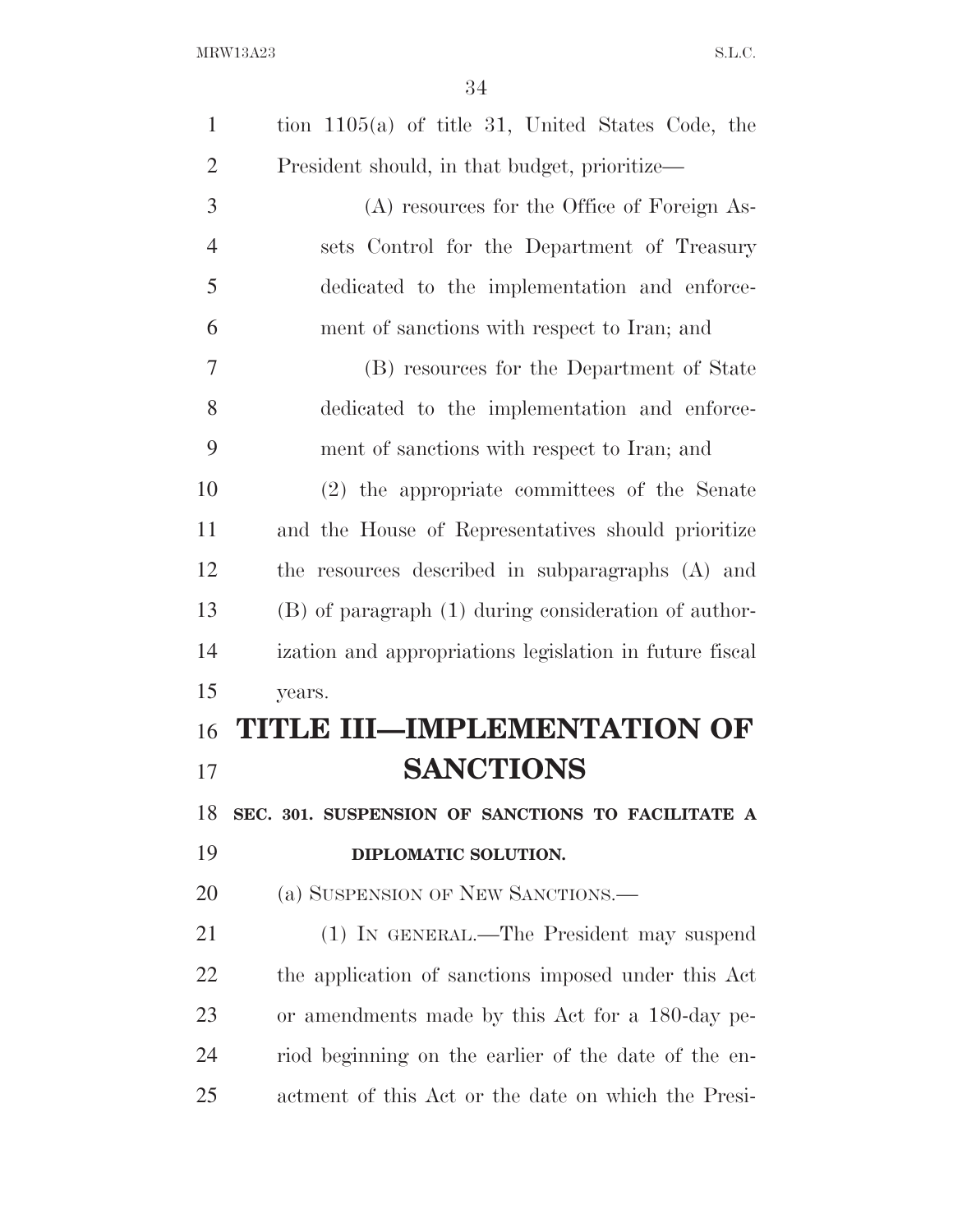| $\mathbf{1}$   | dent submits a notification described in paragraph    |
|----------------|-------------------------------------------------------|
| $\overline{2}$ | $(5)$ to the appropriate congressional committees, if |
| 3              | the President makes the certification described in    |
| $\overline{4}$ | paragraph $(2)$ to the appropriate congressional com- |
| 5              | mittees every 30 days during that period.             |
| 6              | (2) CERTIFICATION DESCRIBED.-A certifi-               |
| 7              | cation described in this paragraph is a certification |
| 8              | $that-$                                               |
| 9              | (A) Iran is complying with the provisions             |
| 10             | of the Joint Plan of Action and any agreement         |
| 11             | to implement the Joint Plan of Action;                |
| 12             | (B) Iran has agreed to specific<br>and                |
| 13             | verifiable measures to implement the Joint Plan       |
| 14             | of Action;                                            |
| 15             | (C) Iran is transparently, verifiably, and            |
| 16             | fully implementing the Joint Plan of Action and       |
| 17             | any agreement to implement the Joint Plan of          |
| 18             | Action;                                               |
| 19             | (D) Iran has not breached the terms of or             |
| 20             | any commitment made pursuant to the Joint             |
| 21             | Plan of Action or any agreement to implement          |
| 22             | the Joint Plan of Action;                             |
| 23             | (E) Iran is proactively and in good faith             |
| 24             | engaged in negotiations toward a final agree-         |
| 25             | ment or arrangement to terminate its illicit nu-      |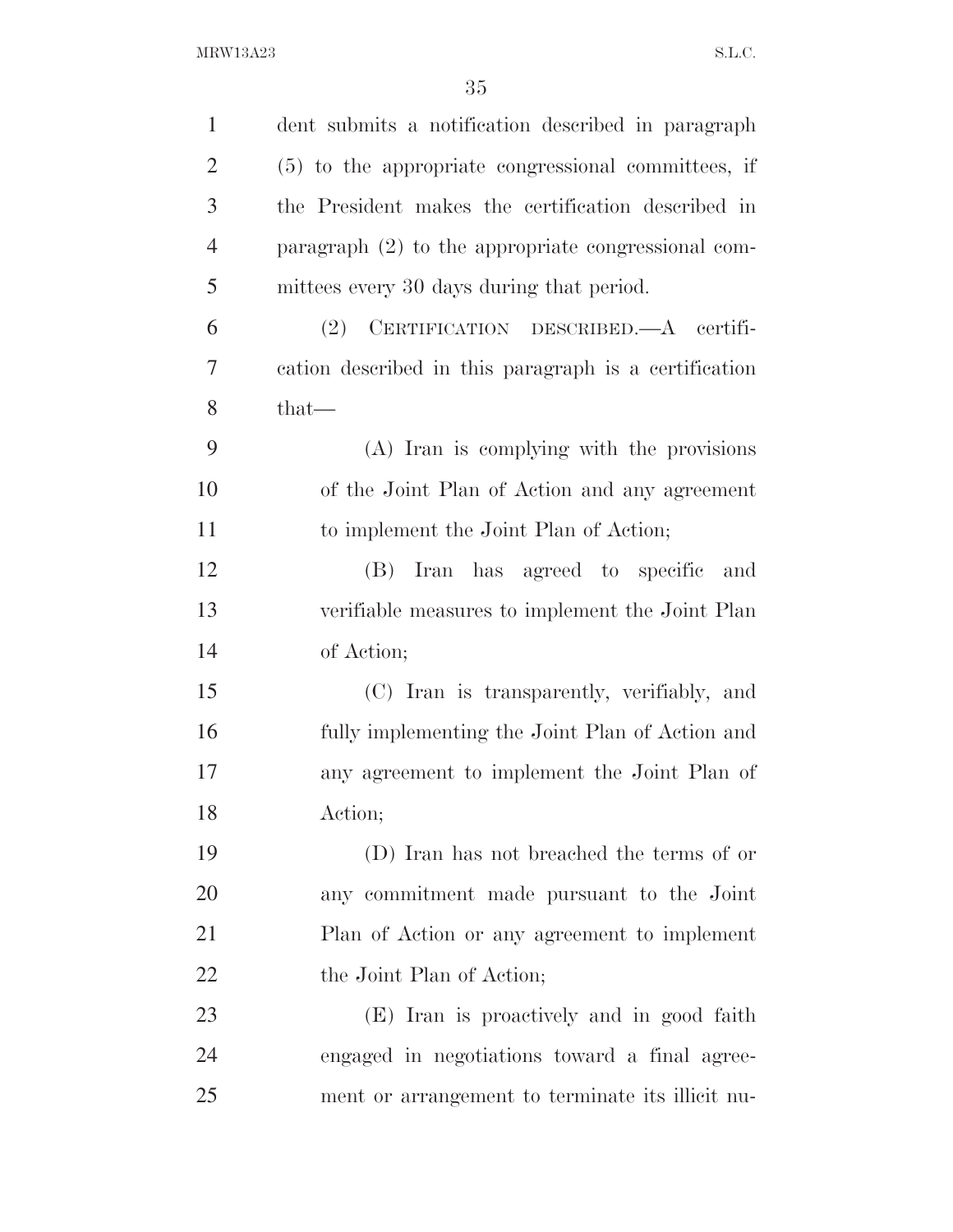clear activities, related weaponization activities, and any other nuclear activity not required for a civilian nuclear program;

 (F) the United States is working toward a final agreement or arrangement that will dis- mantle Iran's illicit nuclear infrastructure to prevent Iran from achieving a nuclear weapons capability and permit daily verification, moni- toring, and inspections of suspect facilities in Iran so that an effort by Iran to produce a nu-11 clear weapon would be quickly detected;

 (G) any suspension of or relief from sanc- tions provided to Iran pursuant to the Joint Plan of Action is temporary, reversible, and proportionate to the specific and verifiable measures taken by Iran with respect to termi- nating its illicit nuclear program and related weaponization activities;

 (H) Iran has not directly, or through a proxy, supported, financed, planned, or other- wise carried out an act of terrorism against the United States or United States persons or property anywhere in the world;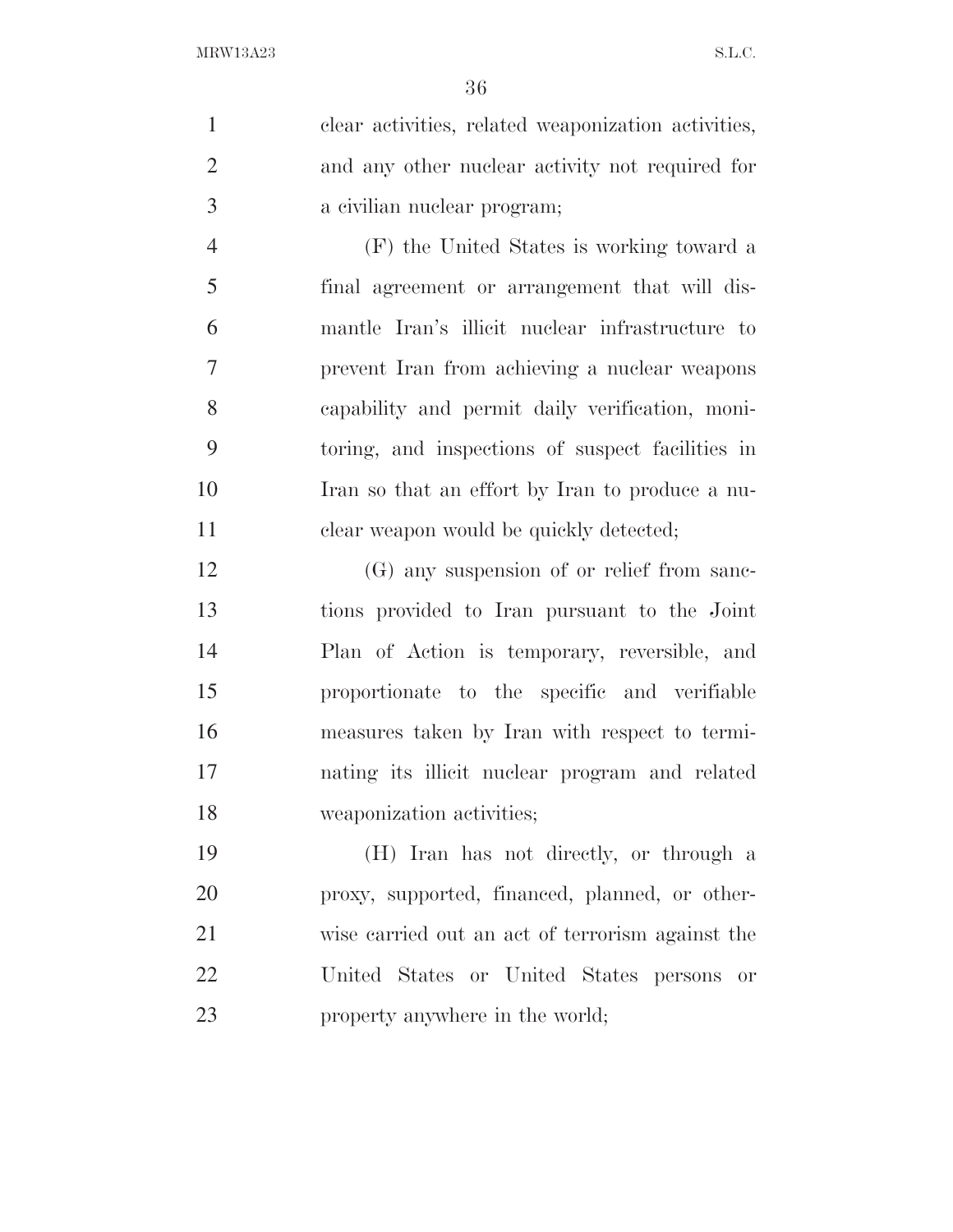(I) Iran has not conducted any tests for ballistic missiles with a range exceeding 500 kil- ometers; and (J) the suspension of sanctions is vital to the national security interests of the United States. (3) RENEWAL OF SUSPENSION.—Following the 180-day period described in paragraph (1), the President may renew a suspension of sanctions under that paragraph for 2 additional periods of not more than 30 days if, for each such renewal, the President submits to the appropriate congressional committees— (A) a certification described in paragraph (2) that covers the 30 days preceding the cer- tification; and (B) a certification that a final agreement or arrangement with Iran to fully and verifiably terminate its illicit nuclear program and related weaponization activities is imminent and that Iran will, pursuant to that agreement or ar- rangement, dismantle its illicit nuclear infra-structure to preclude a nuclear breakout capa-

duction of nuclear weapons.

bility and other capabilities critical to the pro-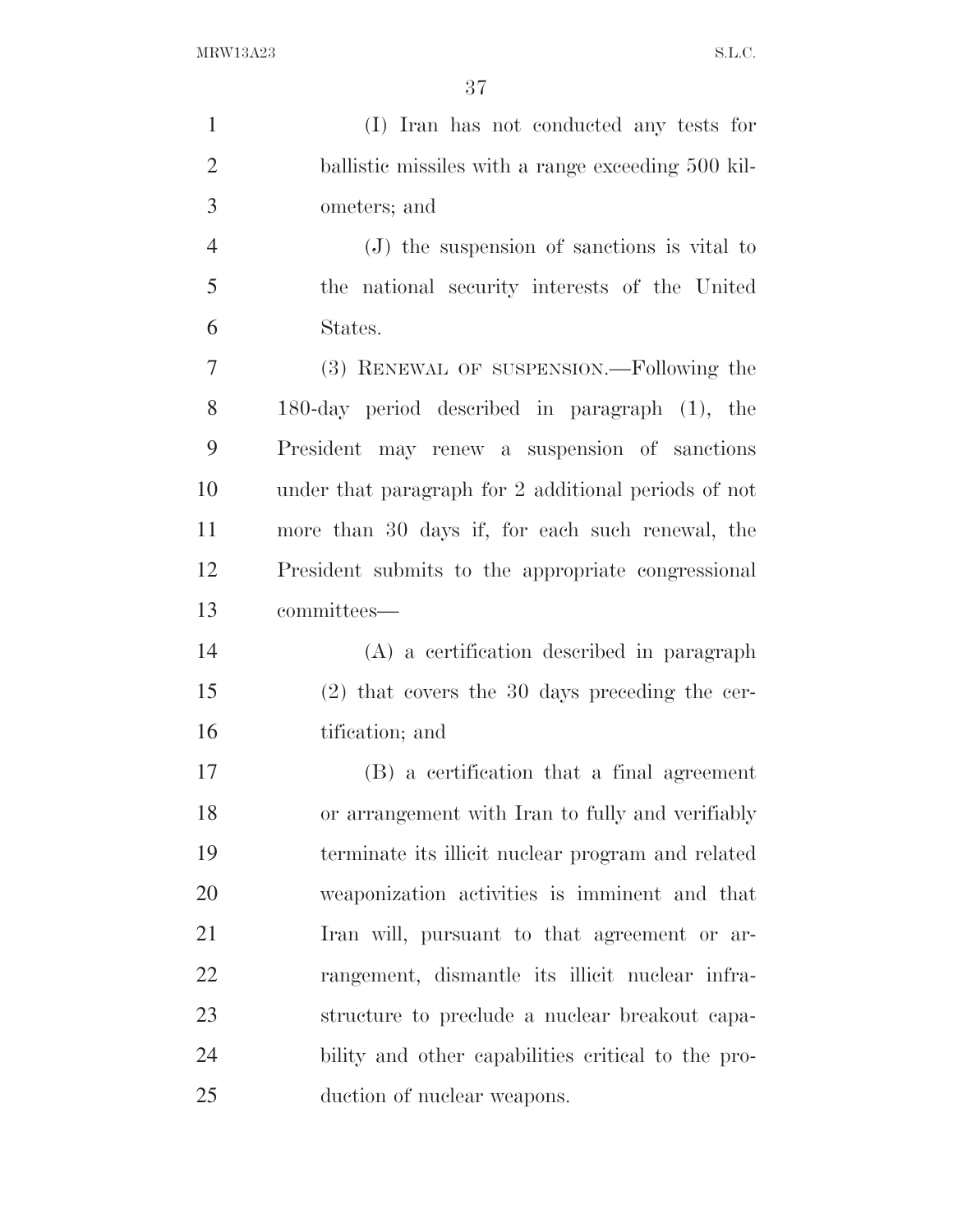| (4) TERMINATION OF SUSPENSION OF EXISTING |
|-------------------------------------------|
| SANCTIONS.—                               |

 (A) IN GENERAL.—Any sanctions deferred, waived, or otherwise suspended by the Presi- dent pursuant to the Joint Plan of Action or any agreement to implement the Joint Plan of Action, including sanctions suspended under this section and sanctions relating to precious metals, petrochemicals, Iran's automotive sec-10 tor, and sanctions pursuant to section 1245 of the National Defense Authorization Act for Fis- cal Year 2012 (22 U.S.C. 8513a), shall be rein-stated immediately if—

 (i)(I) during the 180-day period de- scribed in paragraph (1), the President does not submit a certification every 30 days pursuant that paragraph; or

 (II) the President does not renew the suspension of sanctions pursuant to para-graph (3);

 (ii) Iran breaches its commitments under either the Joint Plan of Act or a final agreement or arrangement described 24 in subsection  $(b)(1)$ ; or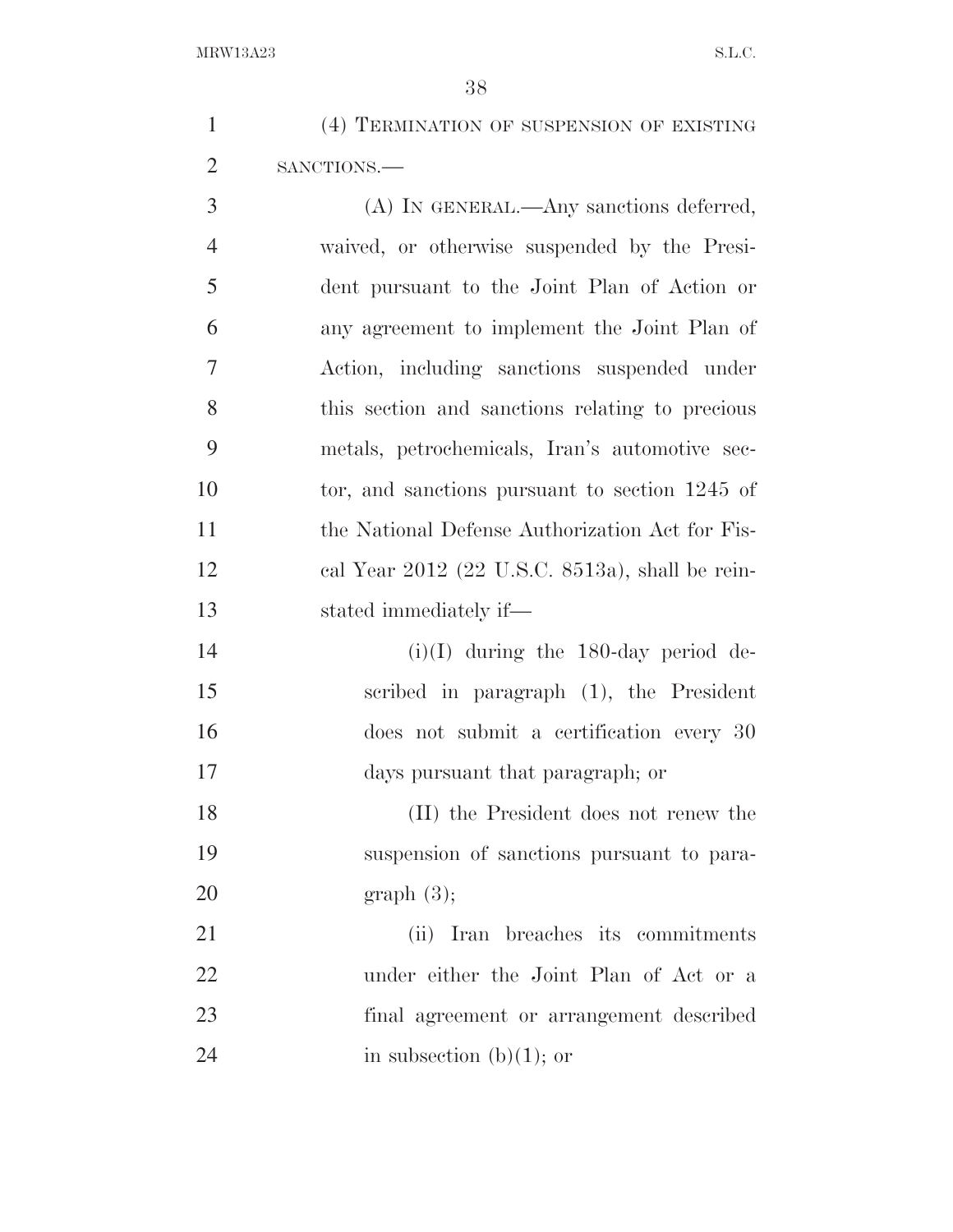| $\mathbf{1}$   | (iii) no final arrangement or agree-         |
|----------------|----------------------------------------------|
| $\overline{2}$ | ment is reached with Iran by the earlier of  |
| 3              | the date that is 240 days after—             |
| $\overline{4}$ | (I) the date of the enactment of             |
| 5              | this Act; or                                 |
| 6              | (II) the date on which the Presi-            |
| $\overline{7}$ | dent submits a notification described        |
| 8              | in paragraph $(5)$ to the appropriate        |
| 9              | congressional committees.                    |
| 10             | (B) WAIVER.-                                 |
| 11             | (i) IN GENERAL.—The President may            |
| 12             | waive the reinstatement of any sanction      |
| 13             | under subparagraph $(A)(iii)$ for periods of |
| 14             | not more than 30 days during the period      |
| 15             | specified in clause (ii) if, for each such   |
| 16             | waiver, the President submits to the appro-  |
| 17             | priate congressional committees—             |
| 18             | (I) a notification of the waiver;            |
| 19             | (II) a certification described in            |
| 20             | paragraph $(2)$ that covers the 30 days      |
| 21             | preceding the certification;                 |
| 22             | (III) a certification that the waiv-         |
| 23             | er is vital to the national security in-     |
| 24             | terests of the United States with re-        |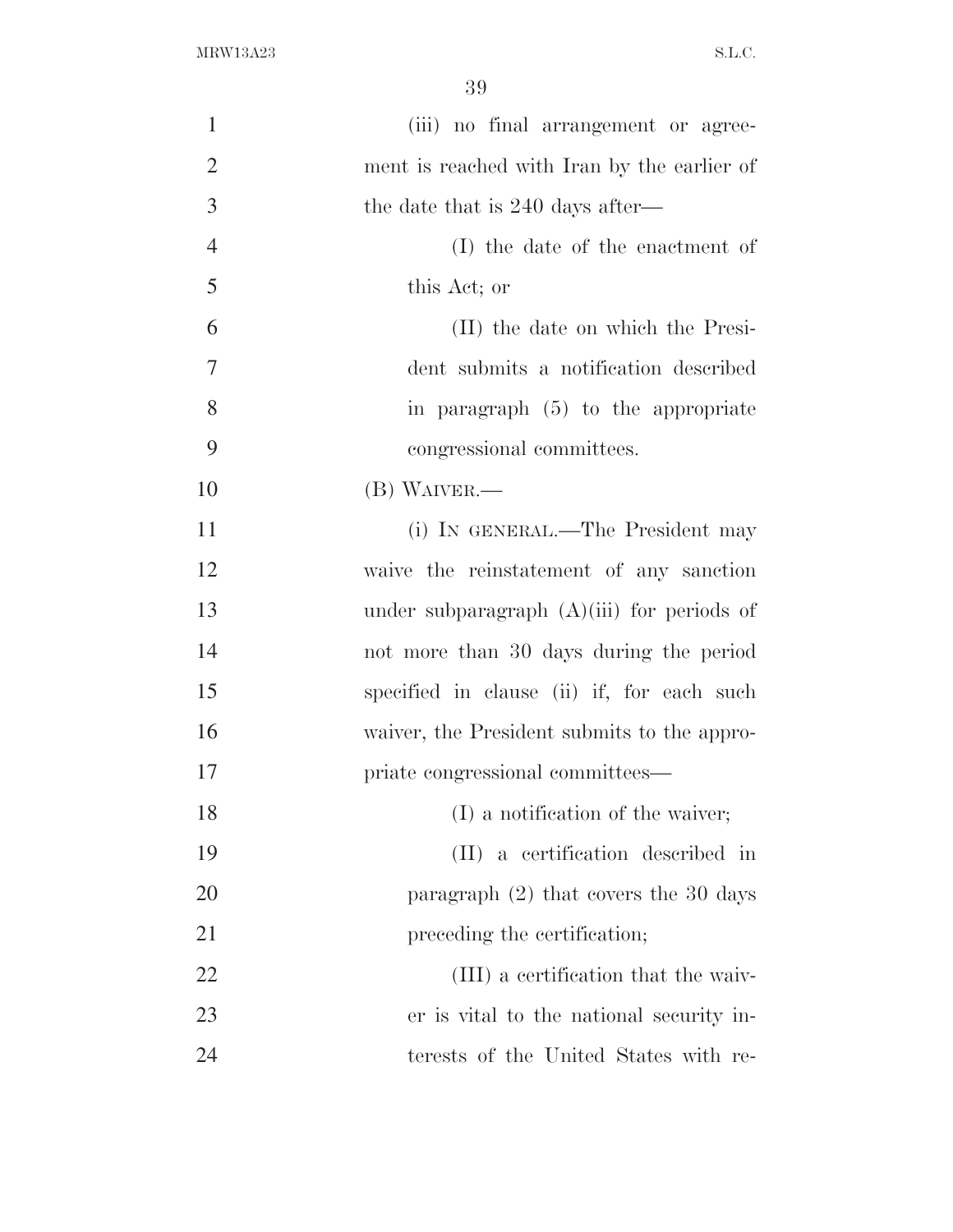| $\mathbf{1}$   | spect to the dismantlement of Iran's               |
|----------------|----------------------------------------------------|
| $\overline{2}$ | illicit nuclear weapons program; and               |
| 3              | (IV) a detailed report on the sta-                 |
| $\overline{4}$ | tus of the negotiations with the Gov-              |
| 5              | ernment of Iran on a final agreement               |
| 6              | or arrangement to terminate its illicit            |
| 7              | nuclear<br>program and related                     |
| 8              | weaponization activities, including an             |
| 9              | assessment of prospects for and the                |
| 10             | expected timeline to reach such an                 |
| 11             | agreement or arrangement.                          |
| 12             | (ii) PERIOD SPECIFIED.—The period                  |
| 13             | specified in this clause is the period that        |
| 14             | begins on the date of the enactment of this        |
| 15             | Act and ends on the earlier of the date            |
| 16             | that is one year after—                            |
| 17             | (I) such date of enactment; or                     |
| 18             | (II) the date on which the Presi-                  |
| 19             | dent submits a notification described              |
| 20             | in paragraph $(5)$ to the appropriate              |
| 21             | congressional committees.                          |
| 22             | (5) NOTIFICATION RELATING TO AGREEMENT             |
| 23             | TO IMPLEMENT JOINT PLAN OF ACTION.—Not later       |
| 24             | than 3 days after Iran has agreed to specific and  |
| 25             | verifiable measures to implement the Joint Plan of |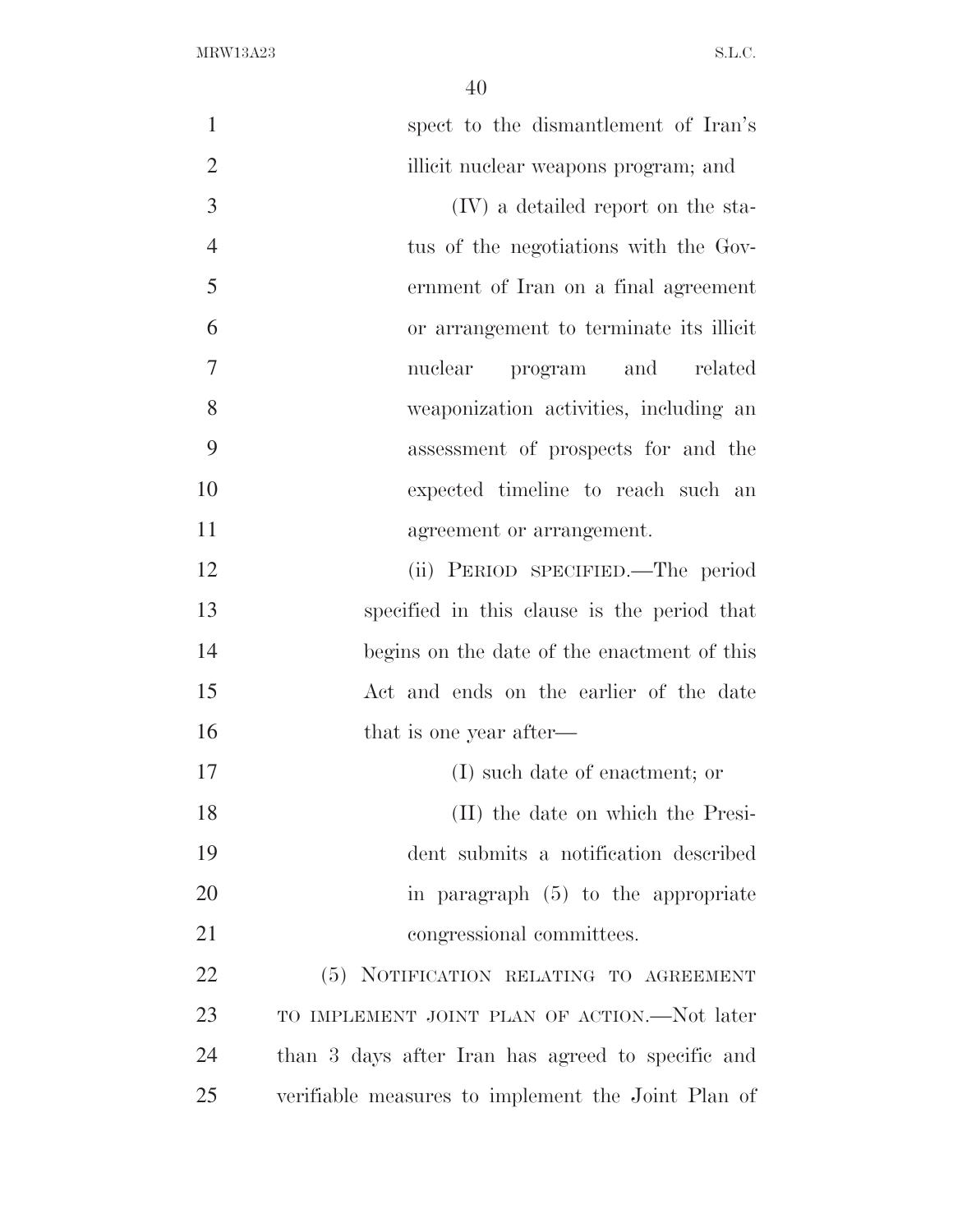Action, the President shall notify the appropriate congressional committees of that agreement.

 (b) SUSPENSION FOR A FINAL AGREEMENT OR AR-RANGEMENT.—

 (1) IN GENERAL.—Unless a joint resolution of disapproval is enacted pursuant to subsection (c), the President may suspend the application of sanc- tions imposed under this Act or amendments made by this Act for a one-year period if the President certifies to the appropriate congressional committees that the United States and its allies have reached a final and verifiable agreement or arrangement with Iran that will—

 (A) dismantle Iran's illicit nuclear infra- structure, including enrichment and reprocess- ing capabilities and facilities, the heavy water reactor and production plant at Arak, and any nuclear weapon components and technology, so that Iran is precluded from a nuclear breakout capability and prevented from pursuing both uranium and plutonium pathways to a nuclear weapon;

 (B) bring Iran into compliance with all United Nations Security Council resolutions re-lated to Iran's nuclear program, including Reso-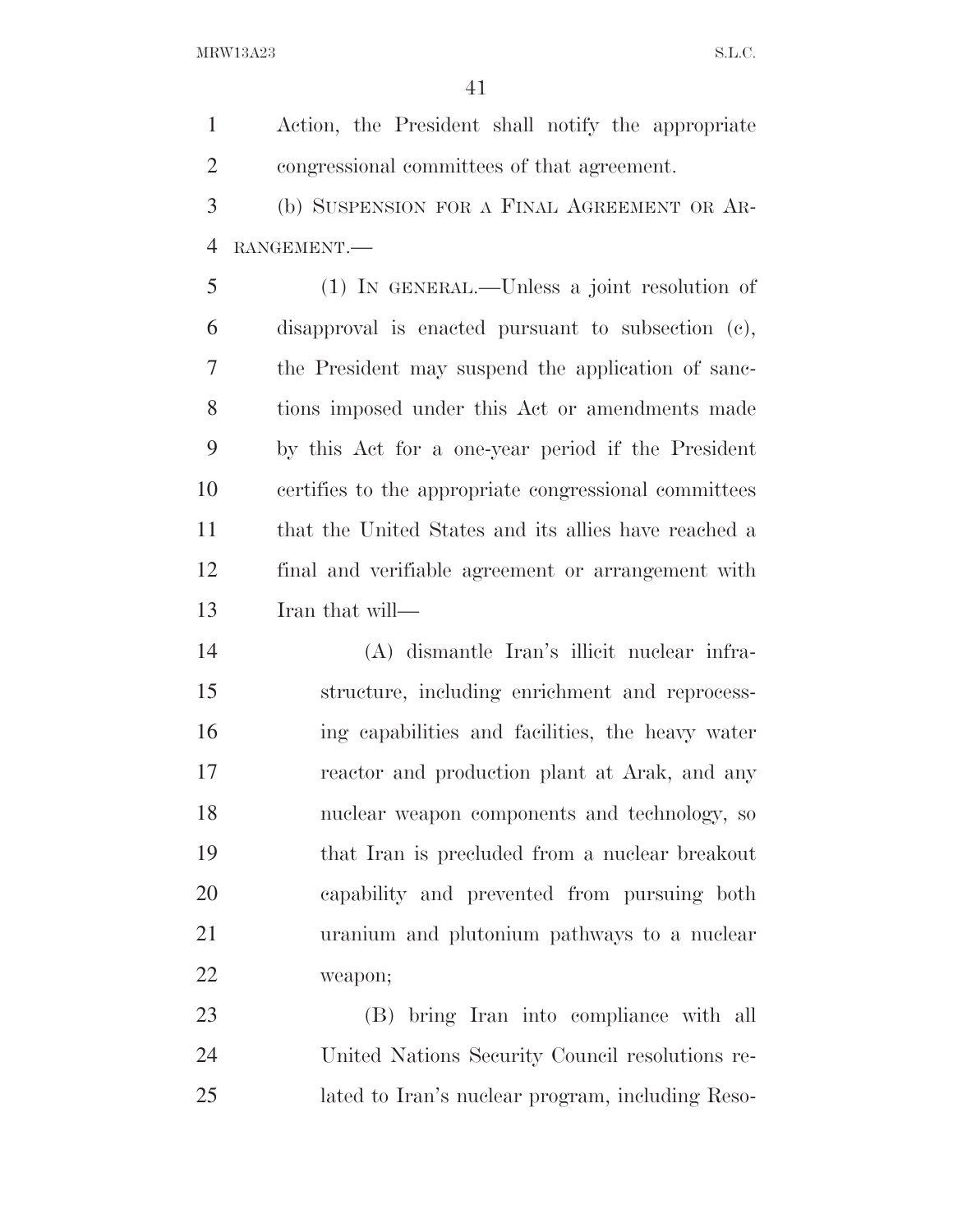| $\mathbf{1}$   | lutions 1696 (2006), 1737 (2006), 1747               |
|----------------|------------------------------------------------------|
| $\overline{2}$ | $(2007)$ , 1803 $(2008)$ , 1835 $(2008)$ , and 1929  |
| 3              | $(2010)$ , with a view toward bringing to a satis-   |
| $\overline{4}$ | factory conclusion the Security Council's consid-    |
| 5              | eration of matters relating to Iran's nuclear        |
| 6              | program;                                             |
| $\tau$         | (C) resolve all issues of past and present           |
| 8              | concern with the International Atomic Energy         |
| 9              | Agency, including possible military dimensions       |
| 10             | of Iran's nuclear program;                           |
| 11             | (D) permit continuous, around the clock,             |
| 12             | on-site inspection, verification, and monitoring     |
| 13             | of all suspect facilities in Iran, including instal- |
| 14             | lation and use of any compliance verification        |
| 15             | equipment requested by the International Atom-       |
| 16             | ic Energy Agency, so that any effort by Iran to      |
| 17             | produce a nuclear weapon would be quickly de-        |
| 18             | tected; and                                          |
| 19             | (E) require Iran's full implementation of            |
| 20             | and compliance with the Agreement between            |
| 21             | and the International Atomic Energy<br>Iran          |
| 22             | Agency for the Application of Safeguards in          |
| 23             | Connection with the Treaty on the Non-Pro-           |
| 24             | liferation of Nuclear Weapons, done at Vienna        |
| 25             | June 19, 1973, including modified Code 3.1 of        |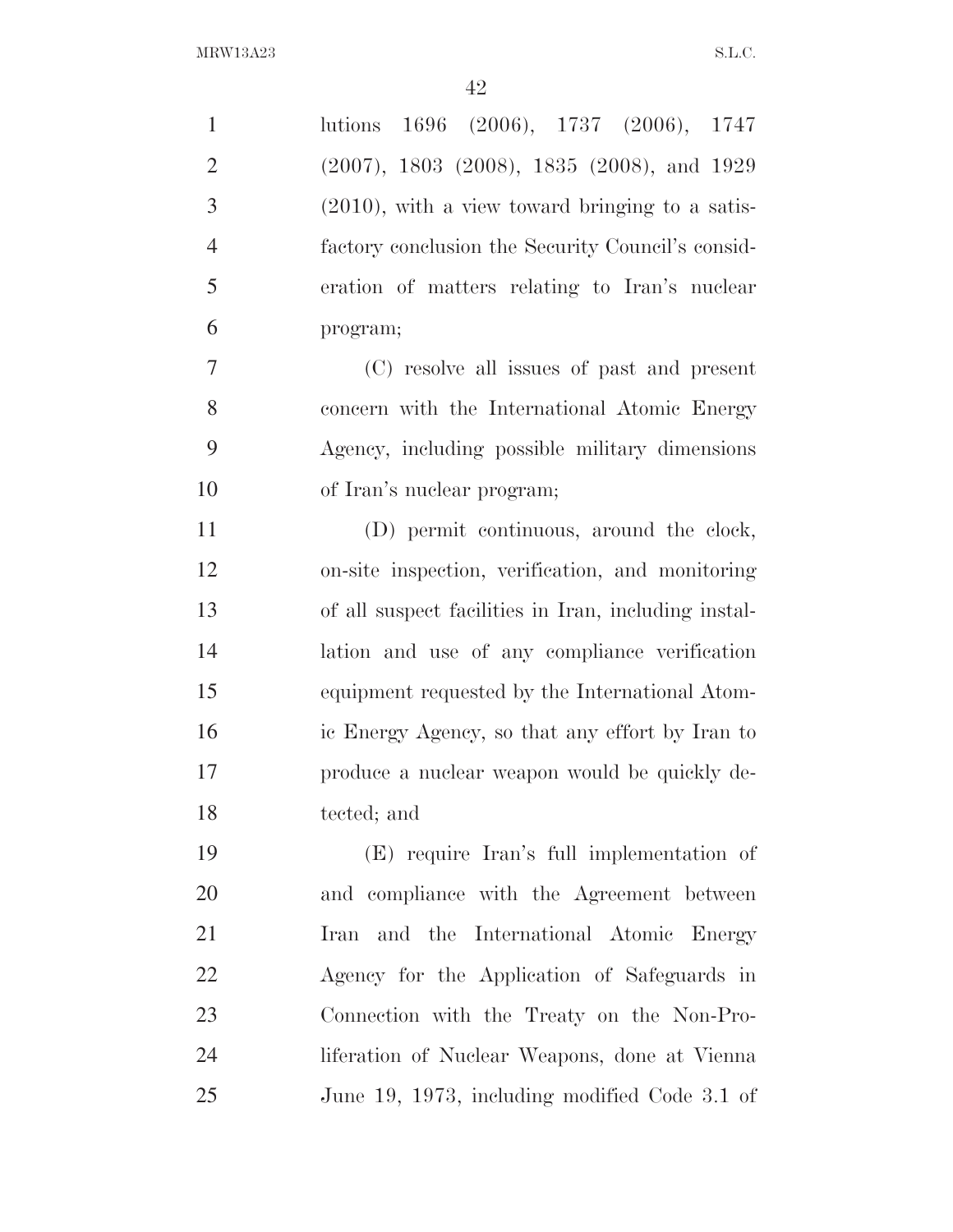| $\mathbf{1}$   | the Subsidiary Arrangements to that Agree-            |
|----------------|-------------------------------------------------------|
| $\overline{2}$ | ment and ratification and implementation of           |
| 3              | the Protocol Additional to that Agreement,            |
| $\overline{4}$ | done at Vienna December 18, 2003; and                 |
| 5              | (F) requires Iran's implementation of                 |
| 6              | measures in addition to the Protocol Additional       |
| $\overline{7}$ | that include verification by the International        |
| 8              | Atomic Energy Agency of Iran's centrifuge             |
| 9              | manufacturing facilities, including raw mate-         |
| 10             | rials and components, and Iran's uranium              |
| 11             | mines and mills.                                      |
| 12             | (2) RENEWAL OF SUSPENSION.—The President              |
| 13             | may renew the suspension of sanctions pursuant to     |
| 14             | paragraph (1) for additional one-year periods if, for |
| 15             | each such renewal, the President—                     |
| 16             | (A) certifies to the appropriate congres-             |
| 17             | sional committees that Iran is complying with         |
| 18             | the terms of the final arrangement or agree-          |
| 19             | ment, including by—                                   |
| 20             | (i) dismantling Iran's illicit nuclear                |
| 21             | infrastructure, including enrichment and              |
| 22             | reprocessing capabilities and facilities, and         |
| 23             | the heavy water reactor and production                |
| 24             | plant at Arak, so that Iran is prevented              |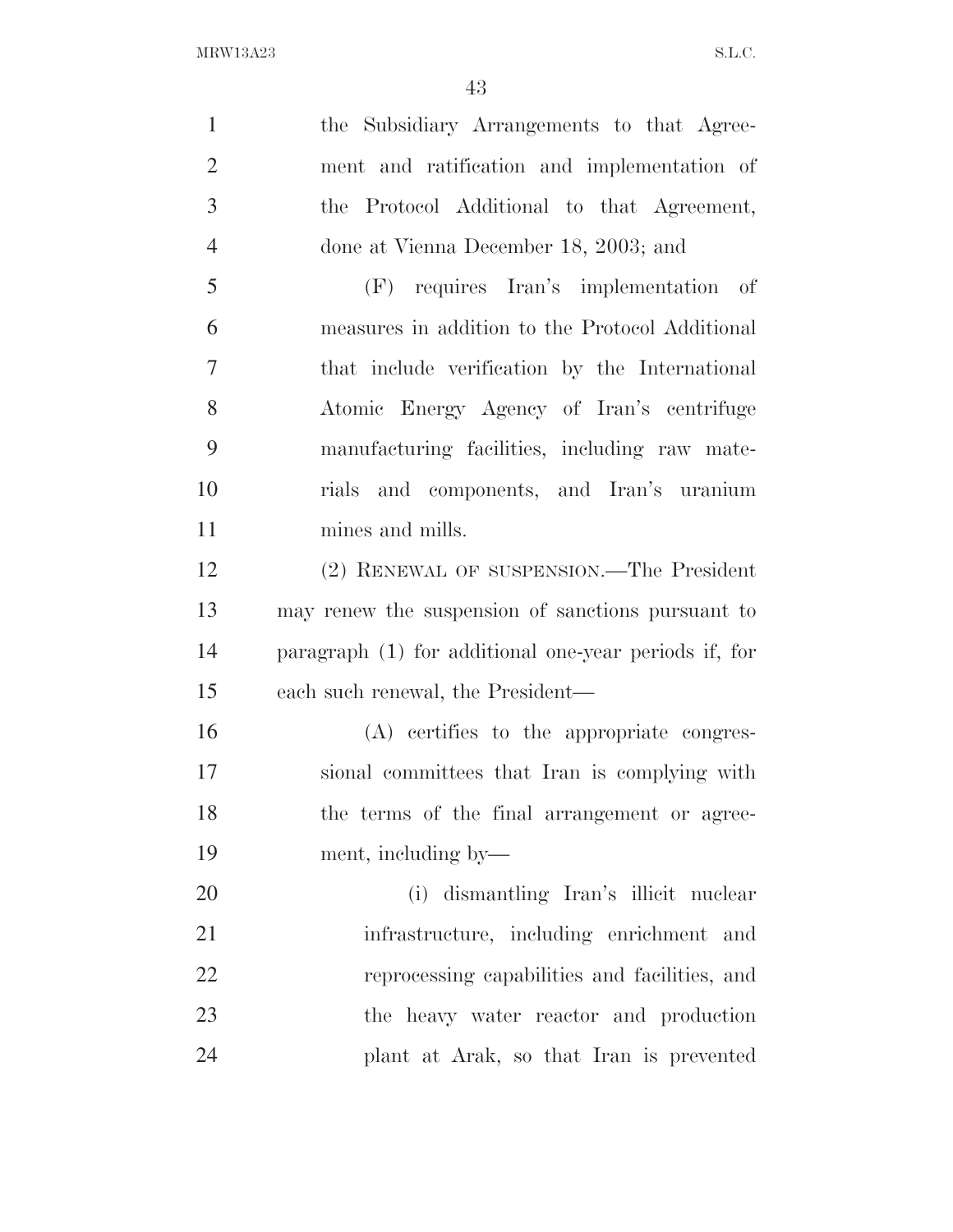| $\mathbf{1}$   | from pursuing both uranium and pluto-         |
|----------------|-----------------------------------------------|
| $\overline{2}$ | nium pathways to a nuclear weapon;            |
| 3              | (ii) permitting continuous, around the        |
| $\overline{4}$ | clock, on-site inspection, verification, and  |
| 5              | monitoring of all suspect facilities in Iran, |
| 6              | including installation and use of any com-    |
| 7              | pliance verification equipment requested by   |
| 8              | the International Atomic Energy Agency,       |
| 9              | so that any effort by Iran to produce a nu-   |
| 10             | clear weapon would be quickly detected;       |
| 11             | (iii) resolving all issues of past and        |
| 12             | present concern with the International        |
| 13             | Atomic Energy Agency, including possible      |
| 14             | military dimensions of Iran's nuclear pro-    |
| 15             | gram;                                         |
| 16             | (iv) remaining in full compliance with        |
| 17             | all United Nations Security Council resolu-   |
| 18             | tions related to Iran's nuclear program, in-  |
| 19             | cluding Resolutions $1696$ (2006), $1737$     |
| 20             | $(2006), 1747 (2007), 1803 (2008), 1835$      |
| 21             | $(2008)$ , and 1929 $(2010)$ ;                |
| 22             | (v) fully implementing and complying          |
| 23             | with the Agreement between Iran and the       |
| 24             | International Atomic Energy Agency for        |
| 25             | the Application of Safeguards in Connec-      |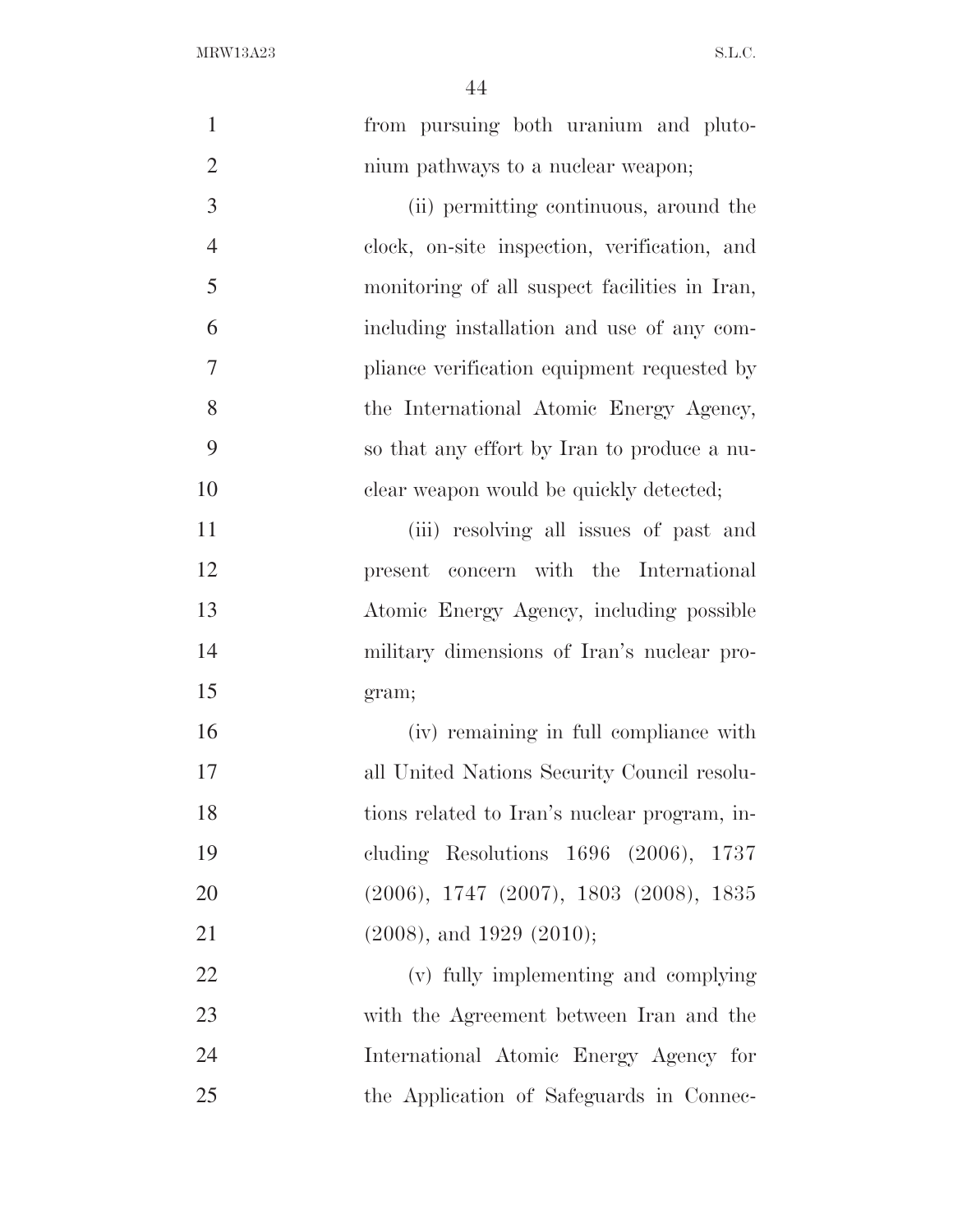| $\mathbf{1}$   | tion with the Treaty on the Non-Prolifera-            |
|----------------|-------------------------------------------------------|
| $\overline{2}$ | tion of Nuclear Weapons, done at Vienna               |
| 3              | June 19, 1973, including modified Code                |
| $\overline{4}$ | 3.1 of the Subsidiary Arrangements to that            |
| 5              | Agreement and ratification and implemen-              |
| 6              | tation of the Protocol Additional to that             |
| 7              | Agreement, done at Vienna December 18,                |
| 8              | $2003$ ; and                                          |
| 9              | (vi) implementing measures, in addi-                  |
| 10             | tion to the Protocol Additional, that in-             |
| 11             | clude verification by the International               |
| 12             | Atomic Energy Agency of Iran's centrifuge             |
| 13             | manufacturing facilities, including raw ma-           |
| 14             | terials and components, and Iran's ura-               |
| 15             | nium mines and mills; and                             |
| 16             | (B) submits to the appropriate congres-               |
| 17             | sional committees with the certification under        |
| 18             | subparagraph (A) a detailed report describing         |
| 19             | the actions taken by Iran to comply with the          |
| 20             | terms of the final arrangement or agreement.          |
| 21             | (c) JOINT RESOLUTION OF DISAPPROVAL.—                 |
| <u>22</u>      | $(1)$ IN GENERAL.—In this subsection, the term        |
| 23             | "joint resolution of disapproval" means only a joint  |
| 24             | resolution of the 2 Houses of Congress, the sole      |
| 25             | matter after the resolving clause of which is as fol- |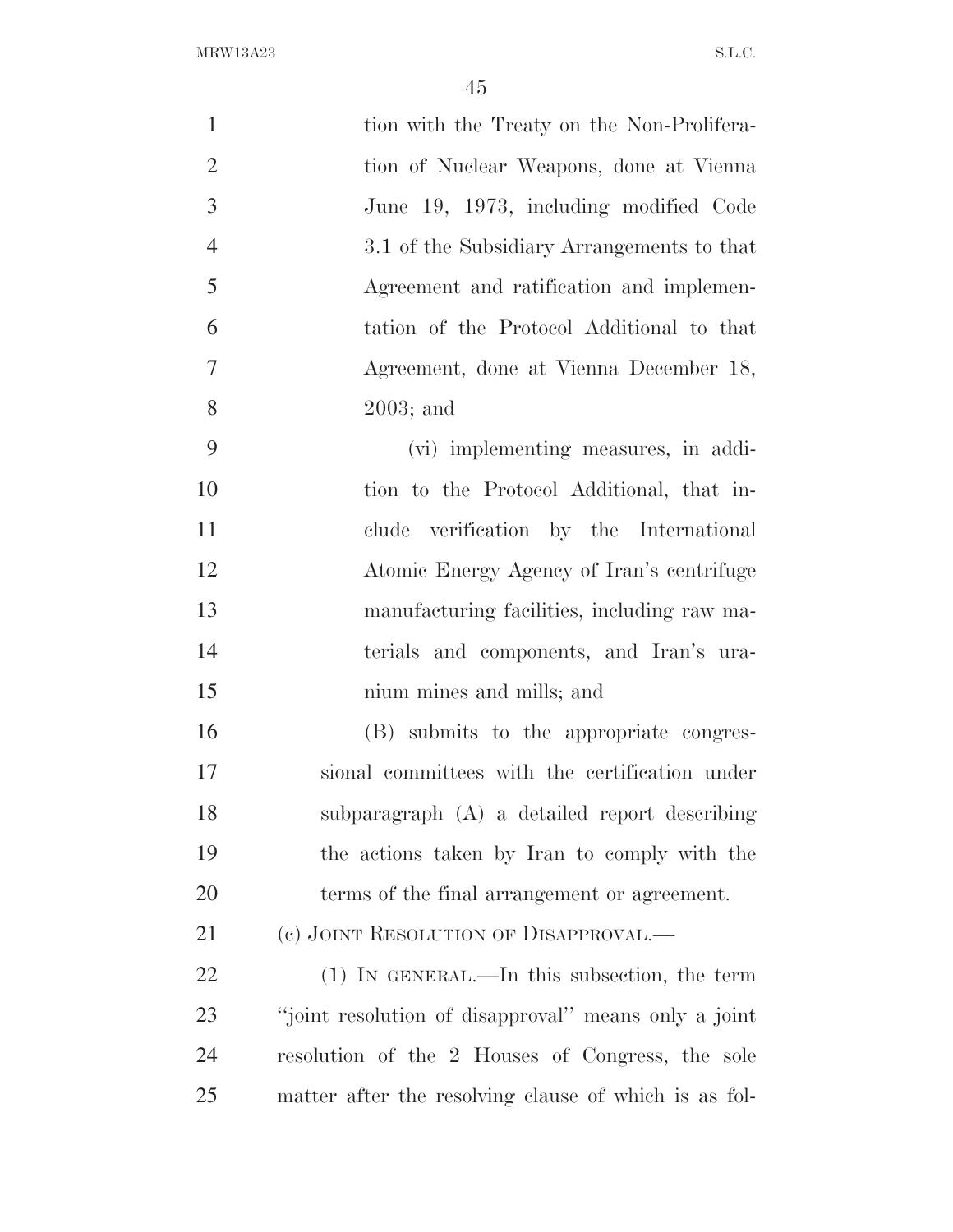| $\mathbf{1}$   | lows: "That Congress disapproves of the suspension   |
|----------------|------------------------------------------------------|
| $\overline{2}$ | of sanctions imposed with respect to Iran under sec- |
| 3              | tion $301(b)(1)$ of the Nuclear Weapon Free Iran Act |
| $\overline{4}$ | of 2013 pursuant to the certification of the Presi-  |
| 5              | dent submitted to Congress under that section on     |
| 6              | ", with the blank space being filled                 |
| 7              | with the appropriate date.                           |
| 8              | (2) PROCEDURES FOR CONSIDERING RESOLU-               |
| 9              | TIONS.-                                              |
| 10             | (A) INTRODUCTION.—A joint resolution of              |
| 11             | disapproval—                                         |
| 12             | (i) may be introduced in the House of                |
| 13             | Representatives or the Senate during the             |
| 14             | 15-day period beginning on the date on               |
| 15             | which the President submits a certification          |
| 16             | under subsection $(b)(1)$ to the appropriate         |
| 17             | congressional committees;                            |
| 18             | (ii) in the House of Representatives,                |
| 19             | may be introduced by the Speaker or the              |
| 20             | minority leader or a Member of the House             |
| 21             | designated by the Speaker or minority                |
| 22             | leader;                                              |
| 23             | (iii) in the Senate, may be introduced               |
| 24             | by the majority leader or minority leader            |
| 25             | of the Senate or a Member of the Senate              |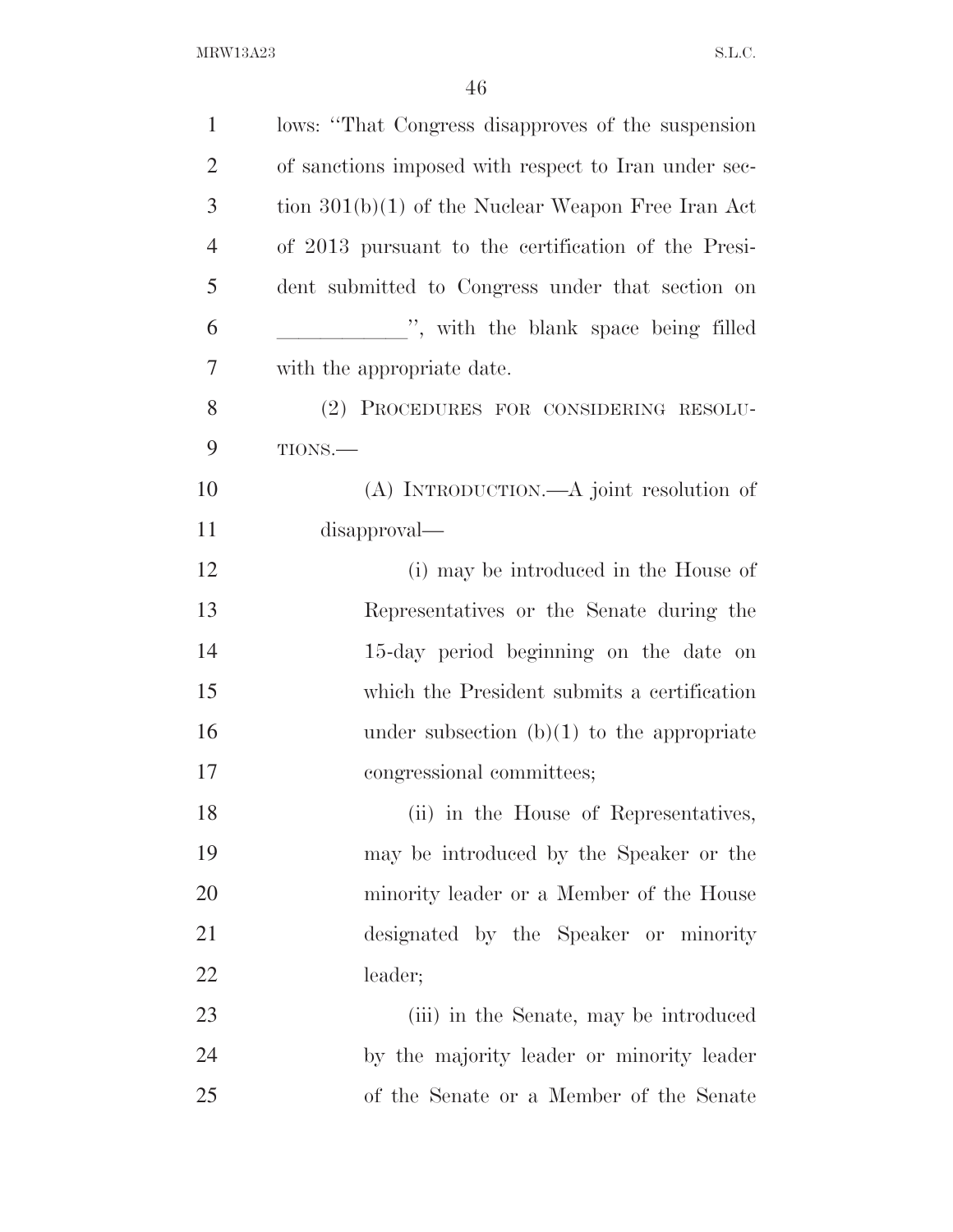| $\mathbf{1}$   | designated by the majority leader or mi-                   |
|----------------|------------------------------------------------------------|
| $\overline{2}$ | nority leader; and                                         |
| 3              | (iv) may not be amended.                                   |
| $\overline{4}$ | (B) REFERRAL TO COMMITTEES.—A joint                        |
| 5              | resolution of disapproval introduced in the Sen-           |
| 6              | ate shall be referred to the Committee on Bank-            |
| 7              | ing, Housing, and Urban Affairs and a joint                |
| 8              | resolution of disapproval in the House of Rep-             |
| 9              | resentatives shall be referred to the Committee            |
| 10             | on Foreign Affairs.                                        |
| 11             | (C) COMMITTEE DISCHARGE AND FLOOR                          |
| 12             | CONSIDERATION.—The provisions of sub-                      |
| 13             | sections (c) through (f) of section 152 of the             |
| 14             | Trade Act of 1974 (19 U.S.C. 2192) (relating               |
| 15             | to committee discharge and floor consideration             |
| 16             | of certain resolutions in the House of Rep-                |
| 17             | resentatives and the Senate) apply to a joint              |
| 18             | resolution of disapproval under this subsection            |
| 19             | to the same extent that such subsections apply             |
| 20             | to joint resolutions under such section 152, ex-           |
| 21             | cept that—                                                 |
| 22             | (i) subsection $(c)(1)$ shall be applied                   |
| 23             | administered by substituting<br>$^{\prime\prime}10$<br>and |
| 24             | days" for "30 days"; and                                   |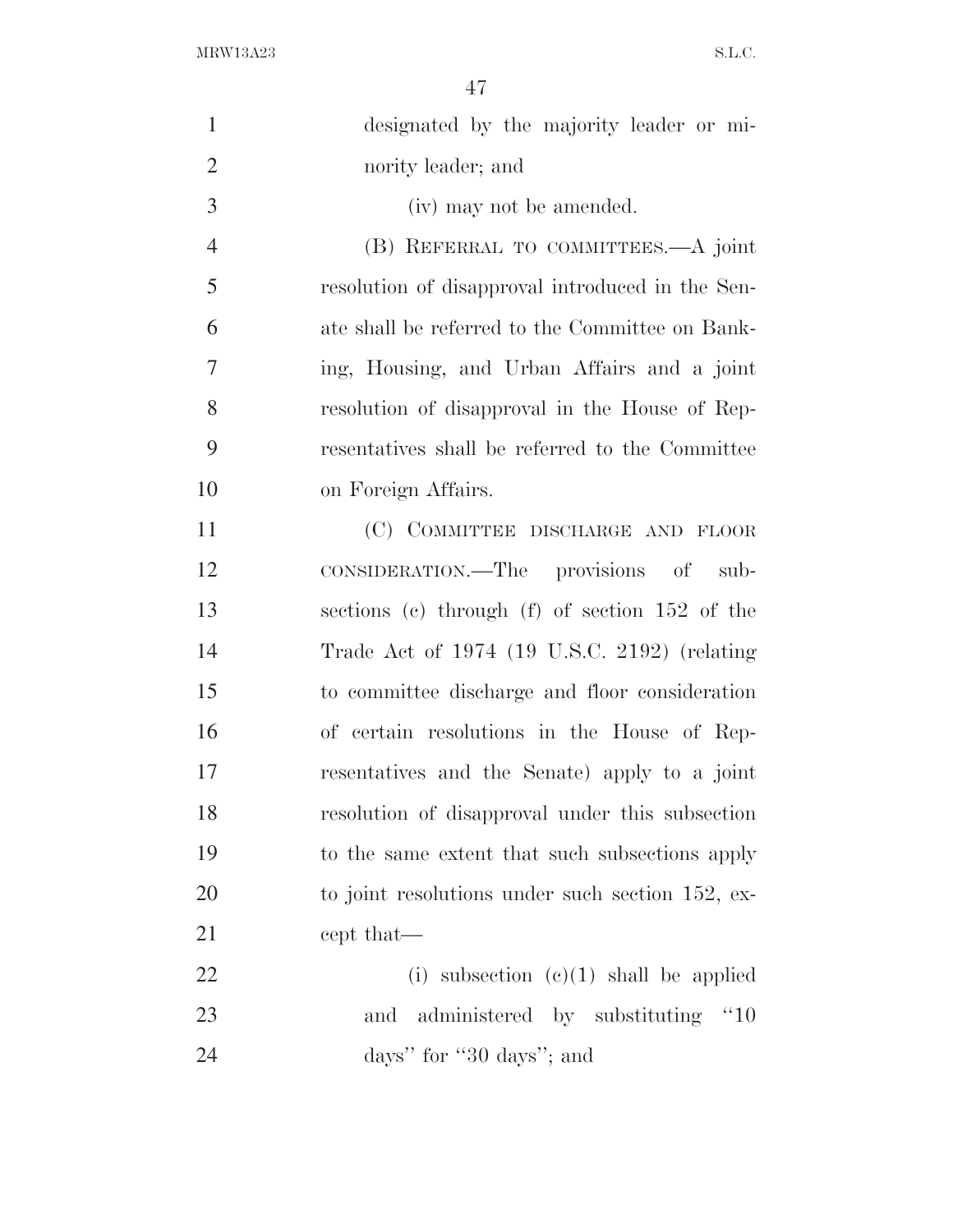| $\mathbf{1}$   | (ii) subsection $(f)(1)(A)(i)$ shall be ap-       |
|----------------|---------------------------------------------------|
| $\overline{2}$ | plied and administered by substituting            |
| 3              | "Committee on Banking, Housing, and               |
| $\overline{4}$ | Urban Affairs" for "Committee on Fi-              |
| 5              | nance".                                           |
| 6              | (3) RULES OF THE HOUSE OF REPRESENTA-             |
| $\overline{7}$ | TIVES AND SENATE.—This subsection is enacted by   |
| 8              | Congress—                                         |
| 9              | $(A)$ as an exercise of the rule making power     |
| 10             | of the Senate and the House of Representa-        |
| 11             | tives, respectively, and as such is deemed a part |
| 12             | of the rules of each House, respectively, but ap- |
| 13             | plicable only with respect to the procedure to be |
| 14             | followed in that House in the case of a joint     |
| 15             | resolution, and it supersedes other rules only to |
| 16             | the extent that it is inconsistent with such      |
| 17             | rules; and                                        |
| 18             | (B) with full recognition of the constitu-        |
| 19             | tional right of either House to change the rules  |
| 20             | (so far as relating to the procedure of that      |
| 21             | House) at any time, in the same manner and        |
| 22             | to the same extent as in the case of any other    |
| 23             | rule of that House.                               |
| 24             | (d) DEFINITIONS.—In this section:                 |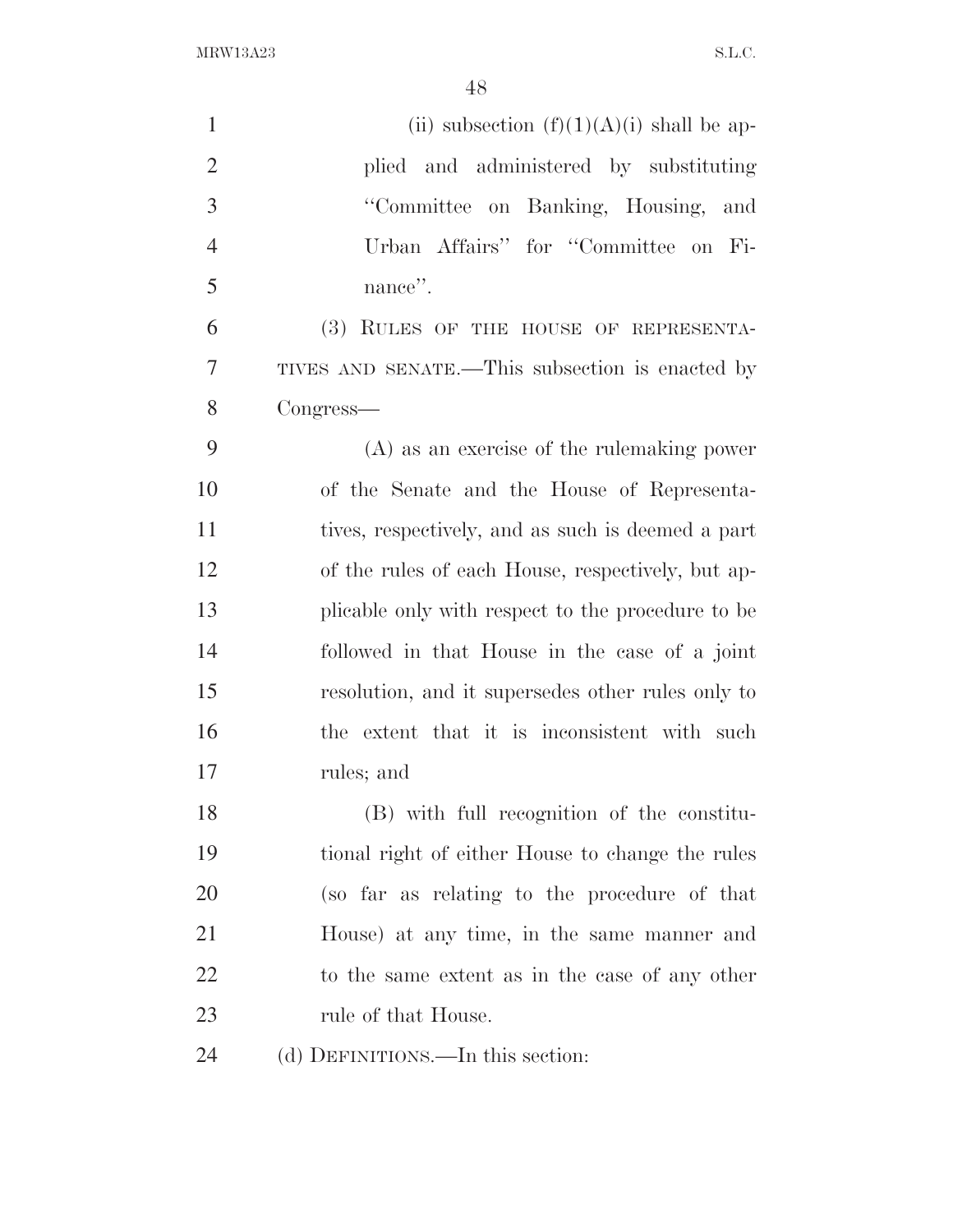(1) APPROPRIATE CONGRESSIONAL COMMIT- TEES.—The term ''appropriate congressional com- mittees'' has the meaning given that term in section 14 of the Iran Sanctions Act of 1996 (Public Law 104–172; 50 U.S.C. 1701 note). (2) JOINT PLAN OF ACTION.—The term ''Joint Plan of Action'' means the Joint Plan of Action, signed at Geneva November 24, 2013, by Iran and by France, Germany, the Russian Federation, the People's Republic of China, the United Kingdom, and the United States. (3) UNITED STATES PERSON.—The term ''United States person'' has the meaning given that term in section 101 of the Comprehensive Iran Sanctions, Accountability, and Divestment Act of 2010 (22 U.S.C. 8511). **TITLE IV—GENERAL** 

# **PROVISIONS**

 **SEC. 401. EXCEPTION FOR AFGHANISTAN RECONSTRUC-TION.** 

 The President may provide for an exception from the imposition of sanctions under the provisions of or amend- ments made by this Act for reconstruction assistance or economic development for Afghanistan—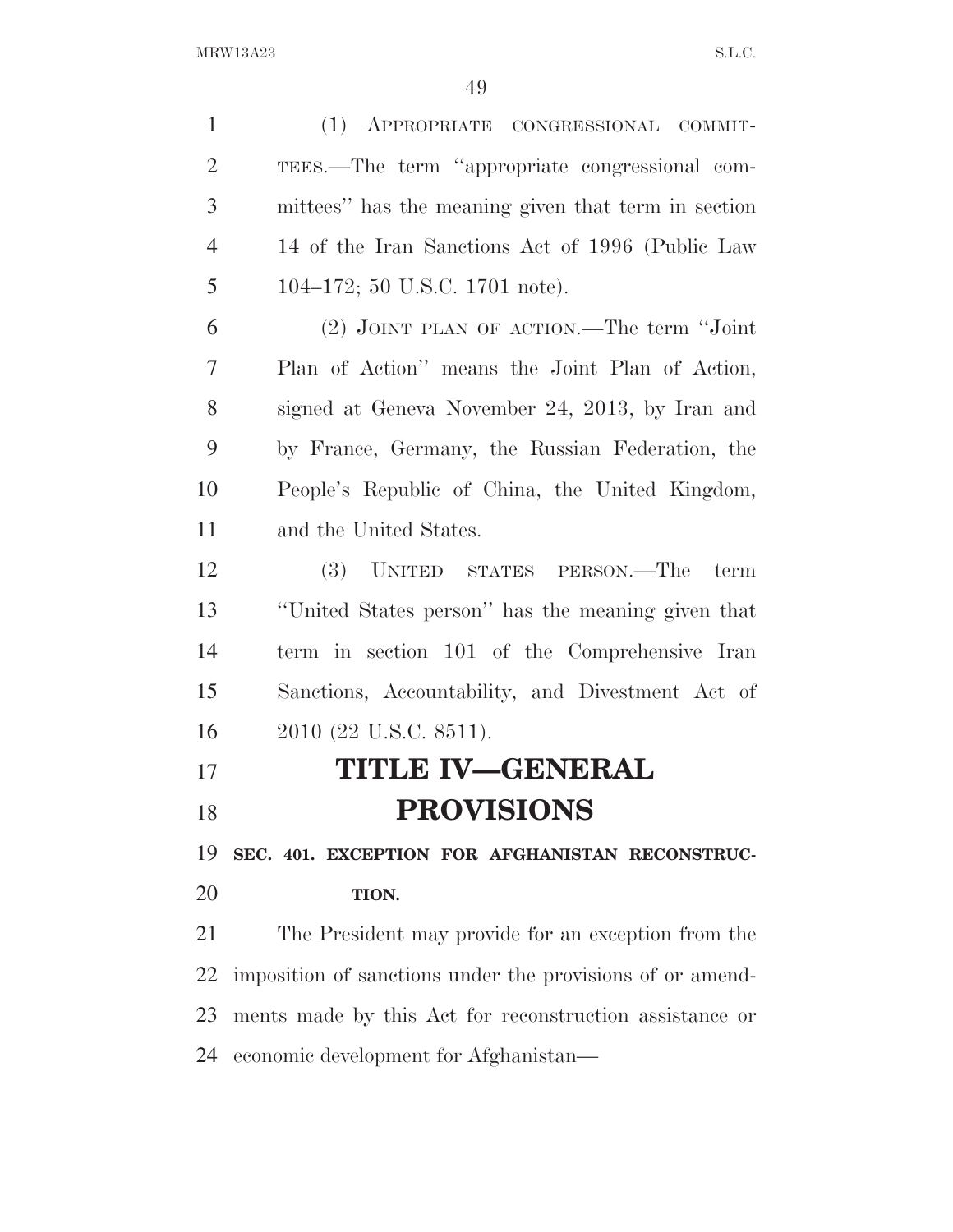| $\mathbf{1}$   | (1) to the extent that the President determines              |
|----------------|--------------------------------------------------------------|
| $\overline{2}$ | that such an exception is in the national interest of        |
| 3              | the United States; and                                       |
| $\overline{4}$ | $(2)$ if, not later than 15 days before issuing the          |
| 5              | exception, the President submits a notification of           |
| 6              | and justification for the exception to the appropriate       |
| 7              | congressional committees (as defined in section 14 of        |
| 8              | the Iran Sanctions Act of 1996 (Public Law 104–              |
| 9              | 172; 50 U.S.C. 1701 note)).                                  |
| 10             | SEC. 402. EXCEPTION FOR IMPORT RESTRICTIONS.                 |
| 11             | No provision of or amendment made by this Act au-            |
| 12             | thorizes or requires the President to impose sanctions re-   |
| 13             | lating to the importation of goods.                          |
| 14             | SEC. 403. APPLICABILITY TO CERTAIN INTELLIGENCE AC-          |
| 15             | <b>TIVITIES.</b>                                             |
| 16             | Nothing in this Act or the amendments made by this           |
| 17             | Act shall apply to the authorized intelligence activities of |
|                | 18 the United States.                                        |
| 19             | SEC. 404. APPLICABILITY TO CERTAIN NATURAL GAS               |
| 20             | PROJECTS.                                                    |
| 21             | Nothing in this Act or any amendment made by this            |
| 22             | Act shall be construed to apply with respect to any activity |
| 23             | relating to a project described in subsection (a) of section |
|                | 24 603 of the Iran Threat Reduction and Syria Human          |